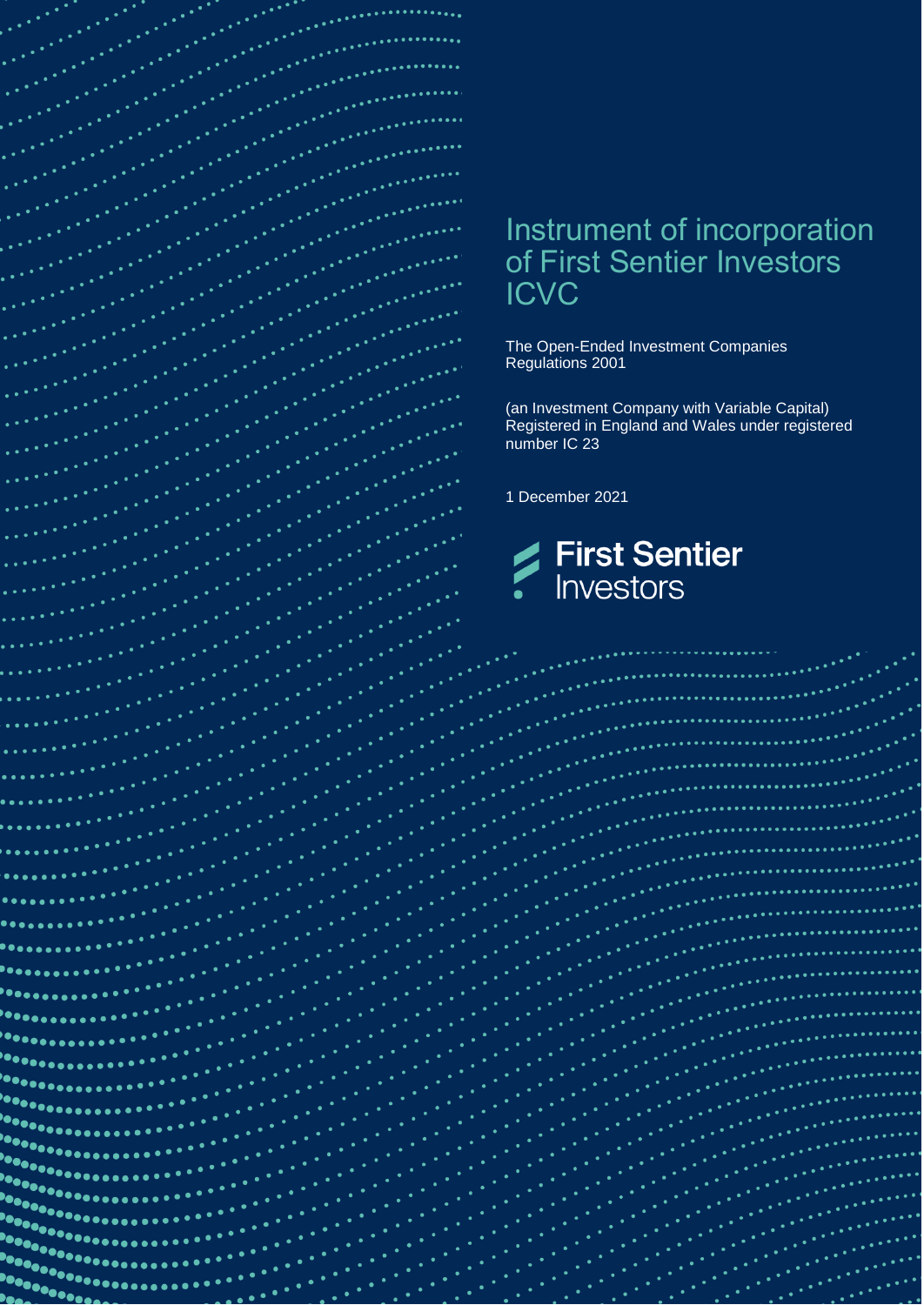### **CONTENTS**

(This table of contents does not form part of this Instrument)

#### **Clause**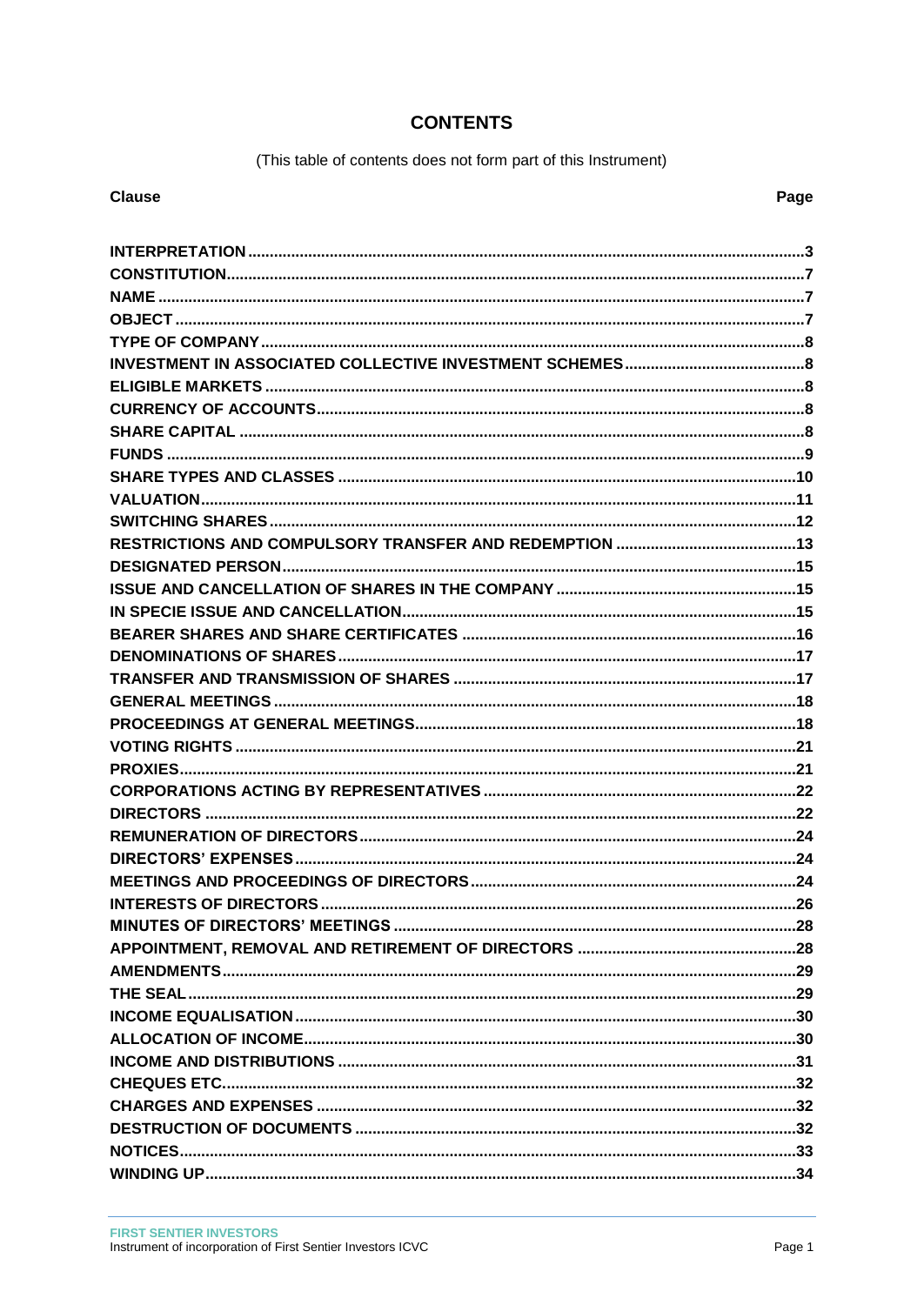| Part 1 Details of the Funds and their Investment Objective and Category 35 |  |
|----------------------------------------------------------------------------|--|
|                                                                            |  |
|                                                                            |  |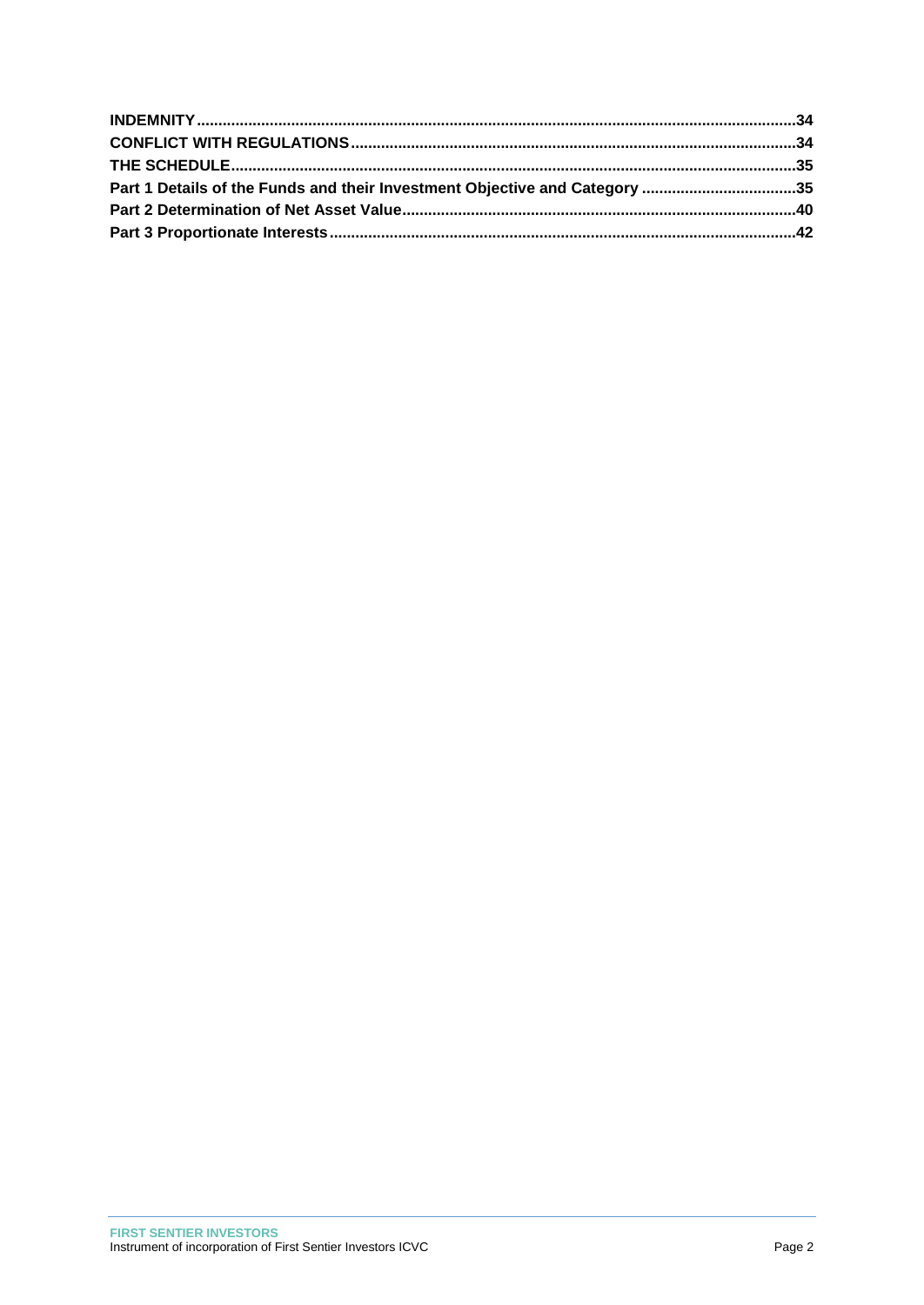### **INTERPRETATION**

<span id="page-3-0"></span>1. In this Instrument the words and expressions set out in the first column below shall have the meanings set opposite them unless the context requires otherwise. Words and expressions contained in this Instrument but not defined in this Instrument shall have the same meanings as in the Act or the Regulations (as defined below) (as the case may be) unless the contrary is stated.

| <b>Accumulation Shares</b>         | Shares (of whatever Class) in Funds of the Company<br>as may be in issue from time to time in respect of which<br>income allocated thereto is credited periodically to<br>capital pursuant to the FCA Rules                                                                                                                                                                                                                                                    |
|------------------------------------|----------------------------------------------------------------------------------------------------------------------------------------------------------------------------------------------------------------------------------------------------------------------------------------------------------------------------------------------------------------------------------------------------------------------------------------------------------------|
| <b>ACD</b>                         | the authorised corporate director holding office as such<br>from time to time pursuant to the FCA Rules                                                                                                                                                                                                                                                                                                                                                        |
| Act                                | the Financial Services and Markets Act 2000                                                                                                                                                                                                                                                                                                                                                                                                                    |
| base currency                      | the currency in which the accounts of the Company are<br>to be prepared in accordance with clause 20 of this<br>Instrument provided that in the context of a Fund or the<br>price of a Share relating to a Fund or a payment in<br>respect of such a Share, reference to base currency<br>shall be treated as a reference to the currency stated in<br>the prospectus as being the currency to be used for the<br>purpose in question in relation to that Fund |
| Class                              | a particular class of Shares as described in clause 26<br>relating to a single Fund                                                                                                                                                                                                                                                                                                                                                                            |
| Company                            | <b>First Sentier Investors ICVC</b>                                                                                                                                                                                                                                                                                                                                                                                                                            |
| <b>Currency Hedged Share Class</b> | a Class which is currency hedged, as defined in the<br>Prospectus                                                                                                                                                                                                                                                                                                                                                                                              |
| <b>Depositary</b>                  | the person appointed by the Company to whom all the<br>Scheme Property (other than certain Scheme Property<br>designated by the FCA Rules) of the Company is<br>required to be entrusted for safe keeping subject to and<br>in accordance with the OEIC Regulations                                                                                                                                                                                            |
| <b>Directors</b>                   | subject to clause 91 of this Instrument, the directors of<br>the Company for the time being (including the ACD) or,<br>as the case may be, the directors assembled as a<br>board including any committee of such board                                                                                                                                                                                                                                         |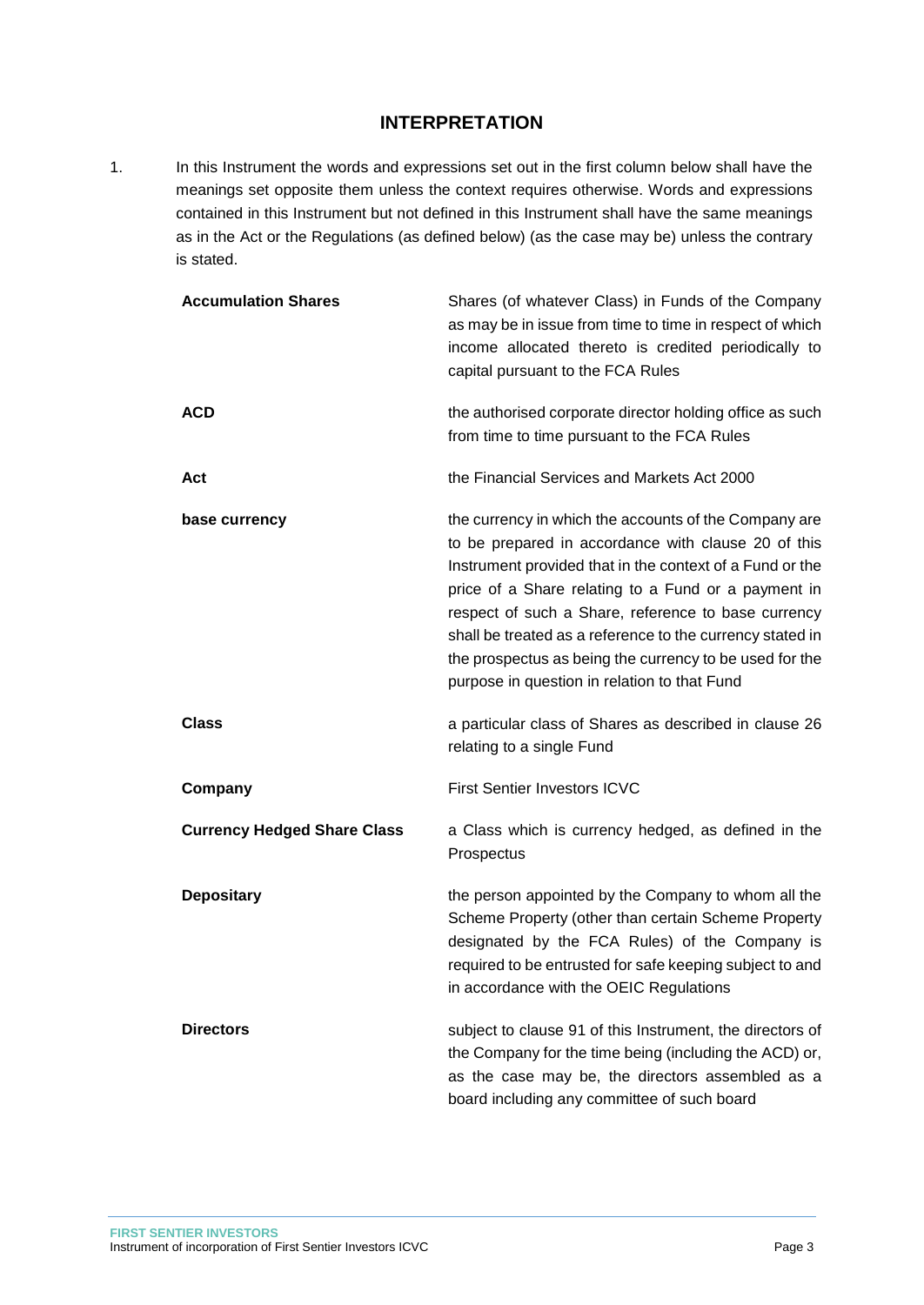| <b>Emerging Economies or</b><br><b>Emerging Markets</b> | Emerging economies are defined as countries which<br>are not classified as a developed markets by MSCI or<br>FTSE, or which are categorised by the World Bank as<br>middle or low-income, or which are not members of the<br>Economic<br>Organisation<br>for<br>Co-operation<br>and<br>Development.                                                                                                                                        |
|---------------------------------------------------------|--------------------------------------------------------------------------------------------------------------------------------------------------------------------------------------------------------------------------------------------------------------------------------------------------------------------------------------------------------------------------------------------------------------------------------------------|
| <b>FCA</b>                                              | The Financial Conduct Authority                                                                                                                                                                                                                                                                                                                                                                                                            |
| <b>FCA Rules</b>                                        | the rules contained in the Collective Investment<br>Schemes Sourcebook (or COLL) published by the FCA<br>as part of their Handbook of rules made under the Act                                                                                                                                                                                                                                                                             |
| <b>Fund</b>                                             | a constituent part of the Scheme Property of the<br>Company which is pooled separately pursuant to<br>clauses 23 to 25 and the Prospectus                                                                                                                                                                                                                                                                                                  |
| <b>Gross Accumulation Shares</b>                        | Accumulation Shares which are Gross Paying Shares<br>and are denominated in base currency                                                                                                                                                                                                                                                                                                                                                  |
| <b>Gross Income Shares</b>                              | Income Shares which are Gross Paying Shares and<br>are denominated in base currency                                                                                                                                                                                                                                                                                                                                                        |
| <b>Gross Paying Shares</b>                              | Shares (of whatever Class) in Funds of the Company<br>as may be in issue from time to time and in respect of<br>which income allocated thereto is credited periodically<br>to capital (in the case of Accumulation Shares) or<br>distributed periodically to the holders thereof (in the<br>case of Income Shares) in either case in accordance<br>with relevant tax law without any tax being deducted or<br>accounted for by the Company |
| <b>Income Shares</b>                                    | Shares (of whatever Class) in Funds of the Company<br>as may be in issue from time to time in respect of which<br>income allocated thereto is distributed periodically to<br>the holders thereof pursuant to the FCA Rules                                                                                                                                                                                                                 |
| in writing                                              | includes printing, lithography, photography, telex,<br>facsimile, e-mail, media communications and any other<br>form of transmission as enables the recipient to know<br>and to record the time of receipt and to preserve a<br>legible copy of such transmission, or partly in one such<br>form and partly in another                                                                                                                     |
| this Instrument                                         | this<br>instrument<br>incorporation,<br>οf<br>including<br>the<br>Schedule, as amended from time to time                                                                                                                                                                                                                                                                                                                                   |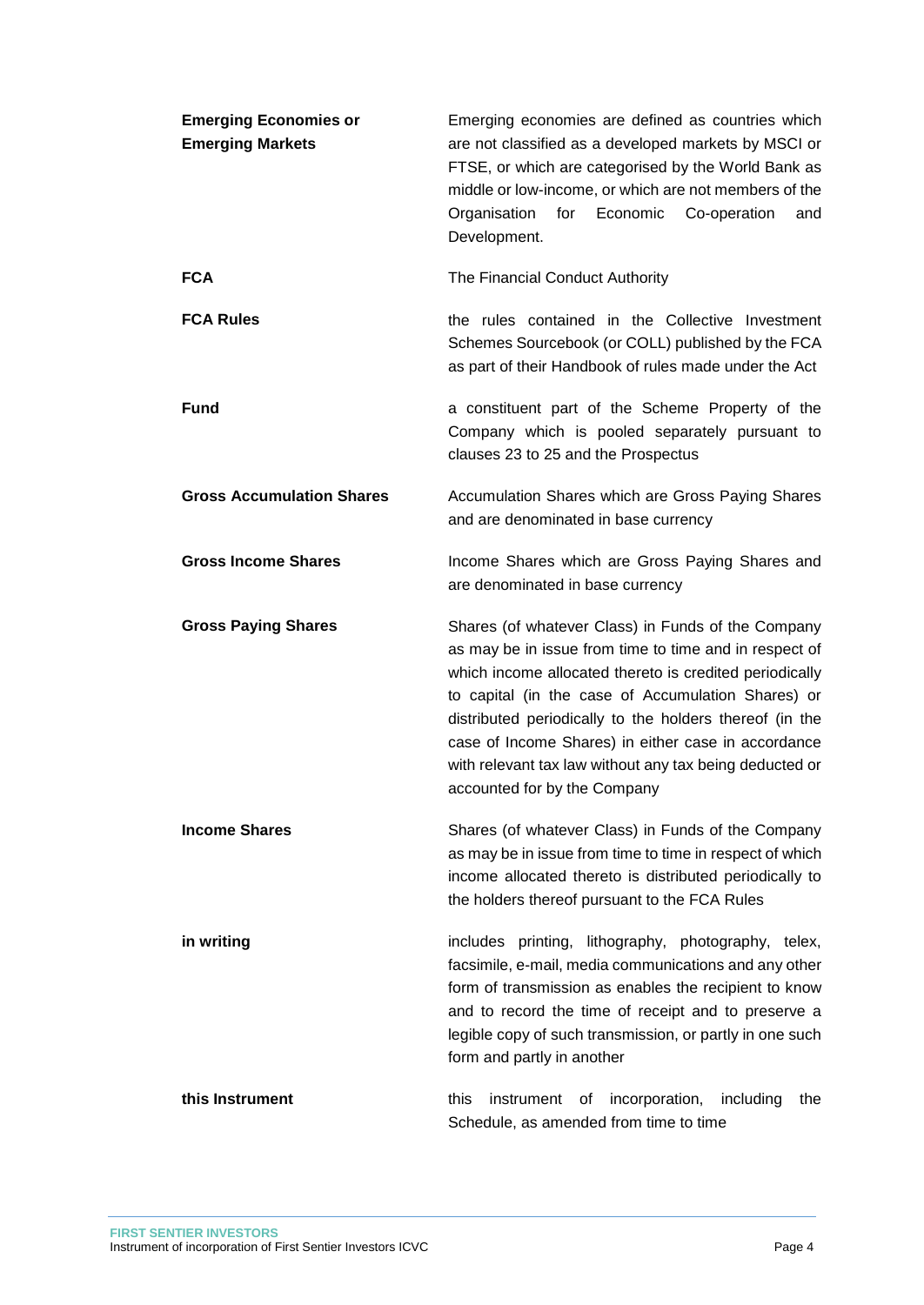| <b>Investment Manager</b>                          | any person appointed by the ACD and/or the Company<br>to provide investment management and/or investment<br>advisory services in respect of the Scheme Property of<br>the Company or in respect of a Fund                                                                                                                                                                                                                           |
|----------------------------------------------------|-------------------------------------------------------------------------------------------------------------------------------------------------------------------------------------------------------------------------------------------------------------------------------------------------------------------------------------------------------------------------------------------------------------------------------------|
| <b>Net Accumulation Shares</b>                     | Accumulation Shares which are Net Paying Shares and<br>are denominated in base currency                                                                                                                                                                                                                                                                                                                                             |
| <b>Net Asset Value</b>                             | the value of the Scheme Property of the Company (or,<br>where the context requires, such part of the Scheme<br>Property as is attributable to a particular Fund) less all<br>the liabilities of the Company (or such liabilities as are<br>attributable to that Fund as the case may be)<br>determined in each case in accordance with this<br>Instrument                                                                           |
| <b>Net Income Shares</b>                           | Income Shares which are Net Paying Shares and are<br>denominated in base currency                                                                                                                                                                                                                                                                                                                                                   |
| <b>Net Paying Shares</b>                           | Shares (of whatever Class) in Funds of the Company<br>as may be in issue from time to time and in respect of<br>which income allocated thereto is credited periodically<br>to capital (in the case of Accumulation Shares) or<br>distributed periodically to the holders thereof (in the<br>case of Income Shares) in either case in accordance<br>with relevant tax law net of any tax deducted or<br>accounted for by the Company |
| <b>OEIC Regulations</b>                            | The Open-Ended Investment Companies Regulations<br>2001 (SI 2001/1228) as amended from time to time                                                                                                                                                                                                                                                                                                                                 |
| ordinary resolution                                | a resolution of the Company in general meeting or of a<br>Class meeting or Fund meeting (as the case may be)<br>passed by a simple majority of the votes validly cast<br>(whether on a show of hands or on a poll) for and<br>against the resolution at such meeting                                                                                                                                                                |
| <b>Prospectus</b>                                  | the prospectus of the Company as amended from time<br>to time                                                                                                                                                                                                                                                                                                                                                                       |
| the Register or Register of<br><b>Shareholders</b> | the register of shareholders kept by or on behalf of the<br>Company pursuant to paragraph 1(1) of Schedule 3 to<br>the OEIC Regulations                                                                                                                                                                                                                                                                                             |
| the Regulations                                    | the OEIC Regulations and the FCA Rules                                                                                                                                                                                                                                                                                                                                                                                              |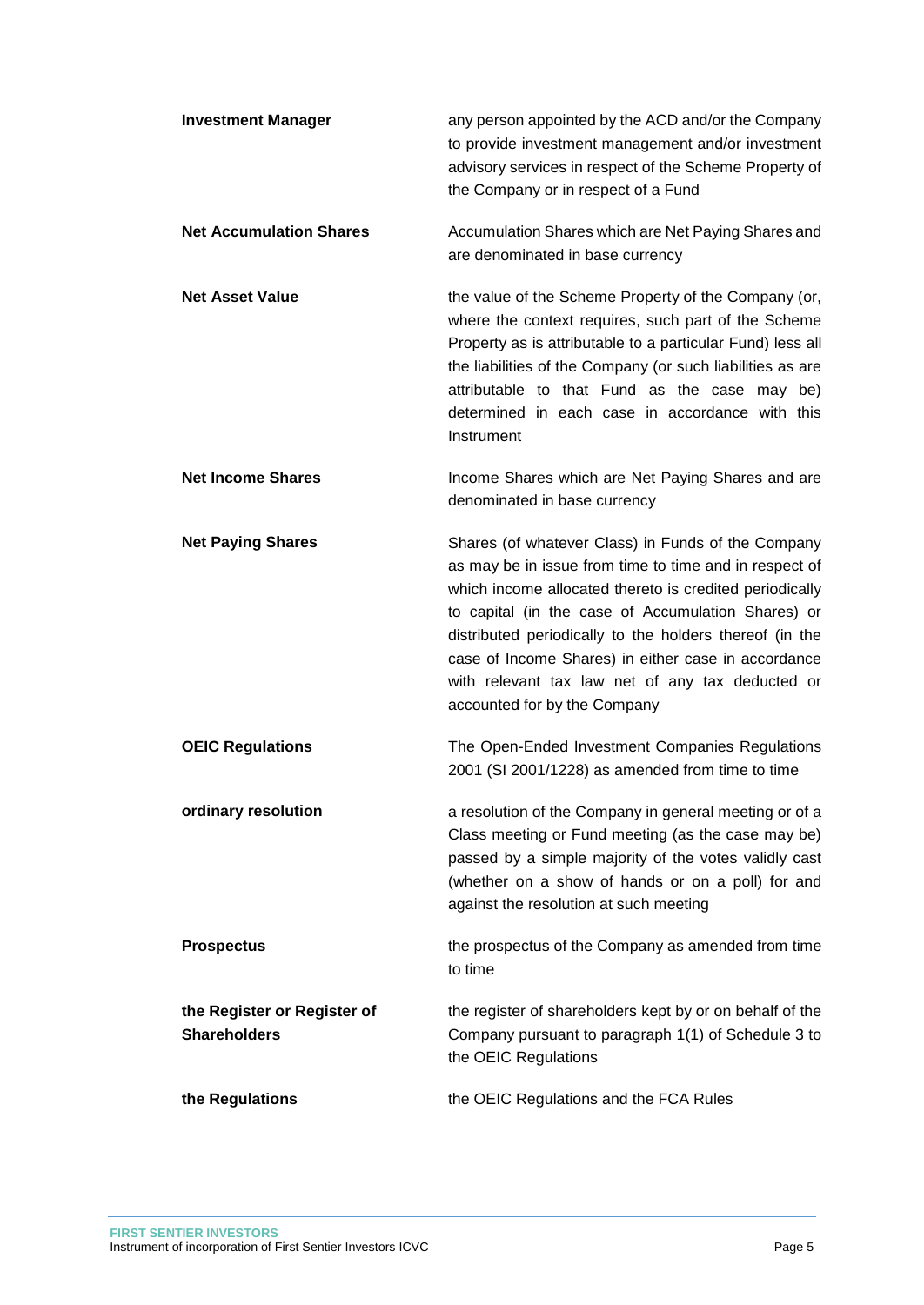| <b>Scheme Property</b> | the property of the Company, except for tangible<br>moveable property, required under the FCA Rules to<br>be given for safekeeping to the Depositary                                                                                                                                                                                                                                                                                                                                                                                                                                                                                                                                                                                                                                                                                                                                                                                                                                                                      |
|------------------------|---------------------------------------------------------------------------------------------------------------------------------------------------------------------------------------------------------------------------------------------------------------------------------------------------------------------------------------------------------------------------------------------------------------------------------------------------------------------------------------------------------------------------------------------------------------------------------------------------------------------------------------------------------------------------------------------------------------------------------------------------------------------------------------------------------------------------------------------------------------------------------------------------------------------------------------------------------------------------------------------------------------------------|
| Seal                   | the common seal, if any, of the Company in such form<br>as may be adopted by the Directors from time to time                                                                                                                                                                                                                                                                                                                                                                                                                                                                                                                                                                                                                                                                                                                                                                                                                                                                                                              |
| <b>Share</b>           | a larger denomination Share or a smaller denomination<br>Share (as the context requires) in the Company                                                                                                                                                                                                                                                                                                                                                                                                                                                                                                                                                                                                                                                                                                                                                                                                                                                                                                                   |
| signed                 | includes signed by way of a signature or representation<br>of a signature affixed by photographic or mechanical<br>means                                                                                                                                                                                                                                                                                                                                                                                                                                                                                                                                                                                                                                                                                                                                                                                                                                                                                                  |
| US                     | the United States of America (including the States and<br>the District of Columbia), its territories, possessions<br>and all other areas subject to its jurisdiction                                                                                                                                                                                                                                                                                                                                                                                                                                                                                                                                                                                                                                                                                                                                                                                                                                                      |
| <b>US Person</b>       | unless otherwise determined by the Directors, (i) a<br>citizen or resident of the US; (ii) a corporation,<br>partnership, or other entity organised in or under the<br>laws of the US or any state; (iii) an estate or trust the<br>executor, administrator or trustee of which is a US<br>person as defined above, the income or beneficiaries<br>of which are subject to US federal income tax; and (iv)<br>certain accounts held by a dealer or other fiduciary<br>where the person exercising discretion over the<br>account is a US Person. US Person shall not include<br>corporations, partnerships or other entities which are<br>organised or incorporated under the laws of any non-<br>US jurisdiction that are controlled, directly or indirectly,<br>by a US Person as described above, unless such<br>corporation, partnership or other entity was formed by<br>such US Person principally for the purpose of investing<br>in securities not registered under the US Securities Act<br>of 1933, as amended. |

- 2. Any reference in this Instrument to any statute, statutory provision or regulation shall be construed as including a reference to any modification, amendment, extension, replacement or re-enactment thereof for the time being in force.
- 3. In this Instrument, words denoting the singular shall include the plural and vice versa. Words denoting one gender only shall include all genders. Words denoting persons shall include companies and associations and unincorporated bodies of persons.
- 4. In this Instrument, the word "may" shall be construed as permissive and not as exhaustive and the word "shall" shall be construed as imperative.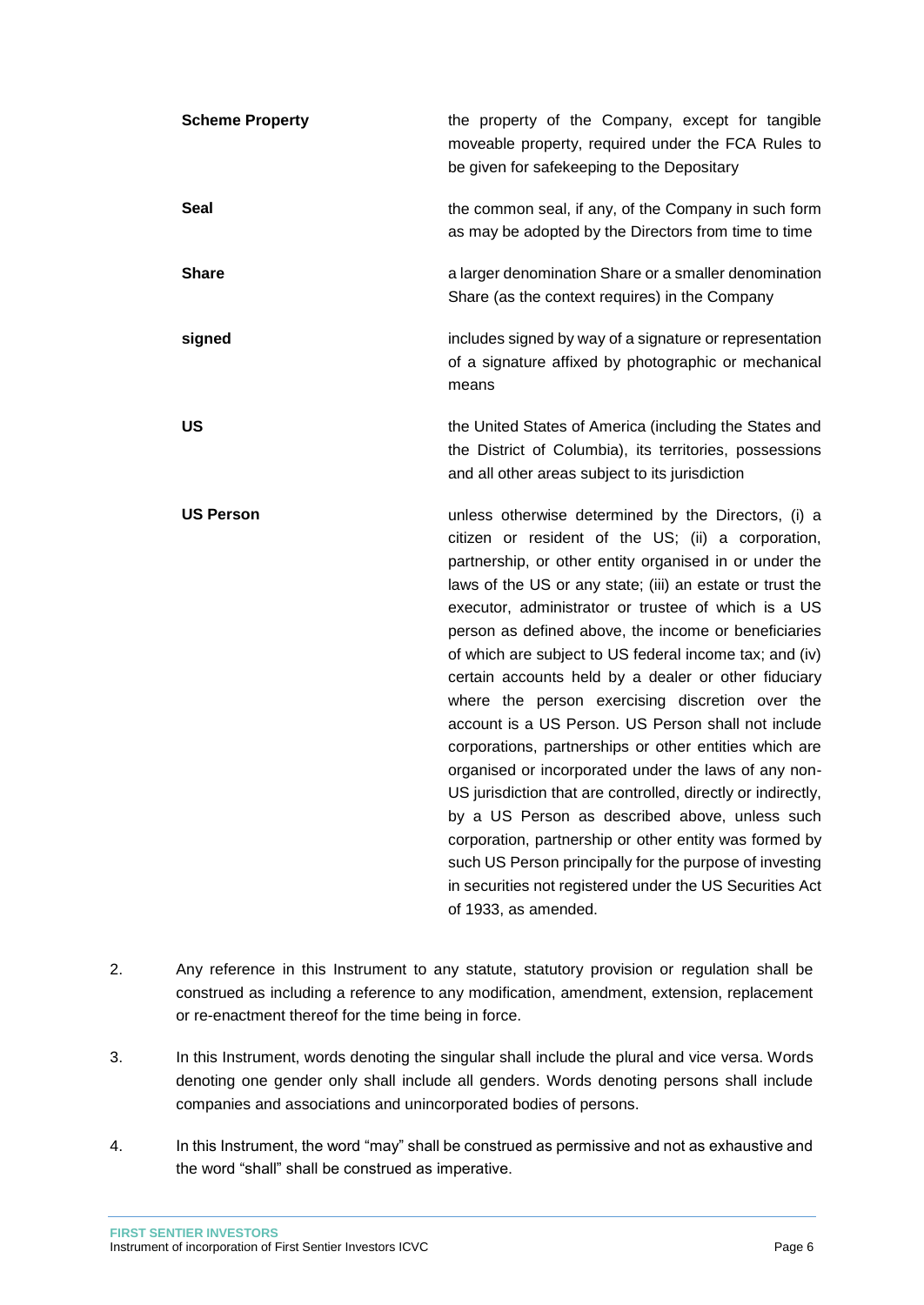- 5. The word "company" shall (unless the contrary intention is expressed) mean a body corporate including (without limitation) a company within the meaning of the FCA Rules.
- 6.
- 6.1 Any reference in this Instrument to Shares being issued "in respect of" or "relating to" a Fund shall be construed as a reference to Shares issued by the Company which give the holder thereof rights for the time being to participate in that part of the Scheme Property comprising the Fund in question and the entitlement, subject to clause 38 and the Regulations, to switch those rights for rights to participate in that part of the Scheme Property comprising any other Fund of the Company.
- 6.2 Where a Fund comprises two or more Classes of Shares, at least one of which is denominated in a currency other than the base currency, any Class denominated in the base currency may be described as "Sterling" in addition to any other description.
- 7. The headings used in this Instrument are for convenience only, do not form part of, and shall not affect the construction of, this Instrument.
- 8. Any reference in this Instrument to clause numbers shall (unless the contrary intention is expressed) be construed as a reference to clauses of this Instrument.
- 9. Any reference in this Instrument to more than one Director, Directors in the plural or to a board or committee of Directors shall, during such time as the ACD is the sole Director, be read and construed as a reference to the ACD in its capacity as ACD.

# **CONSTITUTION**

- <span id="page-7-0"></span>10. The head office of the Company is situated in England and Wales.
- 11. The Company is an open-ended investment company with variable share capital.
- 12. The shareholders are not liable for the debts of the Company. A shareholder is not liable to make any further payment after he has paid the price of his Shares in the Company and no further liability can be imposed on him in respect of the Shares which he holds.
- 13. The Scheme Property of the Company is entrusted to a depositary for safekeeping (subject to any exceptions permitted by the FCA Rules).
- <span id="page-7-1"></span>14. Charges or expenses of the Company may be taken out of the Scheme Property.

### **NAME**

<span id="page-7-2"></span>15. The name of the Company is First Sentier Investors ICVC.

# **OBJECT**

16. The object of the Company is to invest the Scheme Property in transferable securities, money market instruments, derivative instruments and forward transactions, deposits and units in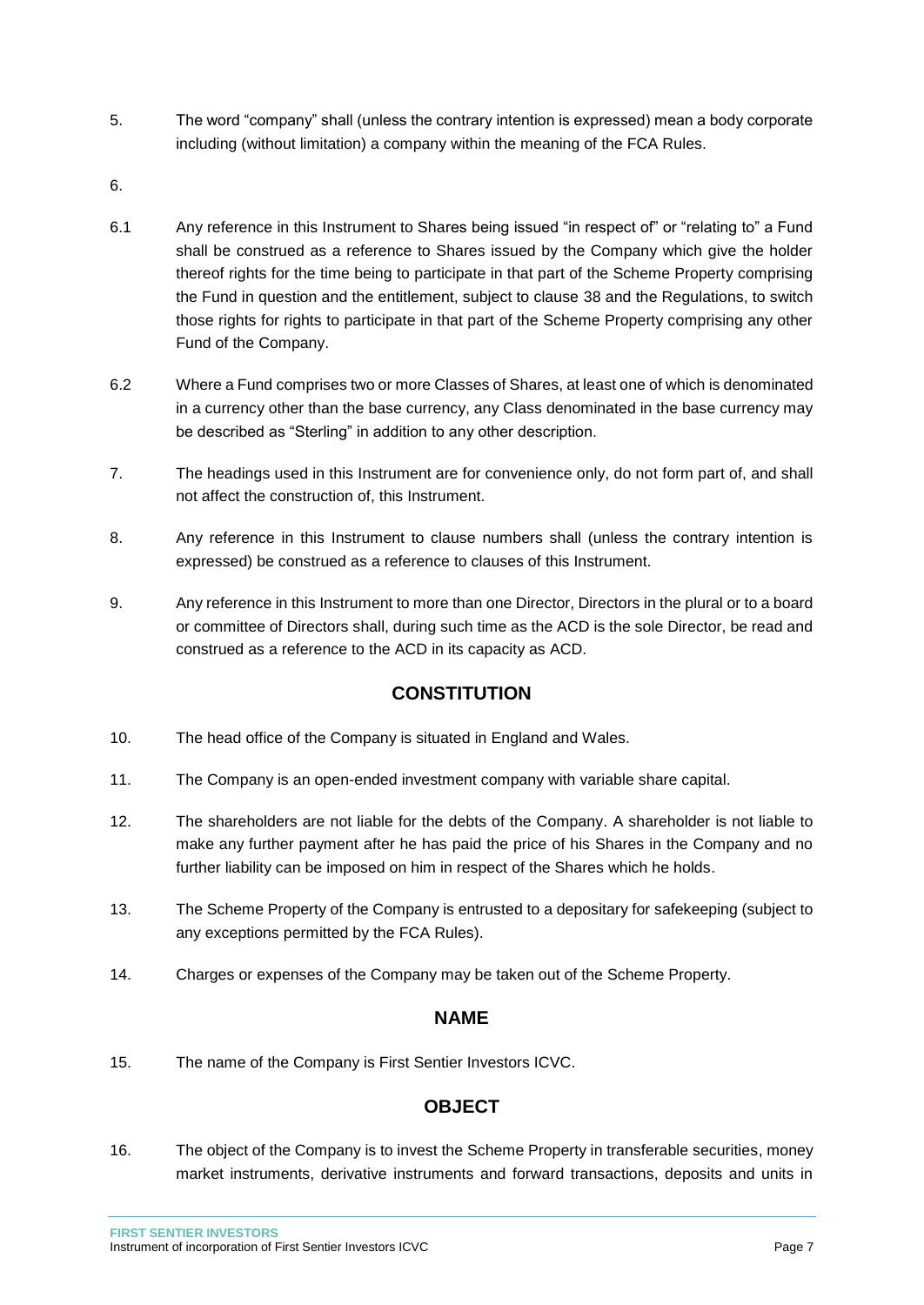collective investment schemes, cash and near cash in accordance with the FCA Rules applicable to the Company and each Fund as stated in Part 1 of the Schedule with the aim of spreading investment risk and giving its shareholders the benefit of the results of the management of that property.

# **TYPE OF COMPANY**

<span id="page-8-0"></span>17. The Company is a UCITS scheme for the purposes of the FCA Rules and also an umbrella scheme for the purposes of the Regulations. Shareholders are entitled to switch rights in one Fund for rights in another in accordance with this Instrument.

# **INVESTMENT IN ASSOCIATED COLLECTIVE INVESTMENT SCHEMES**

<span id="page-8-1"></span>18. Subject to and in accordance with the Regulations, the Company may invest in units of collective investment schemes which are managed or operated by (or, in the case of companies incorporated under the OEIC Regulations, have as their authorised corporate director) the ACD or an associate of the ACD.

### **ELIGIBLE MARKETS**

#### <span id="page-8-2"></span>19.

- 19.1 Subject to any restrictions contained in the FCA Rules or this Instrument, the Company has the power to invest in any securities market or deal on any derivatives market:
	- 19.1.1 which is an eligible market under the FCA Rules; or
	- 19.1.2 to the extent that the power to do so is conferred by the FCA Rules irrespective of any issue of eligibility.
- 19.2 The ACD, after consultation with and notification to the Depositary and any Directors in addition to the ACD, may choose a market as one which is appropriate for the purpose of investment of, or dealing in, the Scheme Property beyond, where appropriate, any limit under which the FCA Rules would otherwise apply.

# **CURRENCY OF ACCOUNTS**

<span id="page-8-3"></span>20. The base currency of the Company is Pounds Sterling or such other currency or currencies as may be the lawful currency of the United Kingdom from time to time.

# **SHARE CAPITAL**

- <span id="page-8-4"></span>21. The capital of the Company shall be represented by Shares of no par value and shall at all times be equal to the Net Asset Value of the Company in the base currency.
- 22. The minimum capital of the Company shall be One Hundred Pounds  $(E100)$  and the maximum capital shall be One Hundred Billion Pounds (£100,000,000,000).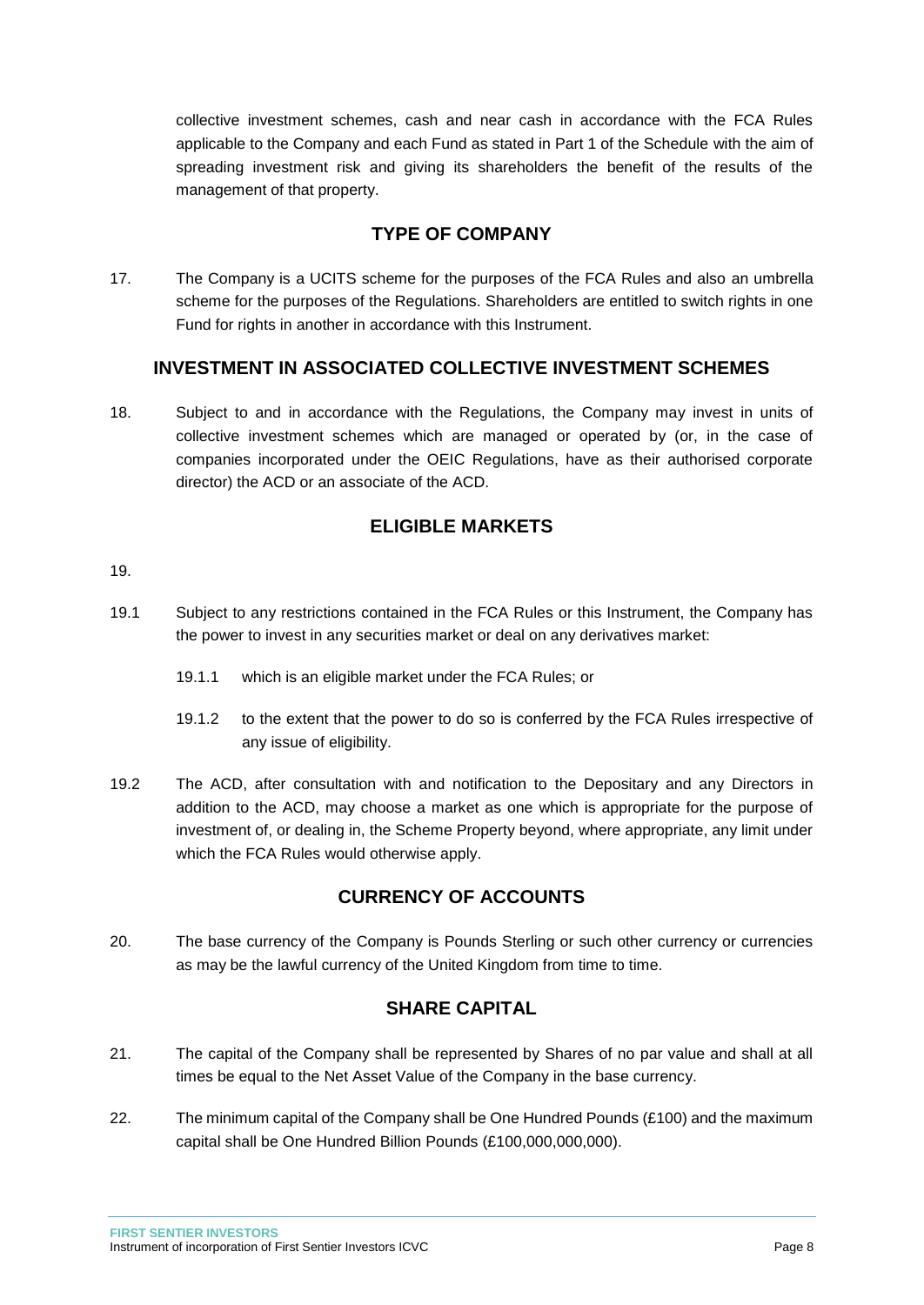### **FUNDS**

- <span id="page-9-0"></span>23. Subject to the FCA Rules, all consideration received for the account of the Company for the issue of Shares in respect of a Fund together with the investments in which such consideration is invested or reinvested, and all income, earnings, profits and proceeds thereof and liabilities and expenses relating thereto shall be pooled and kept separate from all other monies, investments, assets, liabilities and expenses of the Company and the following provisions shall apply to each Fund:
- 23.1 each of the Funds has a segregated portfolio of assets and accordingly, the assets of a Fund belong exclusively to that Fund and shall not be used to discharge directly or indirectly the liabilities of or claims against any other person or body, including the Company and any other Fund and shall not be available for any such purpose;
- 23.2 for each Fund the Company shall keep books in which all transactions relating to the relevant Fund shall be separately recorded and the assets and the liabilities, income and expenditure attributable to that Fund shall be applied or charged to such Fund subject to the provisions of this clause;
- 23.3 any asset derived from any other asset (whether cash or otherwise) comprised in any Fund shall be applied in the books of the Company to the same Fund as the asset from which it was derived and any increase or diminution in the value of such asset shall be applied to the relevant Fund;
- 23.4 each Fund shall be charged with the liabilities, expenses, costs and charges of the Company in respect of or attributable to that Fund; and
- 23.5 any assets, liabilities, expenses, costs or charges not attributable to one Fund only, and allocated in accordance with the FCA Rules may be re-allocated by the Directors, provided that such reallocation shall be done in a manner which is fair to the shareholders of the Company generally.
- 24. Any Fund may be terminated, subject to and in accordance with the Regulations, by the Directors in their absolute discretion if:
- 24.1 one year from the date of the first issue of Shares relating to that Fund or at any date thereafter the Net Asset Value of the Fund is less than Five Million Pounds (£5,000,000) or its equivalent in the base currency of the Fund; or
- 24.2 a change in the laws or regulations of any country means that, in the opinion of the Directors, it is desirable to terminate the Fund.

This is without prejudice to any provision in the Regulations by virtue of which any Fund may be terminated in other circumstances. On the termination of any such Fund or Funds a new Part 1 to the Schedule to this Instrument excluding the specified details of such Fund or Funds (but including those of the other extant Funds) shall be substituted for the previous Part 1 and shall form part of this Instrument to the exclusion of the previous Part 1.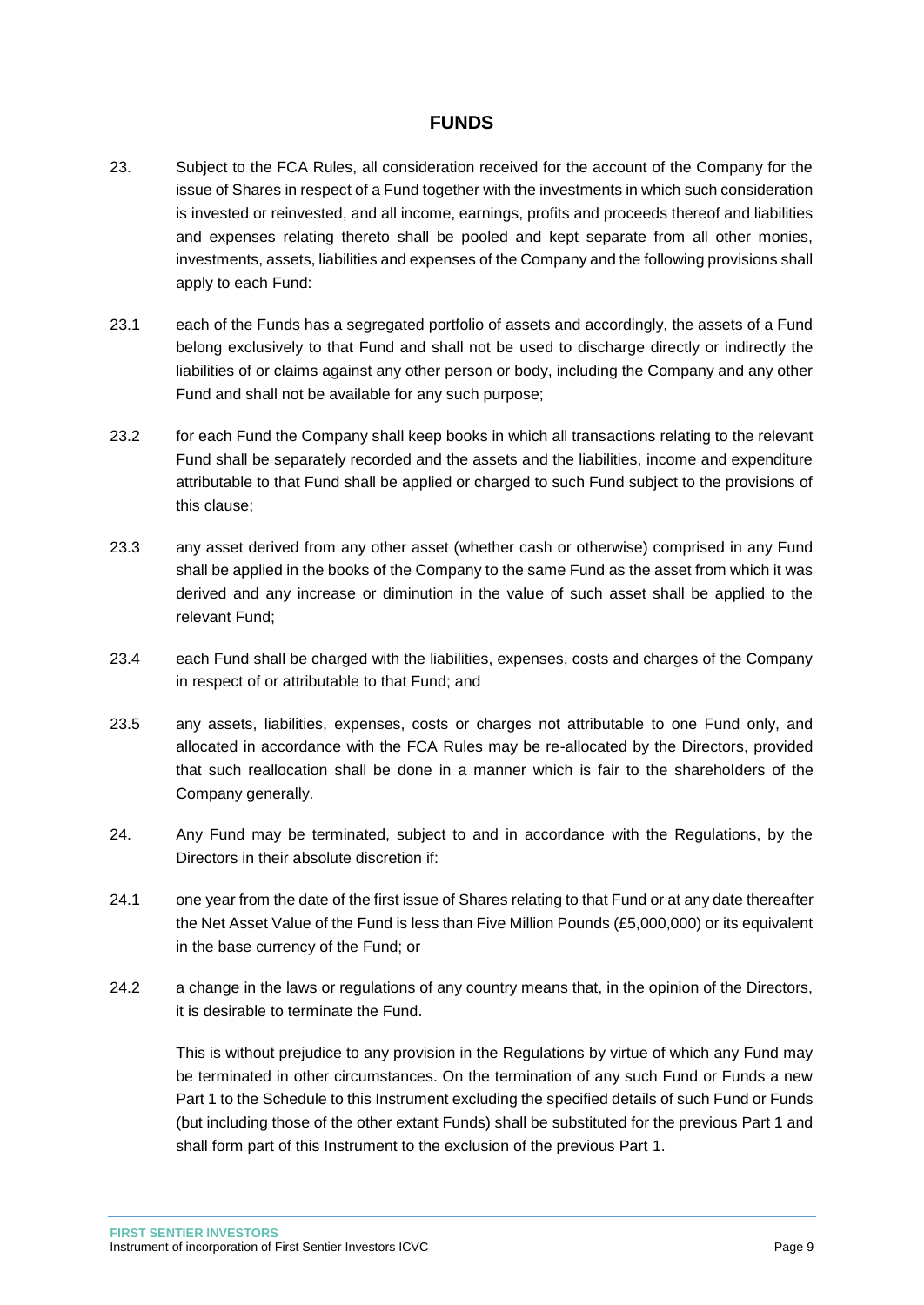- 25. The Funds of the Company for the time being constituted and their respective investment objectives and categories are set out in Part 1 of the Schedule to this Instrument.
- 25.1 If it is intended or anticipated that more than 35 per cent in value of the Scheme Property of any Fund will or may be invested in transferable securities or approved money-market instruments issued or guaranteed by a single state, local authority or public international body in accordance with the FCA Rules, a new Part 1 of the Schedule to this Instrument stating that fact in relation to the Fund and stating the names of the individual states, local authorities or public international bodies issuing or guaranteeing the securities in which more than 35 per cent of the Fund's Scheme property may be invested (as well as restating the information contained in the previous Part 1) will be substituted for the previous Part 1 and form part of this Instrument to the exclusion of the previous Part 1.
- 25.2 The Directors may by resolution from time to time create such additional Fund or Funds with such investment objectives and such restrictions or specialisations as to geographic area, economic sector or category of transferable security or otherwise, and denominated in such currencies, as the Directors shall from time to time determine. On creation of any such Fund or Funds a new Part 1 of the Schedule to this Instrument including the specified details of the new Fund or Funds (as well as those of the other extant Funds) will be substituted for the previous one and shall form part of this Instrument to the exclusion of the previous one.

# **SHARE TYPES AND CLASSES**

#### <span id="page-10-0"></span>26.

- 26.1 The Company may from time to time issue Shares of different Classes in respect of a Fund. The rights attaching to each Class of Shares differ in terms of charging structures and minimum investment holdings and which in each case may comprise Income Shares or Accumulation Shares as set out in this Instrument, the Prospectus and in the Regulations.
- 26.2 The Classes of Shares which may presently be issued in respect of each Fund are:
	- 26.2.1 Gross Accumulation Shares;
	- 26.2.2 Gross Income Shares;
	- 26.2.3 Net Accumulation Shares;
	- 26.2.4 Net Income Shares;
	- 26.2.5 Currency Hedged Share Classes (which may be issued as Gross Accumulation Shares, Gross Income Shares, Net Accumulation Shares or Net Income Shares);

and for the avoidance of doubt each of the above may be further classified as "Retail", "Institutional", "Hedged", "NT", "No Trail", "RDR", "Fee Free", "Platform", "Direct Investor", "Wholesale", using one or more of the letters "A" to "Z" (inclusive), the numbers "0" to "9" (inclusive), or the characters "-", "+", "%" or "&", or any combination of the above (which shall, for the avoidance of doubt, not result in whole words being created) or under such other designation as the Directors shall by resolution from time to time decide. In addition, each of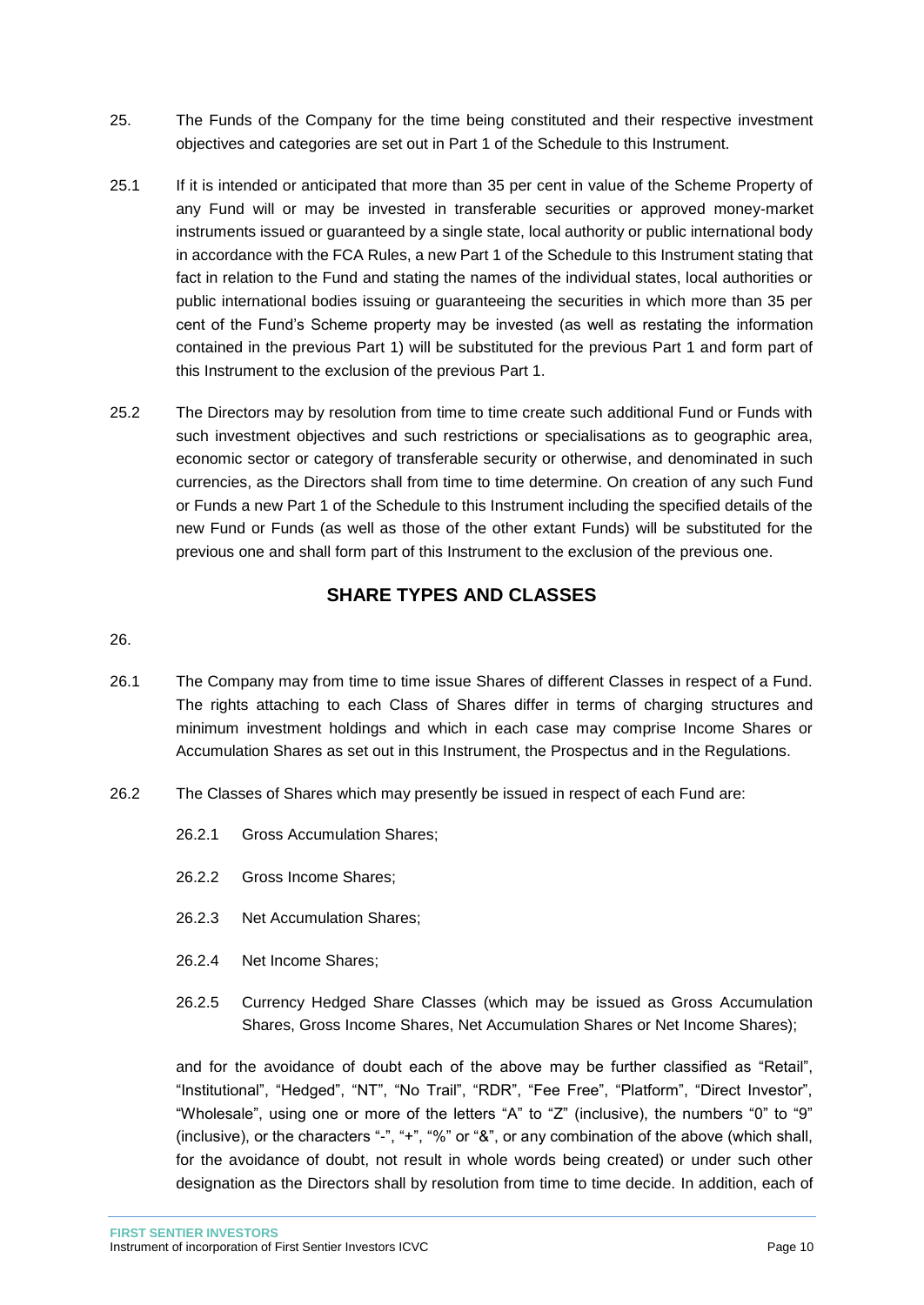the above may be denominated in currencies other than the base currency to form further Classes of Share as the Directors shall by resolution from time to time decide.

- 26.3 The Classes of Shares (in respect of such Funds) available for issue on the date of incorporation of the Company were at that date those set out in the Prospectus.
- 26.4 The Directors may by resolution from time to time create Classes of Share in respect of a Fund additional to those set out in the Prospectus (whether or not falling within one of the Classes described above).
- 26.5 Where a Class is denominated in a currency which is not the base currency Shares shall be issued and redeemed and distributions paid on Shares of that Class in accordance with the Regulations, in the currency of that Class. Votes at meetings of the Fund of which the Class forms part will be determined in accordance with the proportionate interests in the Fund ascertained in accordance with Part 3 of the Schedule and the FCA Rules. Where for any purpose not specifically covered by the Regulations or this Instrument it is necessary to convert one currency into another, conversions shall be made at a rate of exchange decided by the ACD as being a rate that is not likely to result in any material prejudice to the interests of shareholders or potential shareholders.
- 27. For the avoidance of doubt, the rights attaching to a Class of Shares shall (unless otherwise expressly provided by the conditions of issue of such Shares) be deemed not to be varied by:
- 27.1 the creation, allotment or issue of further Shares of any Class ranking *pari passu* therewith;
- 27.2 the switching of Shares of any Class into Shares of another Class (whether or not the Classes are issued in respect of different Funds);
- 27.3 the creation, allotment, issue or redemption of Shares of another Class within the same Fund, provided that the interests of that other Class in the Fund represent fairly the financial contributions and benefits of shareholders of that Class;
- 27.4 the creation, allotment, issue or redemption of Shares of another Fund;
- 27.5 the exercise by the Directors of their powers under clause 23.5 or clause 24;
- 27.6 the passing of any resolution at a meeting of holders of Shares in another Fund which does not relate to the Fund in which the Class is interested.

### **VALUATION**

<span id="page-11-0"></span>28. Pricing shall be carried out on a forward basis in accordance with the FCA Rules. The Net Asset Value of the Company and each Fund shall be determined in accordance with the FCA Rules and, subject thereto, in accordance with Part 1 of the Schedule to this Instrument. Subject to the FCA Rules and in the absence of bad faith, negligence or manifest error, such determination of the Net Asset Value by the ACD shall be definitive.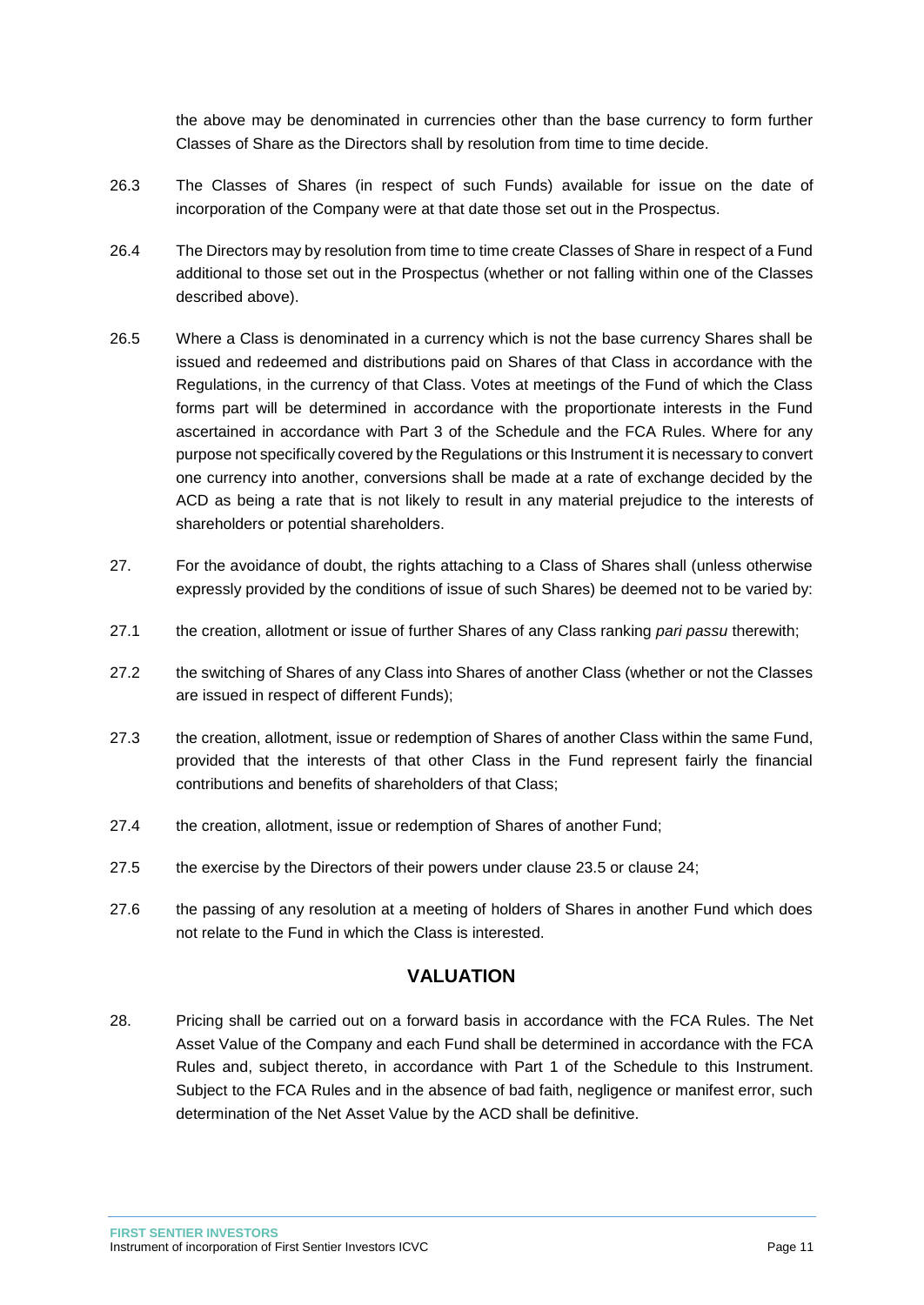### **SWITCHING SHARES**

- <span id="page-12-0"></span>29. Subject to the provisions of this Instrument and the minimum holdings prescribed in the Prospectus any shareholder may give notice to the Company in such form as the Directors may from time to time determine ("a switching notice") of his desire to switch all or some of his Shares of one Class issued in respect of any Fund (the "original shares") for Shares of another Class issued in respect of the same Fund or for Shares issued in respect of a different Fund (the "new shares").
- 30. Upon receipt by the Company of a switching notice the ACD shall arrange for the Company to cancel (or, at its discretion, the ACD shall itself redeem) the original shares and issue (or, at its discretion, the ACD shall sell to the shareholder) such number of new shares as is arrived at by reference to clause 34 provided that, so far as the Regulations allow and subject to clause 35, the Directors may impose such restrictions as to the Classes for which switching may be effected and may make switching subject to such charge, as they shall determine. The Directors may refuse to give effect to a switch in any case where they would be entitled by the Regulations to refuse to give effect to a request by the Shareholder for the redemption or cancellation of the original Shares or the issue of new Shares.
- 31. Where a switching notice relates to a desired switch of Shares between Classes issued in respect of different Funds, the Directors shall not impose restrictions as to the Classes of new shares for which switching may be effected unless the provisions of the Prospectus impose a minimum size of holding or dealing in such other Share Classes in respect of such different Funds, or otherwise there are reasonable grounds relating to the circumstances of the shareholder concerned for refusing to issue or sell Shares of a particular Class to him.
- 32. Switching of the original shares specified in a switching notice shall take place at the first valuation point after the switching notice is received or deemed to have been received by the Company or at such other valuation point as the Directors at the request of the shareholder giving the relevant switching notice may determine. Where the switch is between Shares of Funds that have different valuation points the cancellation or redemption of the original Shares shall take place at the next valuation point of the relevant Fund following receipt (or deemed receipt) of the switching notice by the Company and the issue or sale of new Shares shall take place at the next subsequent valuation point of the different Fund.
- 33. For the purposes of this clause and for the avoidance of doubt, the ACD shall be construed as the shareholder of all Shares (other than bearer Shares) in the Company which are in issue and in respect of which no other person's name is entered on the Register.
- 34. Subject to clauses 35 and 43 the Directors shall determine the number of new shares to be issued or sold to the shareholder on a switch in accordance with the following formula:

 $N = O X (CP X ER)$ 

SP

where: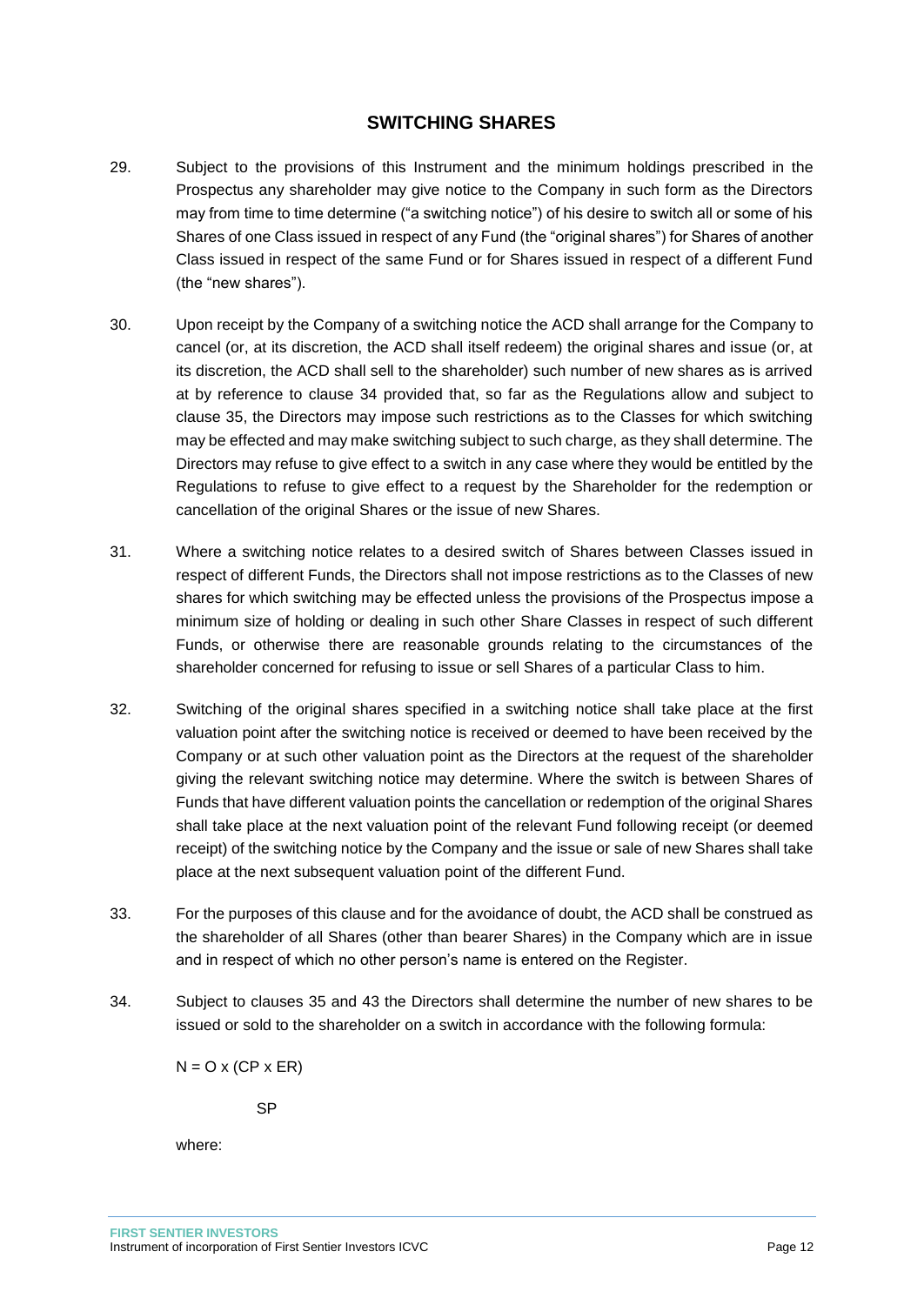- N is the number of new shares to be issued or sold (rounded down to the nearest whole number of smaller denomination Shares);
- O is the number of original shares specified (or deemed to be specified) in the switching notice which the holder has requested to switch;
- CP is the price at which a single original share may be cancelled or redeemed as at the valuation point applicable to the cancellation or redemption as the case may be;
- ER is 1, where the original shares and the new shares are designated in the same currency and, in any other case, is the exchange rate determined by the Directors in their absolute discretion (subject to the FCA Rules) as representing the effective rate of exchange between the two relevant currencies as at the date the switching notice is received (or deemed to have been received) by the Company having adjusted such rate as may be necessary to reflect any costs incurred by the Company in making any transfer of assets as may be required as a consequence of such a switch being effected; and
- SP is the price at which a single new share may be issued or sold as at the valuation point applicable to the cancellation or redemption as the case may be.
- 35. The Directors may adjust the number of new shares to be issued or sold in accordance with clause 34 to reflect the imposition of the charge on switching referred to in clause 30 together with any other charges or levies in respect of the issue or sale of the new shares or cancellation or redemption of the original shares as may be made without infringement of the Regulations.
- 36. Where a switching of Shares would, if effected in accordance with the terms of any switching notice, result in a shareholder holding less than the permitted minimum holding (by number or value) of either original shares or new shares as set out in the prospectus of the Company from time to time, then the Directors may (at their discretion) decide either to:
- 36.1 treat the shareholder in question as having served a switching notice in respect of their entire holding of original shares; or
- 36.2 refuse to give effect to the switching notice in question.
- 37. For the avoidance of doubt:
- 37.1 each switching notice shall relate only to the switching of Shares of a single Class; and
- 37.2 a switching notice may be given in respect of a desired switch of Shares between a Class issued in respect of a different Fund as well as a switch of Shares between different Classes issued in respect of the same Fund.

# **RESTRICTIONS AND COMPULSORY TRANSFER AND REDEMPTION**

<span id="page-13-0"></span>38. The ACD may from time to time take such action and impose such restrictions as it thinks necessary for the purpose of ensuring that no Shares in the Company are acquired or held by any person in circumstances ("relevant circumstances")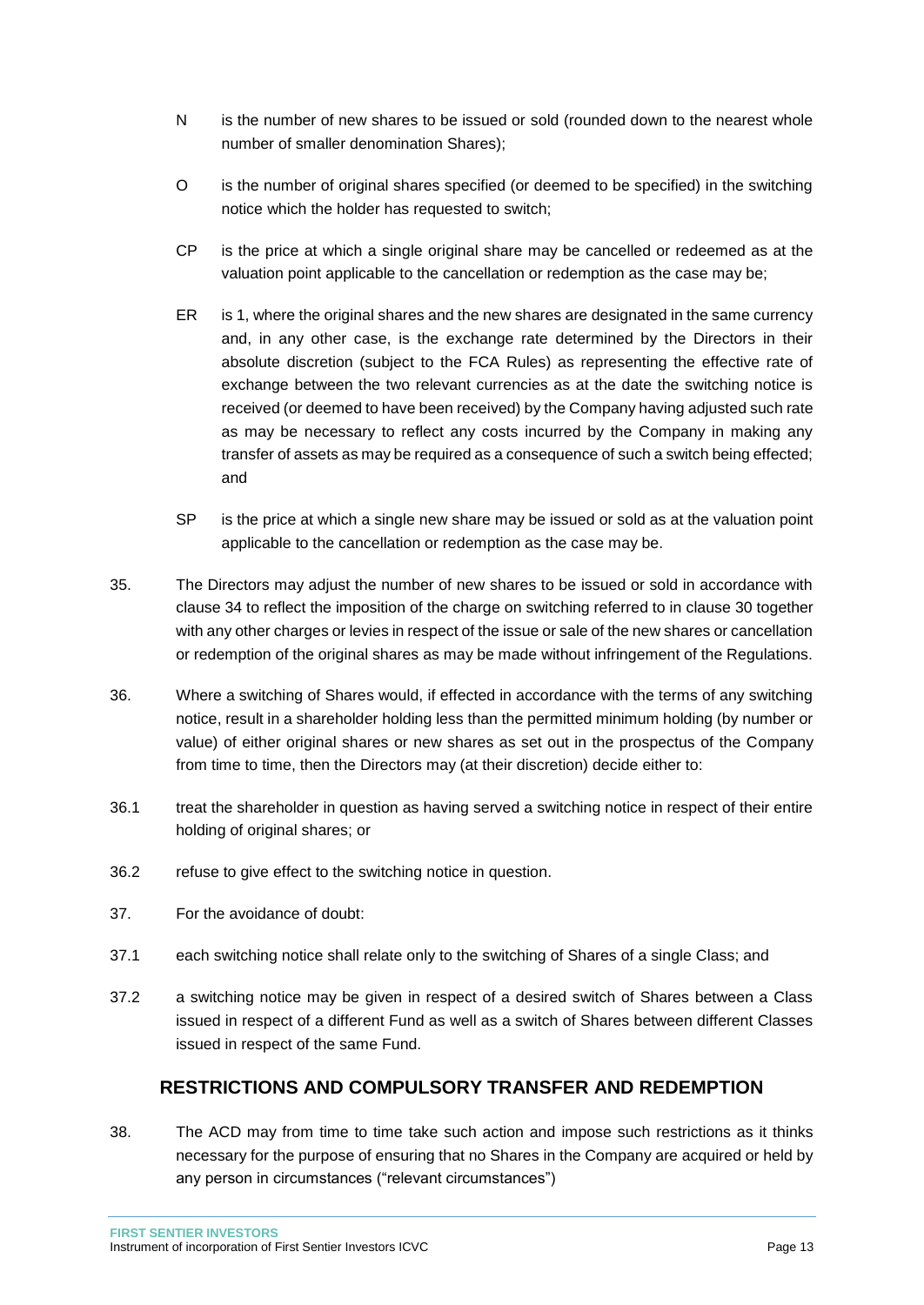- 38.1 which constitute a breach of the law or governmental regulation (or any interpretation of a law or regulation by a competent authority) of any country or territory; or
- 38.2 which would require the Company, the ACD or the Investment Manager to be registered under any law or regulation of any country or territory or cause the Company to apply for registration or comply with any registration requirements in respect of any of its Shares whether in the United States, Canada or any other jurisdiction in which it is not currently registered; or
- 38.3 which would (or would if other Shares were acquired or held in the circumstances), in the opinion of the ACD, result in the Company, its shareholders, the ACD or the Investment Manager incurring any liability to taxation or suffering any other legal, regulatory, pecuniary or other adverse consequence which it or they might not have otherwise suffered); or
- 38.4 where such person is a US Person or is holding the Shares for the account or benefit of a US Person,

and, in this connection, the ACD may, *inter alia*, reject at its discretion any subscription for, redemption or transfer of, Shares or any switching notice given pursuant to clause 29.

- 39. If it comes to the notice of the Directors that any Shares ("affected Shares") have been acquired or are being held in each case whether beneficially or otherwise in any of the relevant circumstances referred to in clause 38 or if they reasonably believe this to be the case the Directors may give notice to the holder of the affected Shares requiring the transfer of such Shares to a person who is qualified or entitled to own the same without causing the adverse consequences as set out in clause 38 or to give a request in writing for the redemption or cancellation of such Shares in accordance with the FCA Rules. If any person upon whom such a notice is served pursuant to this clause does not within thirty days after the date of such notice transfer his Shares to a person qualified to hold the same without causing the adverse consequences as set out in clause 38, or establish to the satisfaction of the ACD (whose judgement shall be final and binding) that he and any person on whose behalf he holds the affected Shares are qualified and entitled to own the Shares without causing the adverse consequences as set out in clause 38 he shall be deemed upon the expiration of that thirty day period to have given a request in writing for the redemption or cancellation (at the discretion of the ACD) of the affected Shares pursuant to the FCA Rules.
- 40. A person who becomes aware that he has acquired or holds whether beneficially or otherwise affected Shares in any of the relevant circumstances referred to in clause 38 shall forthwith, unless he has already received a notice pursuant to clause 39 either transfer or procure the transfer of all the affected Shares to a person qualified to own the same without causing the adverse consequences as set out in clause 38 or give a request in writing or procure that a request is so given for the redemption or cancellation of all the affected Shares pursuant to the FCA Rules.
- 41. When the holder of any Shares in any Share Class fails or ceases for whatever reason to be entitled to receive distributions or allocations made in respect of his holding of Shares in a manner, in terms of the Company making or not making any deduction of United Kingdom tax prior to the distribution or allocation to the holder, as is envisaged for such Share Class, he shall, without delay, give notice thereof to the Company and the Company shall, upon receipt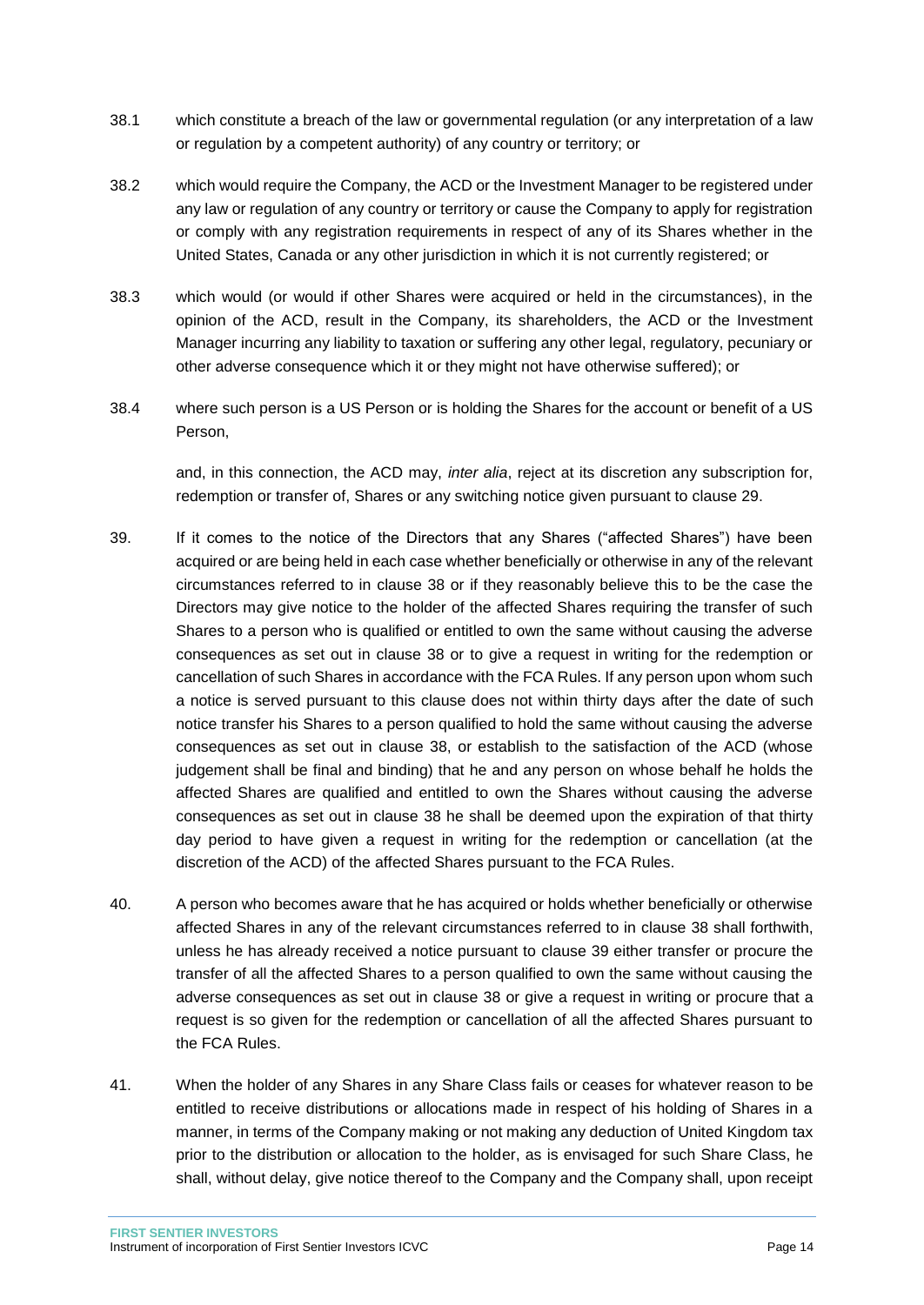of such notice, treat the Shareholder concerned as if he had served on the Company a switch notice or notices pursuant to clauses 29-33 requesting a switch of all of the relevant Shares owned by such holder for Shares of the Class or Classes of Shares in the Company which, in the opinion of the ACD, such holder is entitled to hold and most nearly equate to the Class or Classes of Shares being exchanged by the shareholder and the provisions of clauses 29 to 37 inclusive shall be applied accordingly.

- 42. If at any time the Company or the ACD become aware that the holder of any Shares, that make or intend to make distributions or allocations without any tax being deducted or accounted for by the Company, has failed or ceased for whatever reason to be entitled to receive distributions or have allocations made in respect of his holding of such Shares without deduction of United Kingdom tax, then the Company shall, without delay, treat the shareholder concerned as if he had served on the Company an exchange notice or notices pursuant to clauses 29-33 requesting exchange of all of the relevant Shares owned by such holder for Shares of the Class or Classes which, in the opinion of the ACD, such holder is entitled to hold and most nearly equate to the Class or Classes of Shares held by that Shareholder and the provisions of clauses 29 to 37 inclusive shall be applied accordingly.
- 43. An amount equal to any tax charge incurred by the Company or for which the Company may be held liable as a result of an exchange pursuant to clauses 29-33 shall be recoverable from the shareholder concerned and may be accounted for in any adjustment made of the number of new Shares to be issued pursuant to clause 34.
- 44. If at any time the ACD is not entitled to receive distributions or have income allocations made in respect of Shares held by it without deduction of United Kingdom tax and has redeemed, pursuant to the FCA Rules, any Shares that make distributions or allocations without any tax being deducted or accounted for the by the Company, the ACD shall forthwith following such redemption arrange for the Company to cancel any such Shares or (at its discretion) the ACD shall forthwith sell such shares to a person who is (or appears to the ACD to be) entitled to hold the same.

# **DESIGNATED PERSON**

<span id="page-15-0"></span>45. The person designated for the purposes of paragraph 4 of Schedule 4 to the OEIC Regulations shall be the person who is for the time being the ACD of the Company.

# **ISSUE AND CANCELLATION OF SHARES IN THE COMPANY**

<span id="page-15-1"></span>46. The ACD will issue or cancel Shares in the Company by making a record of the issue or cancellation of such Shares and the number of Shares in each Class concerned. Subject to and in accordance with the Regulations, the issue or cancellation of Shares may take place through the Company directly.

# **IN SPECIE ISSUE AND CANCELLATION**

<span id="page-15-2"></span>47. The Depositary may take into or pay out of the Scheme Property assets other than cash as payment for the issue or cancellation of Shares but only if the Depositary has taken reasonable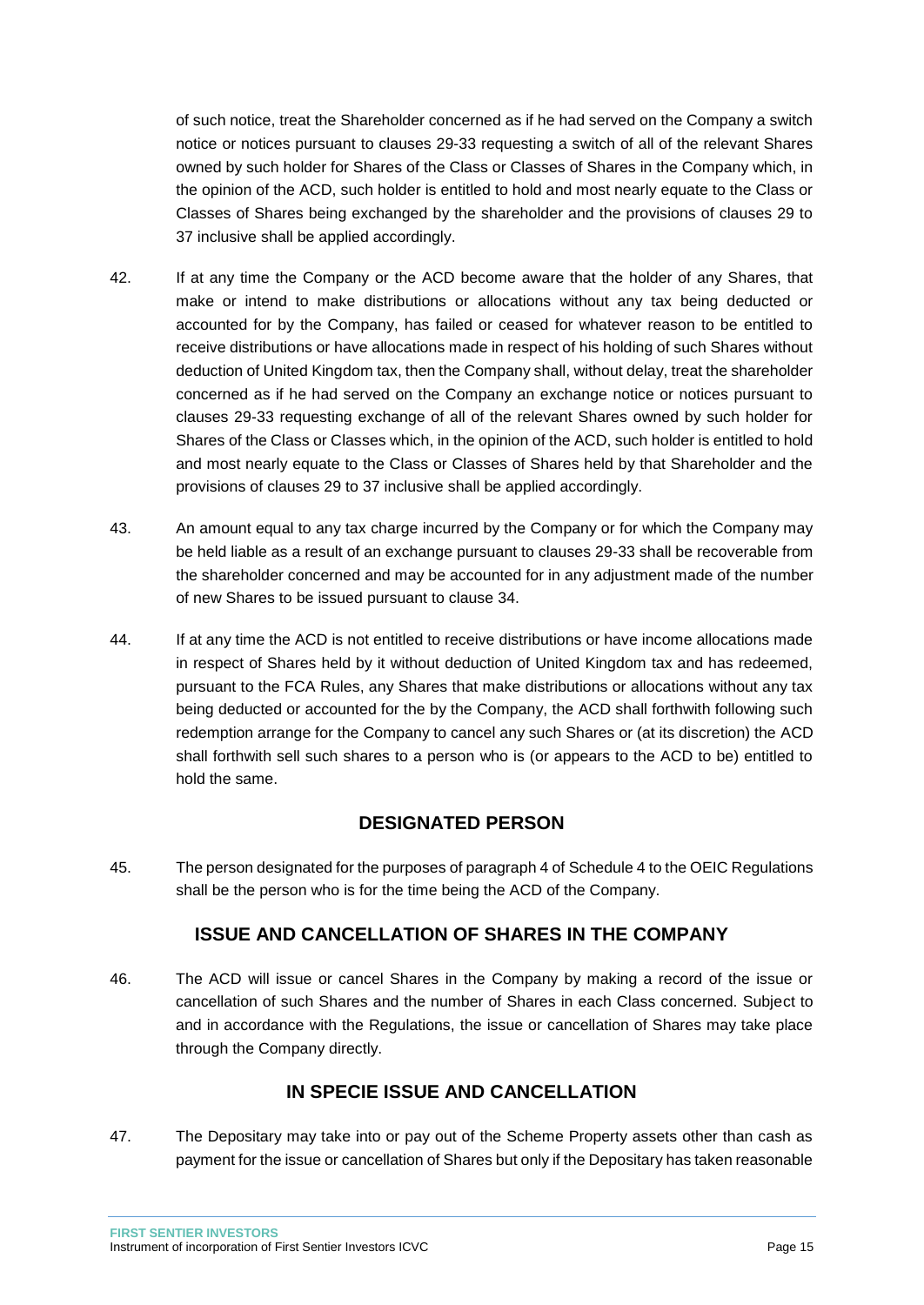care to ensure that the property concerned would not be likely to result in any material prejudice to the interests of shareholders of the Company.

### **BEARER SHARES AND SHARE CERTIFICATES**

- <span id="page-16-0"></span>48. The Company may issue bearer Shares evidenced by a Share certificate ("bearer Share certificate") in respect of any Class of Shares and where required by the Company any shareholder of such bearer Shares should identify himself to the Company as the person entitled to the bearer Shares in the manner determined by the ACD. The Company may further provide by coupons or otherwise for the payment of distributions in respect of bearer Shares. Any bearer instrument or similar such duty payable in respect of the issue of bearer Shares shall be payable by (or recoverable from) the shareholder to whom they are issued and not by the Company.
- 49. Certificates in respect of bearer Shares shall be issued in respect of such number of bearer Shares and subject to such conditions as the Directors from time to time decide. In particular, the Directors shall prescribe:
- 49.1 The form of bearer Share certificate to be used and the method of authentication thereof;
- 49.2 The conditions on which the bearer share certificate or any coupon or similar document which has been lost, worn out or destroyed will be renewed or replaced; and
- 49.3 The manner in which the holder of a bearer Share shall be entitled to receive notice of and vote at any general meeting of the Company or Class or Fund meeting, and such terms shall be printed on the reverse of the bearer Share certificate.
- 50. Title to Shares other than bearer Shares shall be evidenced by an entry in the register of shareholders ("registered Shares"), and the Company shall not issue certificates to shareholders but, in such case, a statement of shareholding ("periodic statement") in respect of shares for which no certificates are to be issued shall be sent to each holder of such Shares at least once a year in such form as the ACD may decide. A periodic statement shall not constitute a document of title to the shares to which it refers.
- 51. Where a holder of registered Shares of a Class which may be issued in bearer form requests in writing to the Company that his name be removed from the register in respect of some or all of those Shares then the ACD may at its discretion:
- 51.1 Issue to him one or more bearer Share certificates in exchange for such evidence of identity as the ACD may require to be produced; and
- 51.2 Remove the name of the holder from the register in respect of the relevant Shares.
- 52. Where a holder of bearer Shares requests in writing to the Company that his name be entered in the register of shareholders in respect of some or all of those Shares the Company shall, upon surrender to the Company of the bearer Share certificate(s) representing title to those Shares together with all outstanding coupons, if any, relating thereto for cancellation, enter the name of that holder in the register of shareholders in respect of those Shares. The Company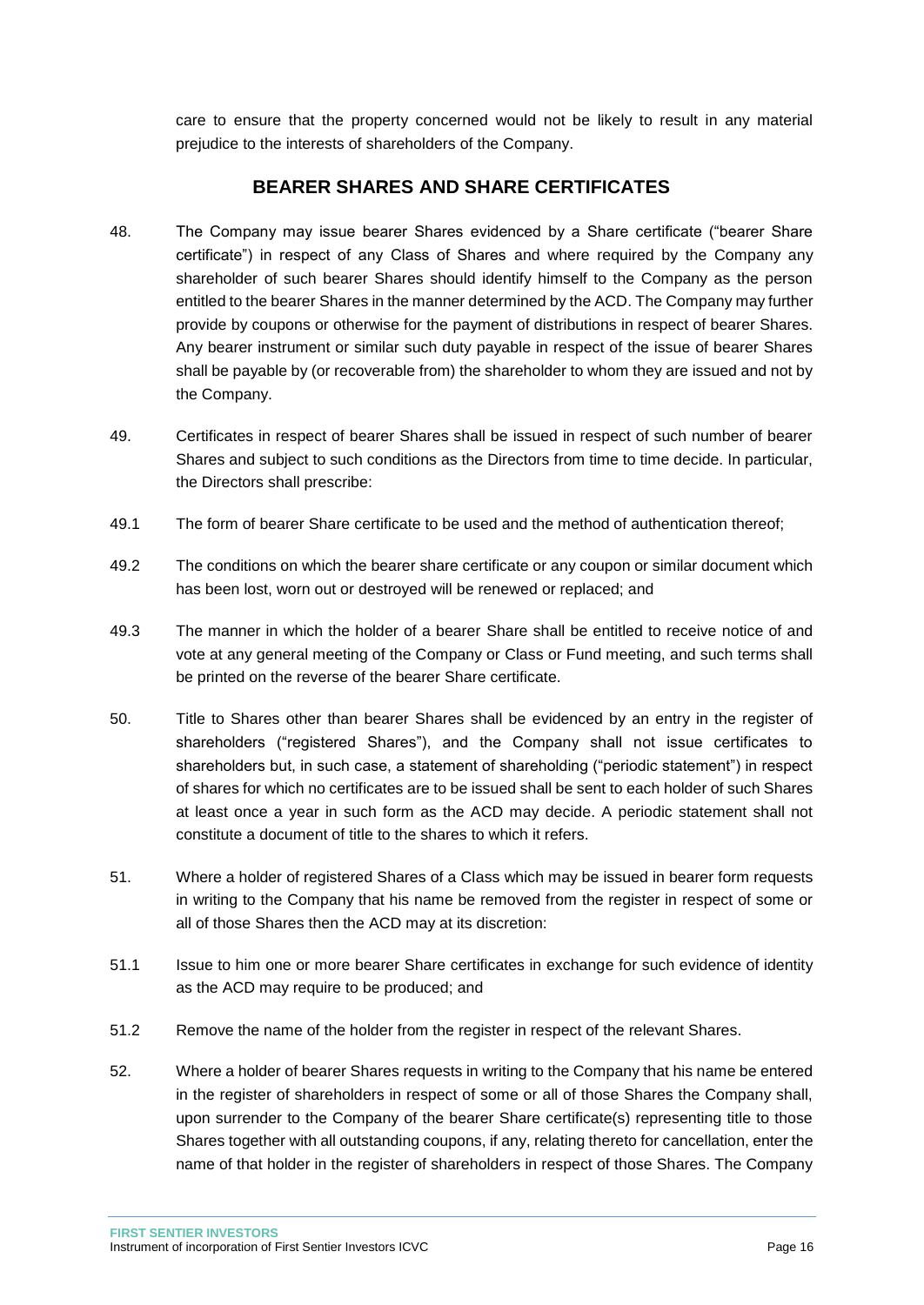shall not be responsible for any loss incurred by any person upon the surrender of a bearer Share certificate by reason of the Company entering in the register of shareholders the name of any person who is not the true and lawful owner of the bearer Shares(s) represented thereby.

- 53. The ACD may, at its discretion, decline to give effect to a request for the redemption or switching of bearer Shares unless it is accompanied by the bearer Share certificate(s) representing title to such Shares, together with all outstanding coupons, if any, relating thereto and may, at its discretion, impose a charge payable for the account of the ACD to cover the costs of complying with any such request as is mentioned in the two preceding clauses, the amount of such charge to be determined by the ACD in any event.
- 54. The Company shall not be responsible for any loss incurred by any person by reason of the Company giving effect to a request for the redemption or switching of bearer Shares and (in the case of redemption) paying the proceeds of such redemption to the person so requesting or (in the case of switching) issuing new Shares to the person so requesting.
- 55. The person responsible for maintaining the Register from time to time will be entitled to charge for issuing any document, recording, or for amending, an entry on the Register, other than on the issue or sale of Shares.

### **DENOMINATIONS OF SHARES**

<span id="page-17-0"></span>56. The rights attaching to the Shares of all Classes may be expressed in two denominations and, in each of those Classes, the proportion of a larger denomination Share represented by a smaller denomination Share shall be one thousandth of the larger denomination Share.

# **TRANSFER AND TRANSMISSION OF SHARES**

- <span id="page-17-1"></span>57. All transfers of registered Shares shall be effected by transfer in writing in any usual or common form or in any other form as may be approved by the Directors. The signature on the instrument of transfer may be affixed manually or electronically and may be an actual signature or a facsimile signature or any form of signature approved by the Directors. The Directors shall not be bound to enquire as to the genuineness of any signature. The transferor shall remain the holder of the Shares concerned until such time as the name of the transferee is entered in the Register in respect thereof.
- 58. No instrument of transfer may be given in respect of more than one Class of Shares.
- 59. In the case of a transfer to joint holders, the number of joint holders to whom a Share is to be transferred may not exceed four.
- 60. Unless the ACD in its discretion decides otherwise, no transfer may result in either the transferor or the transferee holding fewer Shares of the Class concerned or Shares of such Class having a lesser aggregate value than any number or value as is stated in the Prospectus as the minimum number or value of Shares of that Class which may be held.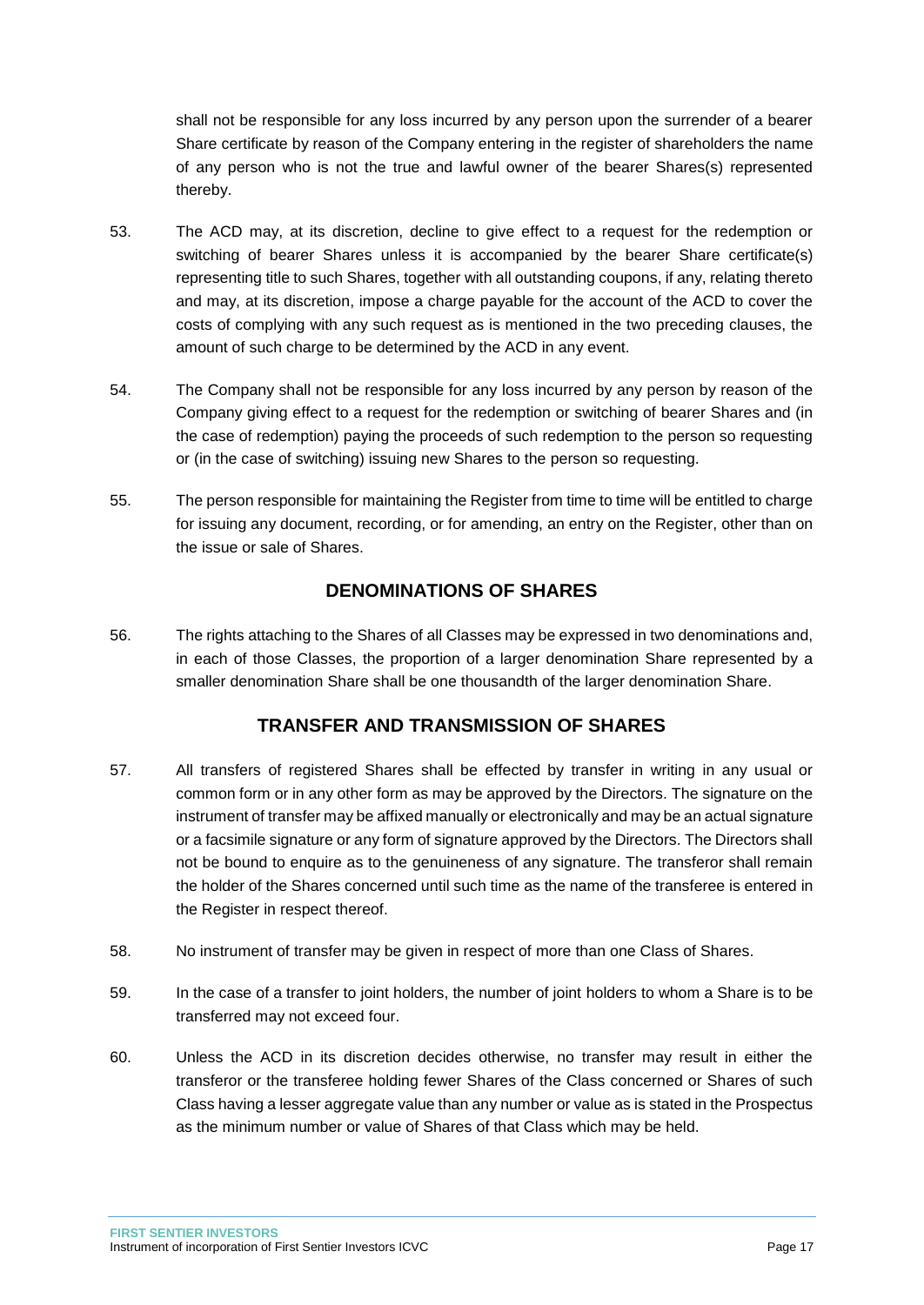- 61. The Company may refuse to register a transfer of Shares unless there has been paid for the account of the Company, an amount determined by the ACD not exceeding the amount that would be derived by applying the rate of stamp duty reserve tax to the market value of the Shares being transferred. This clause shall not apply to transfers excluded by Schedule 19 of the Finance Act 1999 from a charge to stamp duty reserve tax.
- 62. Any person becoming entitled to a Share or Shares in consequence of the death or bankruptcy of a shareholder or otherwise by operation of law may, subject as provided below and upon such evidence being produced as may from time to time be lawfully required by the Directors as to his entitlement, either be registered himself as the holder of the Share or Shares or elect to have some person nominated by him registered as the transferee thereof. If the person so becoming entitled elects to be registered himself, he shall deliver or send to the Company a notice in writing signed by him stating that he so elects. If he shall elect to have his nominee registered, he shall signify his election by signing and delivering or sending to the Company an instrument of transfer of such Share or Shares in favour of his nominee.
- 63. All the limitations, restrictions and provisions of this Instrument relating to the right to transfer and the registration of transfers of Shares shall be applicable to any notice or instrument of transfer given or made pursuant to clause 62 as if the death or bankruptcy of the shareholder or other event giving rise to the transmission had not occurred and the notice or instrument of transfer were an instrument of transfer signed by that shareholder.
- 64. A person becoming entitled to a Share or Shares in consequence of the death or bankruptcy of a shareholder or otherwise by operation of law shall (upon such evidence being produced as may from time to time be lawfully required by the Directors as to his entitlement) be entitled to receive and may give a discharge for any income distributions or other monies payable in respect of the Share or Shares, but he shall not be entitled in respect of the Share or Shares to receive notices of or to attend or vote at general meetings of the Company or, save as stated above, to exercise in respect of the Share or Shares any of the rights or privileges of a shareholder until he shall have become registered as the holder thereof. The Directors may at any time give notice requiring any such person to elect either to be registered himself or to transfer the Share or Shares in question and if the notice is not complied with within sixty days the Directors may then withhold payment of any income distributions and other monies payable in respect of the Share or Shares until the requirements of the notice have been complied with.

### **GENERAL MEETINGS**

<span id="page-18-1"></span><span id="page-18-0"></span>65. All meetings shall be called Extraordinary General Meetings.

# **PROCEEDINGS AT GENERAL MEETINGS**

66. The provisions of this Instrument which relate to proceedings at meetings shall apply mutatis mutandis to Class meetings and general meetings of each Fund as they apply to general meetings of the Company. A meeting of shareholders duly convened and held shall, subject to the Regulations, have the power to decide any matter by passing an appropriate resolution.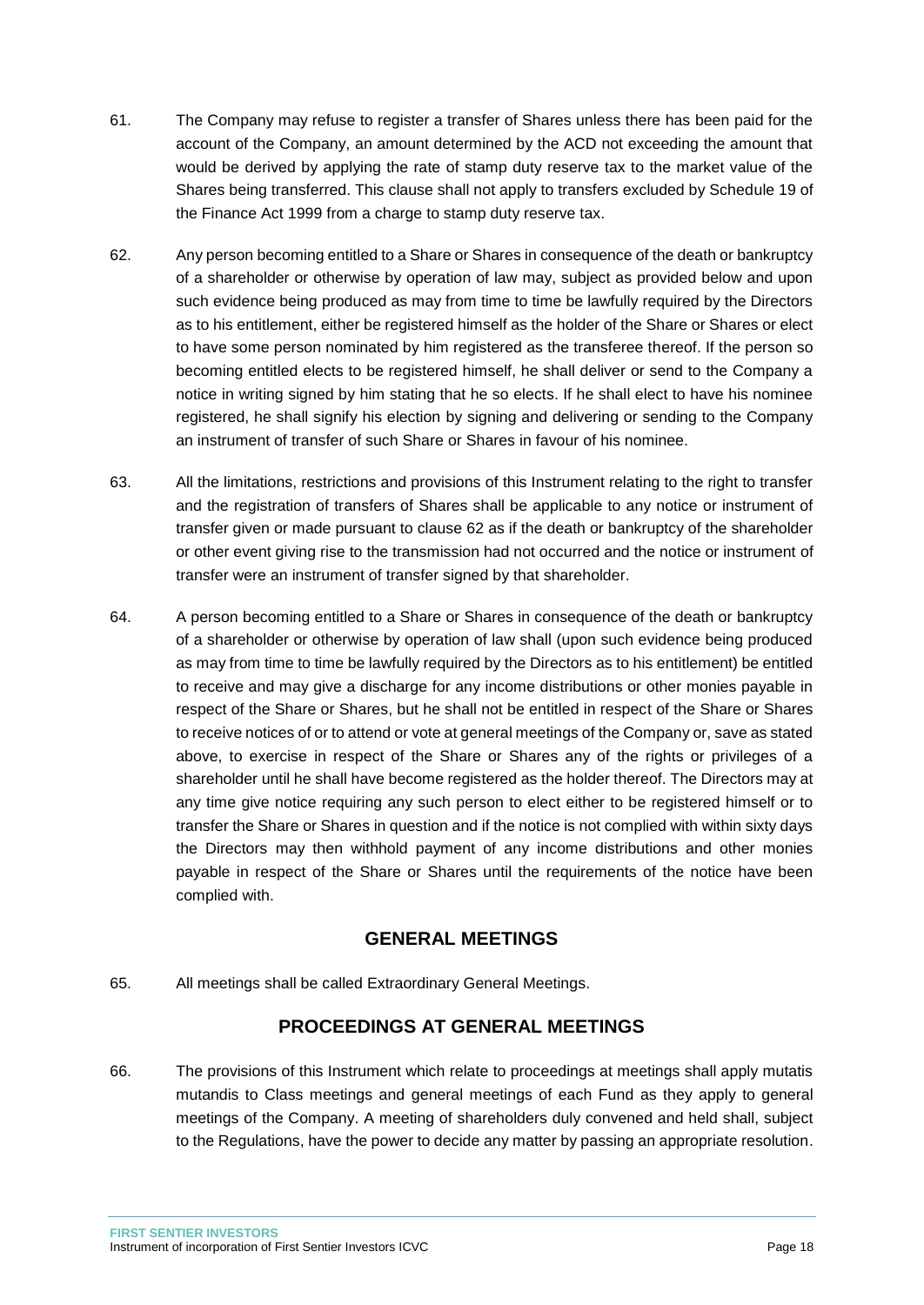- 67. Prior to each general meeting the Depositary shall nominate an individual to act as chairman and if that person is not present within fifteen minutes (which shall be deemed a reasonable time) after the time appointed for holding the meeting or is not willing to act, the shareholders present shall choose one of their number to be chairman of the meeting.
- 68. No business may be transacted at a general meeting unless a quorum is present. The absence of a quorum does not prevent the appointment of a chairman in accordance with this Instrument, which shall not be treated as part of the business of the meeting. The quorum required to conduct business at a general meeting is two shareholders, present in person or by proxy.
- 69. If a quorum is not present within fifteen minutes (which shall be deemed to be a reasonable time) after the time fixed for the start of the meeting or if there is no longer a quorum present at any time during the meeting, if convened on the requisition of members, is dissolved. In any other case it stands adjourned to such other day and time (being not less than seven days after the day and time for the meeting) and place as the chairman decides. If at an adjourned meeting under this clause 69 a quorum is not present within fifteen minutes (which shall be deemed to be a reasonable time) after the time fixed for the start of the meeting, one person entitled to be counted in a quorum shall constitute a quorum and if there is no such person the meeting is dissolved.
- 70. If at any time the only Director of the Company is the ACD, the last preceding clause of this Instrument shall have no effect and the duly authorised representative of the ACD shall preside as chairman at a general meeting and, if the ACD's representative is not present or declines to take the chair, the shareholders present shall choose one of their number to be chairman of the meeting.
- 71. The chairman of any general meeting at which a quorum is present may with the consent of the meeting (and shall if so directed by the meeting) adjourn the meeting from time to time (or without date) and from place to place, but no business shall be transacted at any adjourned meeting except business which might lawfully have been transacted at the meeting from which the adjournment took place. Where a meeting is adjourned without date, the time and place for the adjourned meeting shall be fixed by the Directors. When a meeting is adjourned for thirty days or more or without date, not less than seven days' notice of the adjourned meeting shall be given in like manner as in the case of the original meeting.
- 72. Subject to clause 71 above, in the case of an adjournment of a meeting at which a quorum is present, it shall not be necessary to give any notice of such an adjournment or of the business to be transacted at the adjourned meeting.
- 73. A general meeting of shareholders or a Fund meeting or a Class meeting (as the case may be) duly convened and held shall have the power by the passing of the appropriate resolution to decide any matter (including, without limitation, the suspension or curtailment of the powers of the Directors), subject to the Regulations and (in the case of Fund meetings and Class meetings) subject also to any rights in relation to that matter which shareholders of other Funds or Classes may have.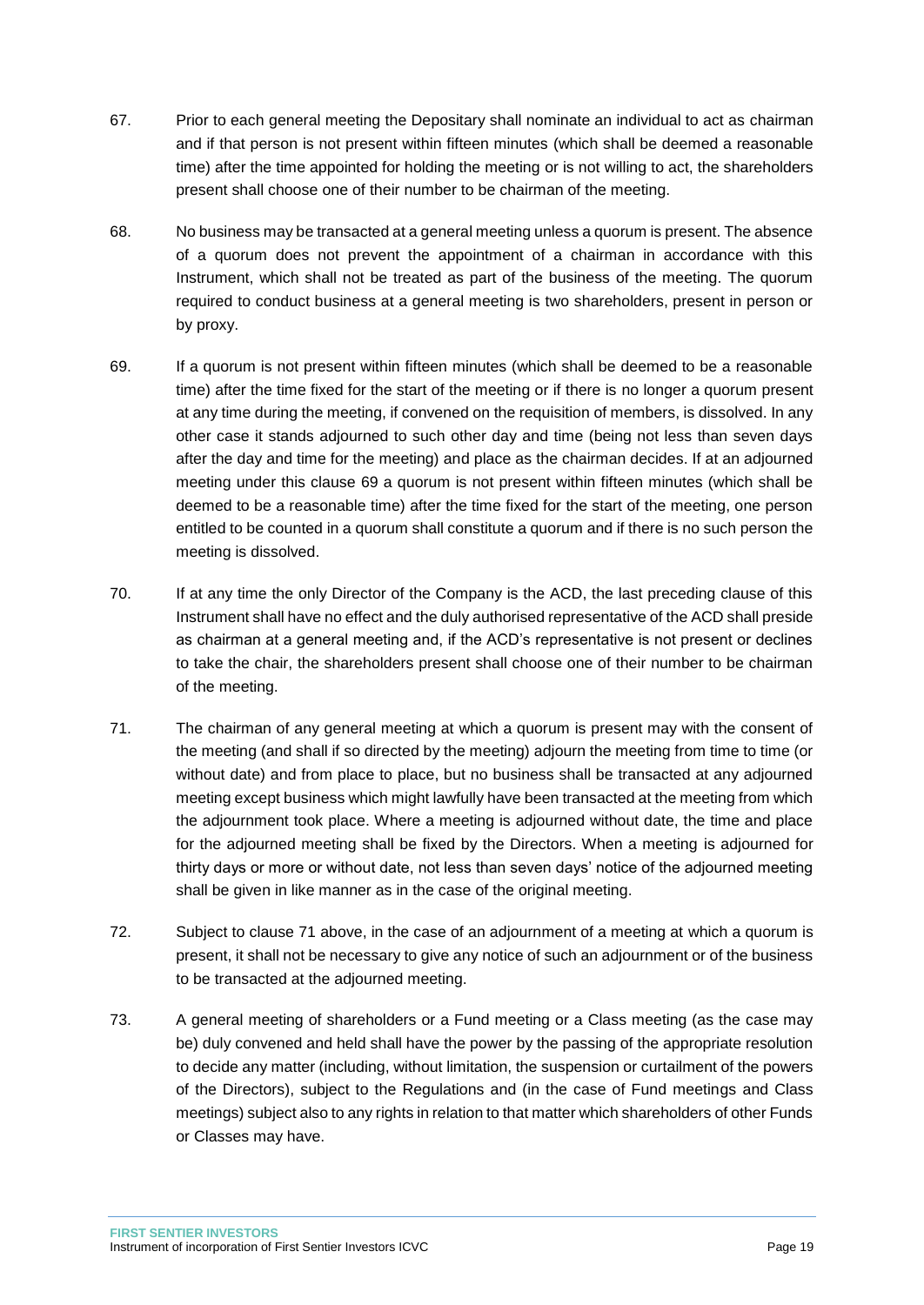- 74. The Depositary shall be entitled to appoint a representative to attend and speak on its behalf at each general meeting, of the Company or of any Fund or Class and shall be entitled to convene any such meeting.
- 75. A resolution put to the vote of a general meeting of the Company or of any Fund or Class must be decided on a show of hands unless a poll is (before or on the declaration of the result of the show of hands) demanded by:
- 75.1 the chairman of the meeting;
- 75.2 not less than two shareholders;
- 75.3 the Depositary.
- 76. A demand by proxy is deemed to be a demand by the member appointing the proxy. The chairman shall exercise his power to demand a poll if requested to do so by the ACD.
- 77. A demand for a poll may be withdrawn only with the approval of the chairman of the meeting. Unless a poll is required, a declaration by the chairman of the meeting that a resolution has been carried, or carried unanimously, or by a particular majority, or lost, and an entry to that effect in the minute book or computer record of proceedings, shall be conclusive evidence of that fact without proof of the number or proportion of the votes recorded for or against such resolution. If a poll is required, it shall be taken in such a manner (including the use of ballot papers or electronic or computer voting systems) as the chairman of the meeting may direct and the result of the poll shall be deemed to be the resolution of the meeting at which the poll was demanded. The chairman of the meeting may (and, if so directed by the meeting, shall) appoint scrutineers and may adjourn the meeting to some place and time fixed by him for the purpose of declaring the result of the poll.
- 78. A poll demanded on the choice of the chairman or on a question of adjournment shall be taken forthwith. A poll demanded on any other question shall be taken either immediately or at such subsequent time (not being more than thirty days from the date of the meeting) and at such place and in such manner or by such other means (including by post) as the chairman may direct. No notice need be given of a poll not taken immediately. The demand for a poll shall not prevent the continuance of the meeting for the transaction of any business other than the question on which the poll has been demanded.
- 79. The chairman of a general meeting may take any action he considers appropriate for, for example, the safety of people attending a general meeting, the proper and orderly conduct of the general meeting or in order to reflect the wishes of the majority. He may, for example, require any people to prove who they are, carry out security searches, and stop certain things being taken into the meeting. The chairman may on reasonable grounds refuse to allow any person into a meeting, or may arrange for any person who refuses to comply with any reasonable requirements imposed under this clause to be removed from a meeting. The Directors may arrange for any people whom they consider cannot be seated in the main meeting room (where the chairman will be) to attend and take part in a general meeting in an overflow room or rooms. Any overflow room will have a live video link from the main room, and a two way sound link. The notice of the meeting need not give details of any arrangements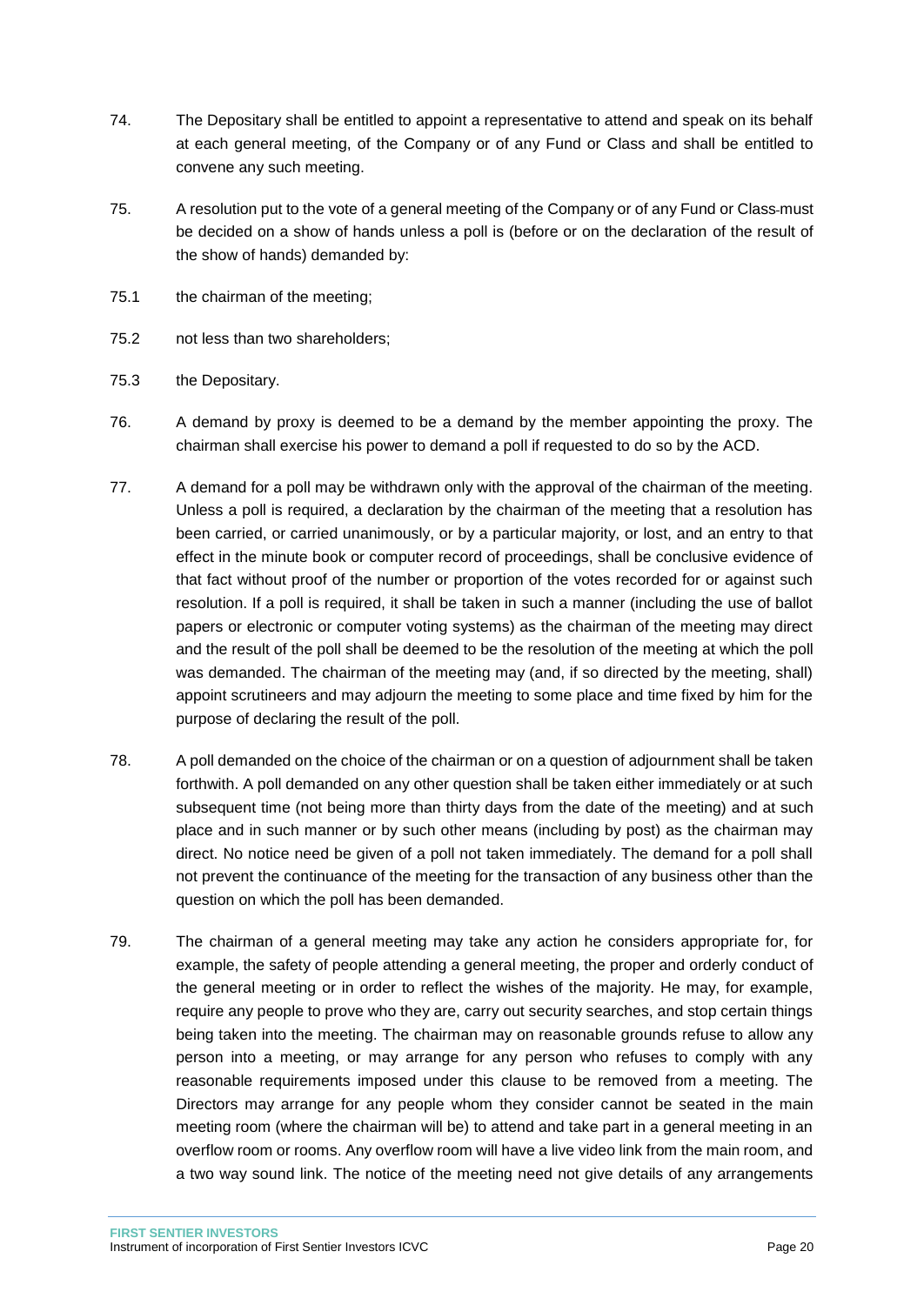under this clause. The Directors may decide how to divide people between the main room and any overflow room. If any overflow room is used, the meeting will be treated as being held, and taking place, in the main room.

# **VOTING RIGHTS**

- <span id="page-21-0"></span>80. The entitlement to vote at any general meeting of the Company or any Fund or Class attaching to each Share shall be in accordance with the FCA Rules. On a show of hands every Shareholder who is present in person has one vote. On a poll, votes may be given either personally or by proxy or in any manner permitted herein. The voting rights attached to each Share shall be such proportion of the voting rights attached to all Shares in issue in the Company or any Fund or Class, as the case may be, as the price of the Shares bears to the aggregate price(s) of all the Shares in issue of the Company or the Fund or such Class.
- 81. Where a receiver or other person (by whatever name called) has been appointed by any court claiming jurisdiction in that behalf to exercise powers with respect to the property or affairs of any shareholder on the ground (however formulated) of mental disorder, the Directors may in their absolute discretion upon or subject to production of such evidence of the appointment as the Directors may require, permit such receiver or other person on behalf of such shareholder to vote on a poll in person or by proxy at any general meeting or Class meeting or Fund meeting or to exercise any right other than the right to vote on a show of hands conferred by ownership of Shares in relation to such a meeting. On a show of hands every Shareholder who is present in person has one vote. On a poll, votes may be given either personally or by proxy or in any manner permitted herein. The voting rights attached to each Share shall be such proportion of the voting rights attached to all Shares in issue in the Company or any Fund or Class, as the case may be, as the price of the shares bears to the aggregate price(s) of all the Shares in issue of the Company or the Fund or such Class.
- 82. No objection shall be raised as to the admissibility of any vote except at the meeting or adjourned meeting at which the vote objected to is or may be given or tendered and every vote not disallowed at such meeting shall be valid for all purposes. Any such objection shall be referred to the chairman of the meeting, whose decision shall be final and conclusive.

# **PROXIES**

- <span id="page-21-1"></span>83. An instrument appointing a proxy shall be in writing in any usual or common form or in any other form which the Directors may approve and
- 83.1 In the case of an individual shall be signed by the individual or his attorney; and
- 83.2 In the case of a corporation shall be either given under its common seal or signed on its behalf by an attorney or a duly authorised officer of the corporation.
- 84. The signature on such instrument need not be witnessed. Where an instrument appointing a proxy is signed on behalf of the appointor by an attorney, the letter or power of attorney or a duly certified copy thereof must (failing previous registration with the Company) be lodged with the instrument appointing the proxy pursuant to the next following clause, failing which the instrument may be treated as invalid.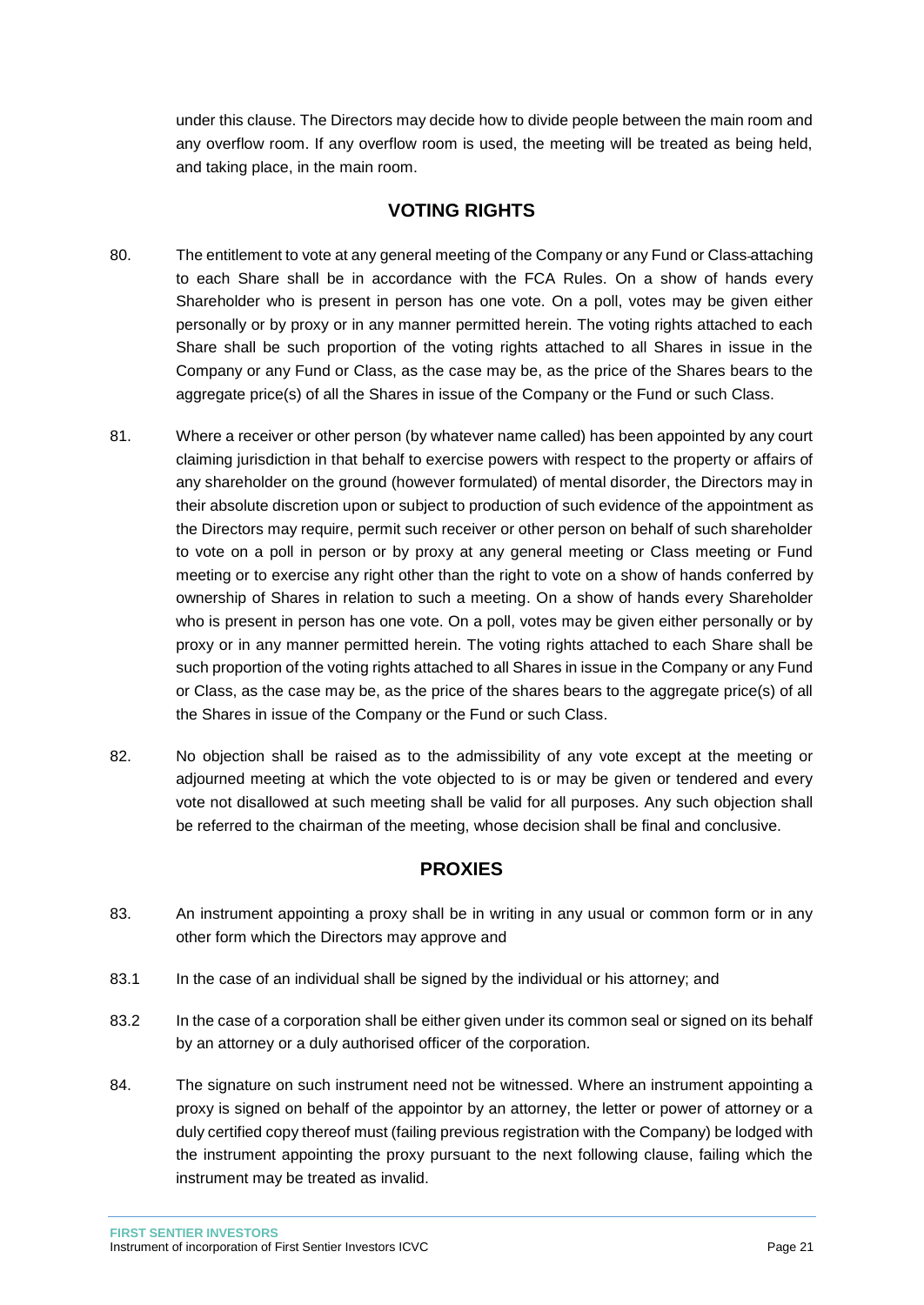- 85. An instrument appointing a proxy and the power of attorney or other authority (if any) under which it is signed or a notarially certified copy of such power or authority must be left at or delivered to such place or one of such places (if any) as may be specified for the purpose in or by way of note to or in any document accompanying the notice convening the meeting (or, if no place is so specified, at the head office of the Company) by the time specified in the notice which shall be no more than forty eight hours before the time appointed for the holding of the meeting or adjourned meeting or (in the case of a poll taken otherwise than at or on the same day as the meeting or adjourned meeting) for the taking of the poll at which it is to be used, and in default may be treated as invalid. The instrument appointing a proxy shall, unless the contrary is stated thereon, be valid as well for any adjournment of the meeting as well as for the meeting to which it relates.
- 86. A vote cast by proxy shall not be invalidated by the previous death, incapacity or bankruptcy of the principal or by other transmission by operation of law of the title to the Shares concerned or by the revocation of the appointment of the proxy or of the authority under which the appointment of the proxy was made provided that no intimation in writing of such death, incapacity bankruptcy, transmission or revocation shall have been received by the Company at the head office by the time which is two hours before the commencement of the meeting or adjourned meeting or (in the case of a poll taken otherwise than at or on the same day as the meeting or adjourned meeting) the time appointed for the taking of the poll at which the vote is cast.

### **CORPORATIONS ACTING BY REPRESENTATIVES**

- <span id="page-22-0"></span>87. Any corporation which is a shareholder of the Company may by resolution of the directors or other governing body of such corporation and in respect of any Share or Shares in the Company of which it is the holder authorise such individual as it thinks fit to act as its representative at any general meeting of the Company or any Fund or Class. The individual so authorised shall be entitled to exercise the same powers on behalf of such corporation as the corporation could exercise in respect of such Share or Shares if it were an individual shareholder of the Company and such corporation shall for the purposes of this Instrument be deemed to be present in person at any such meeting if an individual so authorised is so present.
- 88. Any corporation which is a Director of the Company may by resolution of its directors or other governing body authorise such individual as it thinks fit to act as its representative (but not the Depositary's representative) at any general meeting of the Company or any Fund or Class or at any meeting of the Directors. The person so authorised shall be entitled to exercise the same powers at such meeting on behalf of such corporation as the corporation could exercise if it were an individual director and such corporation shall be deemed for the purposes of this Instrument to be present in person at any such meeting if an individual so authorised is so present.

# **DIRECTORS**

<span id="page-22-1"></span>89. Except as otherwise prescribed by the Regulations, the business of the Company shall be managed by the Directors. They may arrange payment by the Company of all expenses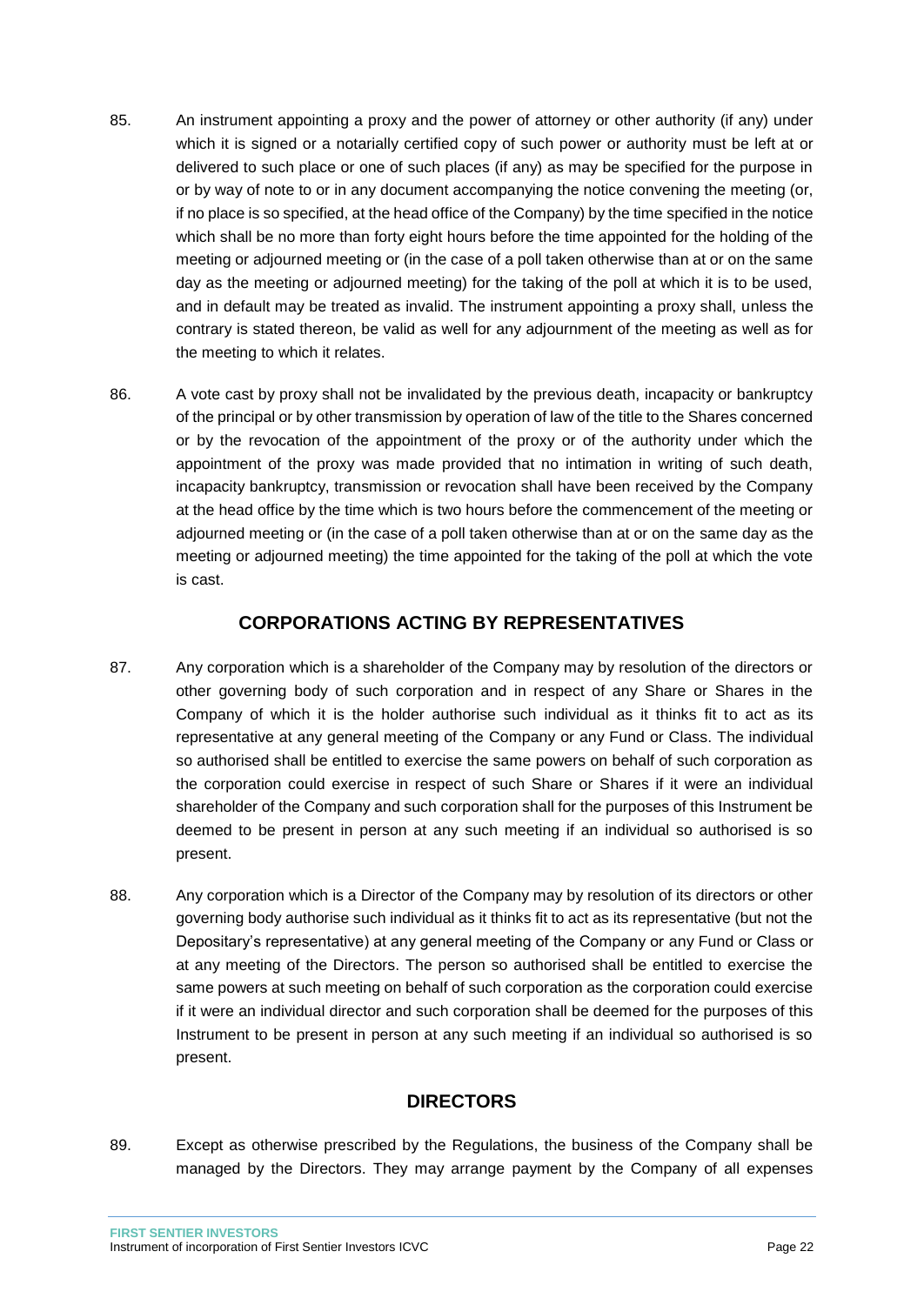incurred in forming and registering the Company and may exercise all powers of the Company (whether relating to the management of the business of the Company or otherwise) which are not required by the Regulations or this Instrument to be exercised by any other person or by the Company in general meeting. The general powers given by this clause shall not be limited or restricted by any special authority or power given to the Directors by any other clause.

- 90. Unless otherwise determined by an extraordinary resolution of the shareholders the Company shall only have one Director.
- 91. If, and for so long as, the ACD is the sole Director of the Company, the ACD shall have authority to exercise all the powers, authorities and discretions expressed in this Instrument and the Regulations to be vested in the Directors generally.
- 92. If, and for so long as, there is no ACD acting in respect of the Company, the Directors shall (subject to the FCA Rules) have authority to exercise all the powers, authorities and discretions expressed in this Instrument and the Regulations to be vested in the ACD.
- 93. A Director is not required to hold any Shares in the Company by way of qualification.
- 94. A Director is entitled to attend and speak at any general meeting of the Company or any Fund or Class.
- 95. The Directors may from time to time appoint one or more of their number to be the holder of any office executive or otherwise (including, where considered appropriate, the office of chairman or deputy chairman) on such terms and for such period as they may determine and, without prejudice to the terms of any contract entered into in any particular case, may at any time revoke any such appointment.
- 96. The appointment of any Director to any office (including that of chairman and deputy chairman) shall automatically end if he ceases to be a Director but without prejudice to any claim for damages for breach of any contract of service between him and the Company.
- 97. No resolution made by the Company in general meeting or by the holders of the Shares of any Fund or Class at a Fund or Class meeting shall invalidate any prior act of the Directors which would have been valid if such resolution had not been made.
- 98. Subject to the FCA Rules, the Directors may appoint agents and delegate any of the powers, authorities and discretions vested in or exercisable by them, with or without power to subdelegate. Any such appointment or delegation may be made upon such terms and subject to such conditions as the Directors may think fit, and the Directors may remove any such appointee, and may revoke or vary such delegation, but no person dealing in good faith and without notice of any such revocation or variation shall be affected by their doing so.
- 99. Subject to the FCA Rules, the Directors may by power of attorney appoint any company, firm or person or any fluctuating body of persons, whether nominated directly or indirectly by the Directors, to be the attorney or attorneys of the Company for such purposes and with such powers, authorities and discretions (not exceeding those vested in or exercisable by the Directors under this Instrument) and for such period and subject to such conditions as they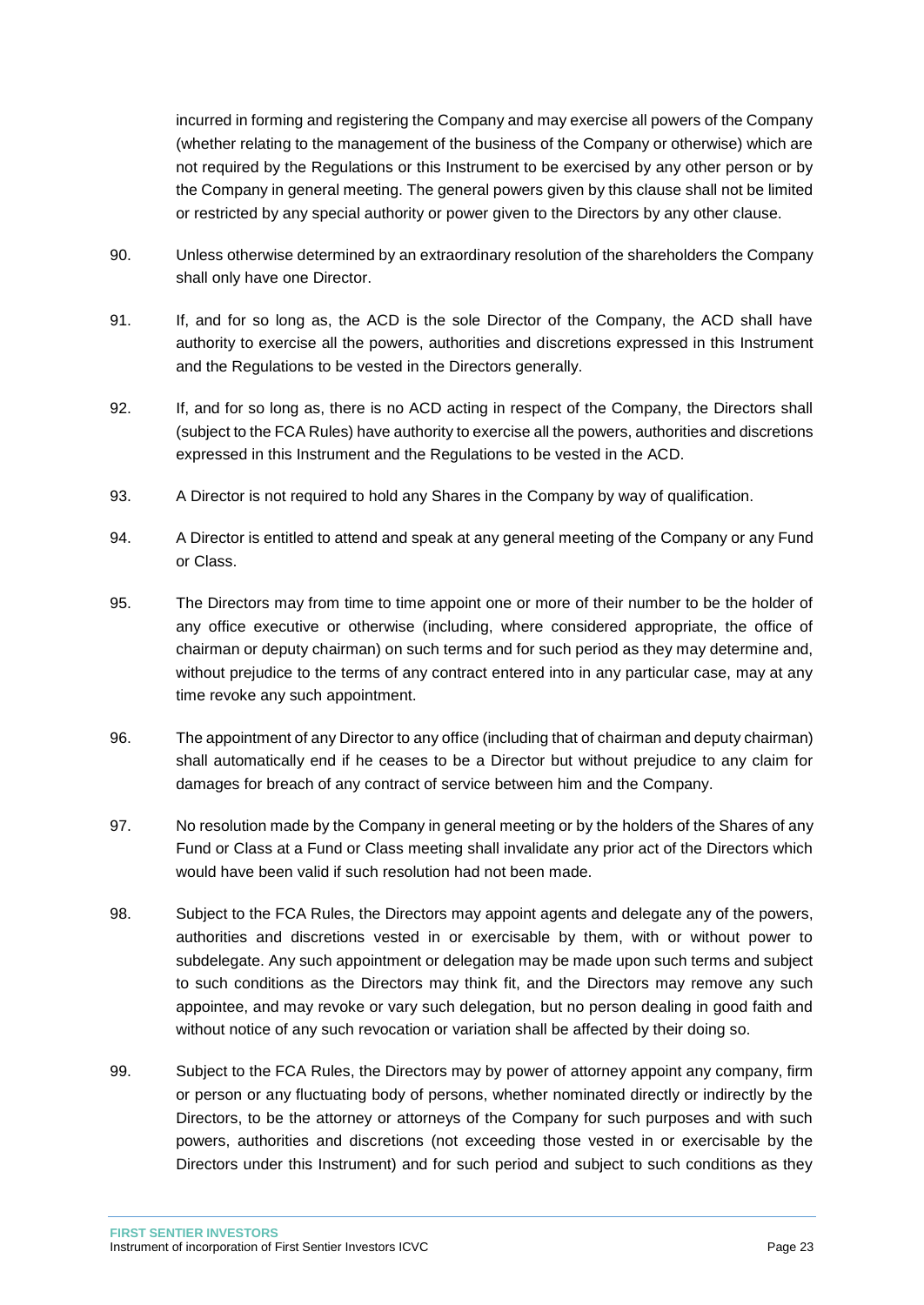may think fit, and any such power of attorney may contain such provisions for the protection and convenience of persons dealing with any such attorney as the Directors may think fit, and may also authorise any such attorney to subdelegate all or any of the powers, authorities and discretions vested in him.

# **REMUNERATION OF DIRECTORS**

- <span id="page-24-0"></span>100. The Directors shall be entitled to remuneration for their services as Directors. Such remuneration shall (unless otherwise determined by the Directors) be deemed to accrue from day to day and the amount of such remuneration shall (subject to the FCA Rules) be determined by the Directors and shall be on a periodic, fixed or ad valorem basis and shall include any performance related remuneration where this is disclosed in the Prospectus.
- 101. Any Director who holds any executive office including that of ACD (and including for this purpose the office of chairman or deputy chairman whether or not such office is held in an executive capacity), or who serves on any committee of the Directors, or who otherwise performs services which, in the opinion of the Directors, are outside the scope of the ordinary duties of a Director, may (subject to the FCA Rules) be paid such extra remuneration by way of fees, salary, commission or otherwise as the Directors may determine.

# **DIRECTORS' EXPENSES**

<span id="page-24-1"></span>102. The Directors may (subject to the FCA Rules) be paid by the Company all travelling, hotel and other expenses properly incurred by them (or, being a corporation, by their duly authorised representative(s)) in connection with their attendance at and return from meetings of the Directors, committees of such meetings, general meetings of the Company or any Fund or Class or otherwise in connection with the business of the Company.

# **MEETINGS AND PROCEEDINGS OF DIRECTORS**

- <span id="page-24-2"></span>103. Clauses 104 to 111 shall not apply at any time when the ACD is the sole Director of the Company. Any decision which is required by the Regulations or by this Instrument to be taken by the Directors shall, if and for so long as the ACD is the sole director, be valid and effective if made by the ACD.
- 104. Subject to the provisions of this Instrument, the Directors may meet together for the despatch of business, adjourn and otherwise regulate their meetings as they think fit. At any time any Director may summon a meeting of the Directors by at least five days' notice in writing. Any Director may waive notice of any meeting (and any such waiver may be retroactive) and any Director who is present at a meeting of the Directors shall be deemed to have waived notice of such meeting.
- 105. The quorum necessary for the transaction of the business of the Directors may be fixed from time to time by the Directors and, unless so fixed at any other number, shall be two.
- 106. Any or all of the Directors, or members of a committee, can take part in a meeting of the Directors or of a committee by way of a conference telephone or similar equipment designed to allow everybody to take part in the meeting. The meeting shall be treated as being held at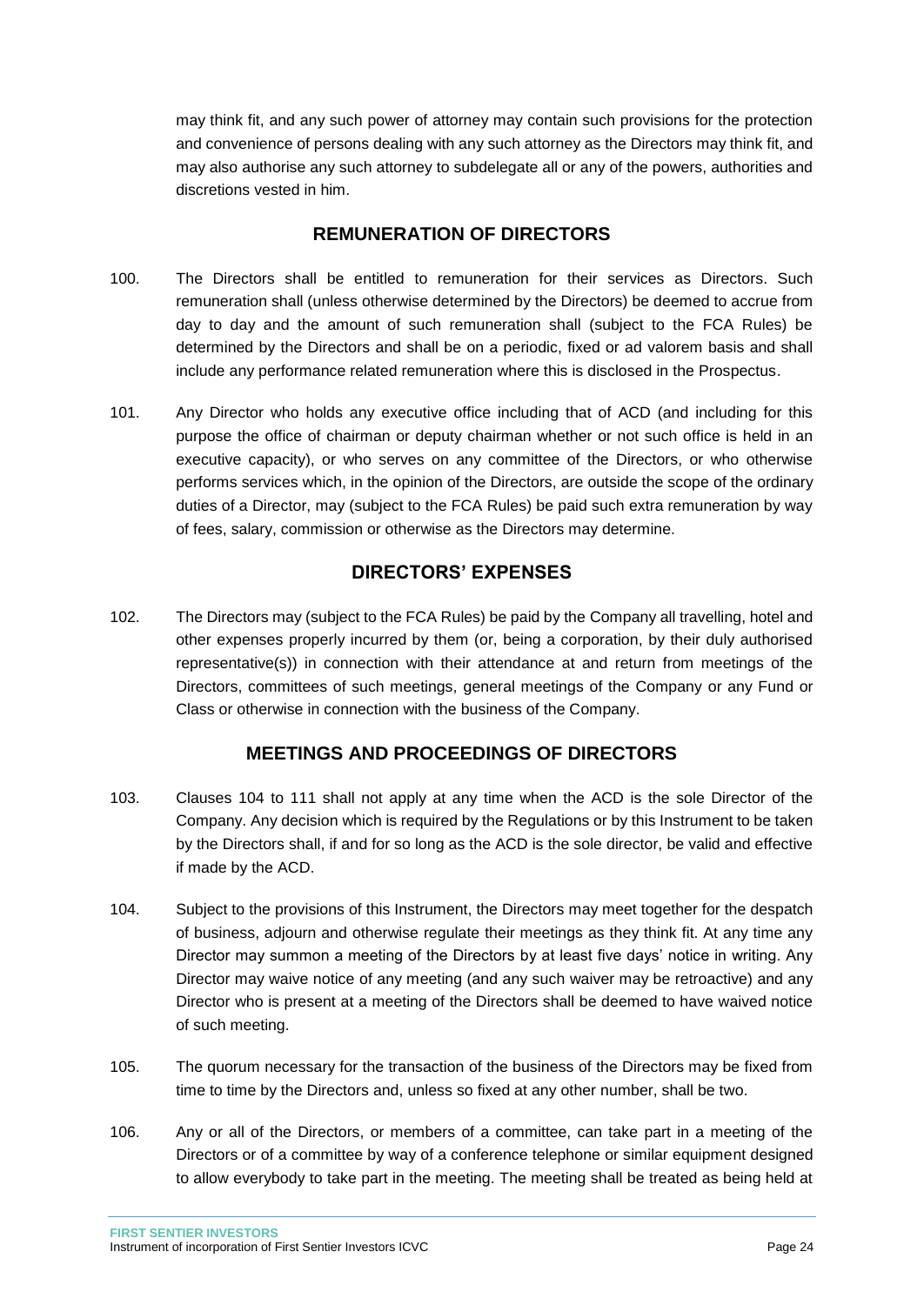the place where the chairman is calling from whether or not two or more Directors are in the same place. All Directors participating in that way shall be counted in the quorum of the meeting and shall be entitled to vote. Any resolution passed at the meeting shall be as valid and effective as if passed at a meeting of the board of Directors duly convened and held.

- 107. Questions arising at any meeting of the Directors shall be determined by a majority of votes cast. In the case of an equality of votes the chairman of the meeting shall have a second or casting vote.
- 108. The continuing Directors or a sole continuing Director may act notwithstanding any vacancy in their number but if and so long as the number of Directors is reduced below the minimum number fixed as the quorum, the continuing Directors or Director may (notwithstanding the provisions of clause 105) act for the purpose of filling such vacancies or of calling a general meeting but not for any other purpose. If there are no Directors able and willing to act, then any two shareholders may summon a general meeting for the purpose of appointing one or more Directors subject to any maximum number provided for in this Instrument.
- 109. Unless he is unwilling to do so, the Director (if any) appointed as chairman shall preside at every meeting at which he is present or, failing which, the deputy chairman (if any) shall so preside. If no chairman or deputy chairman shall have been appointed or if at any meeting of the Directors no chairman or deputy chairman shall be present within five minutes after the time appointed for holding the meeting, the Directors present may choose one of their number to be chairman of the meeting.
- 110. If at any time there is more than one deputy chairman the right in the absence of the chairman to preside at a meeting of the Directors or of the Company shall be determined as between the Deputy Chairmen present (if more than one) by seniority in length of appointment or otherwise as resolved by the Directors.
- 111. A resolution in writing signed by all the Directors entitled to vote at a meeting of Directors or of all members of a committee of Directors similarly entitled shall be as valid and effective as a resolution duly passed at a meeting of the Directors or (as the case may be) committee of Directors and may consist of several documents in the like form each signed by one or more Directors. An e-mail or other electronic communication sent by a Director which sets out the text of a resolution and contains a statement to the effect that the Director agrees to the resolution and which has been sent to and printed out by the secretary or such other person as the Directors may from time to time determine shall be deemed to be a resolution in writing signed by the Director who sent it.
- 112. Subject to the FCA Rules, all acts done by the Directors or by any committee or by any person acting as a Director or member of a committee shall, notwithstanding that it is afterwards discovered that there was some defect in the appointment of any Director or such committee or that any Director was disqualified or had vacated office, be as valid as if every such person or committee had been duly appointed and that every person so acting was qualified and had continued to be a Director and had been entitled to vote.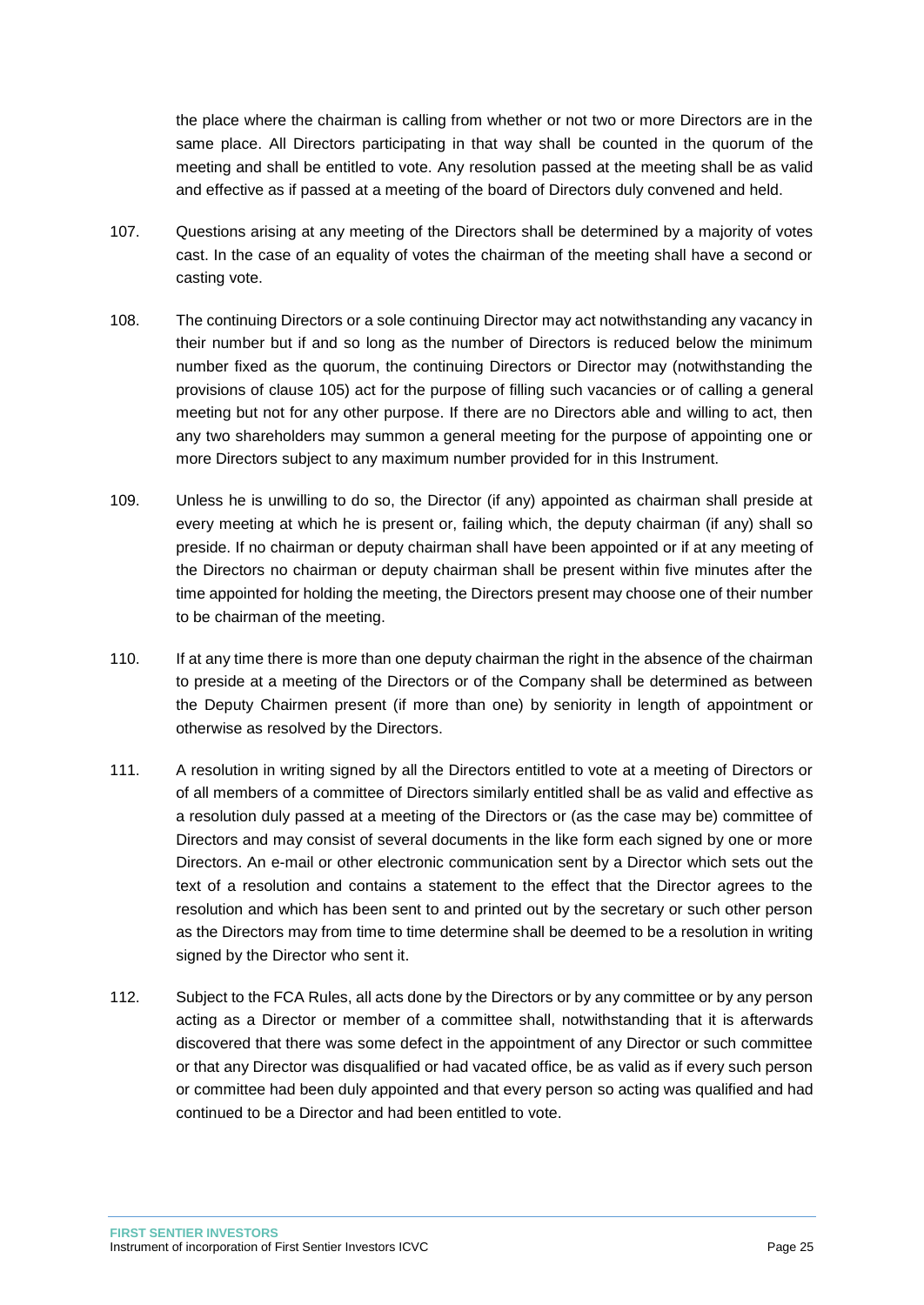### **INTERESTS OF DIRECTORS**

- <span id="page-26-0"></span>113. Subject to the Regulations and to clauses 114 to 117 a Director may be party to, or in any way interested in, any contract or arrangement or transaction to which the Company is a party, or in which the Company is in any way interested. A Director may hold and be remunerated in respect of any office or place of profit (other than the office of auditor of the Company) under the Company or any other company in which the Company is in any way interested (or any firm of which he is a member) and may act in a professional capacity for the Company or any such other company and be remunerated therefor and in any such case as aforesaid (save as otherwise agreed) he may retain for his own absolute use and benefit all profits and advantages accruing to him thereunder or in consequence thereof. Subject to the Regulations and the FCA Rules no such contract, arrangement or transaction shall be avoided on the grounds of any such interest or benefit.
- 114. Subject to clause 115, any interest of a kind referred to in the last preceding clause of this Instrument must be declared by the Director who is so interested at the meeting of the Directors at which the question of entering into the contract or arrangement is first taken into consideration. A general notice in writing given to the Directors by any Director to the effect that he is a shareholder, director, employee of, or might for any other reason be regarded as having an interest in relation to, any specified company or firm, and is to be regarded as interested in any contract or arrangement which may thereafter be made with that company or firm, shall (if such Director shall give the same at a meeting of the Directors or shall take reasonable steps to secure that the same is brought up and read at the next meeting of the Directors after it is given) be deemed a sufficient declaration of interest in relation to any contract or arrangement made.
- 115. If and for so long as the ACD is the sole Director of the Company the last preceding clause of this Instrument shall have no effect and, in such event, any interest of a kind referred to in clause 113 must be properly recorded and minuted by the ACD as soon as practicable after it becomes so interested. Nothing in this clause shall absolve the ACD from its fiduciary duty to act in the best interests of the Company as a whole.
- 116. Notwithstanding the provisions of clauses 113 and 118, a Director shall not vote at a meeting of the Directors (or of a committee of the Directors) on any resolution concerning a matter in which he has, directly or indirectly, an interest or duty which is material and which conflicts or may conflict with the interests of the Company unless his interest or duty arises only because the case falls within one or more of the following subclauses:
- 116.1 Any proposal concerning the terms of the appointment or re-appointment of a Director as the ACD, or any ratification of the terms of such appointment or reappointment;
- 116.2 Any proposal concerning the terms of the appointment or re-appointment of a Director who is an associate of the ACD, or any ratification of the terms of such appointment or reappointment;
- 116.3 Any proposal concerning any other company in which he is interested, directly or indirectly, and whether as an officer or shareholder or otherwise howsoever provided that he is not the holder of or beneficially interested in one per cent. or more of the issued Shares of any Class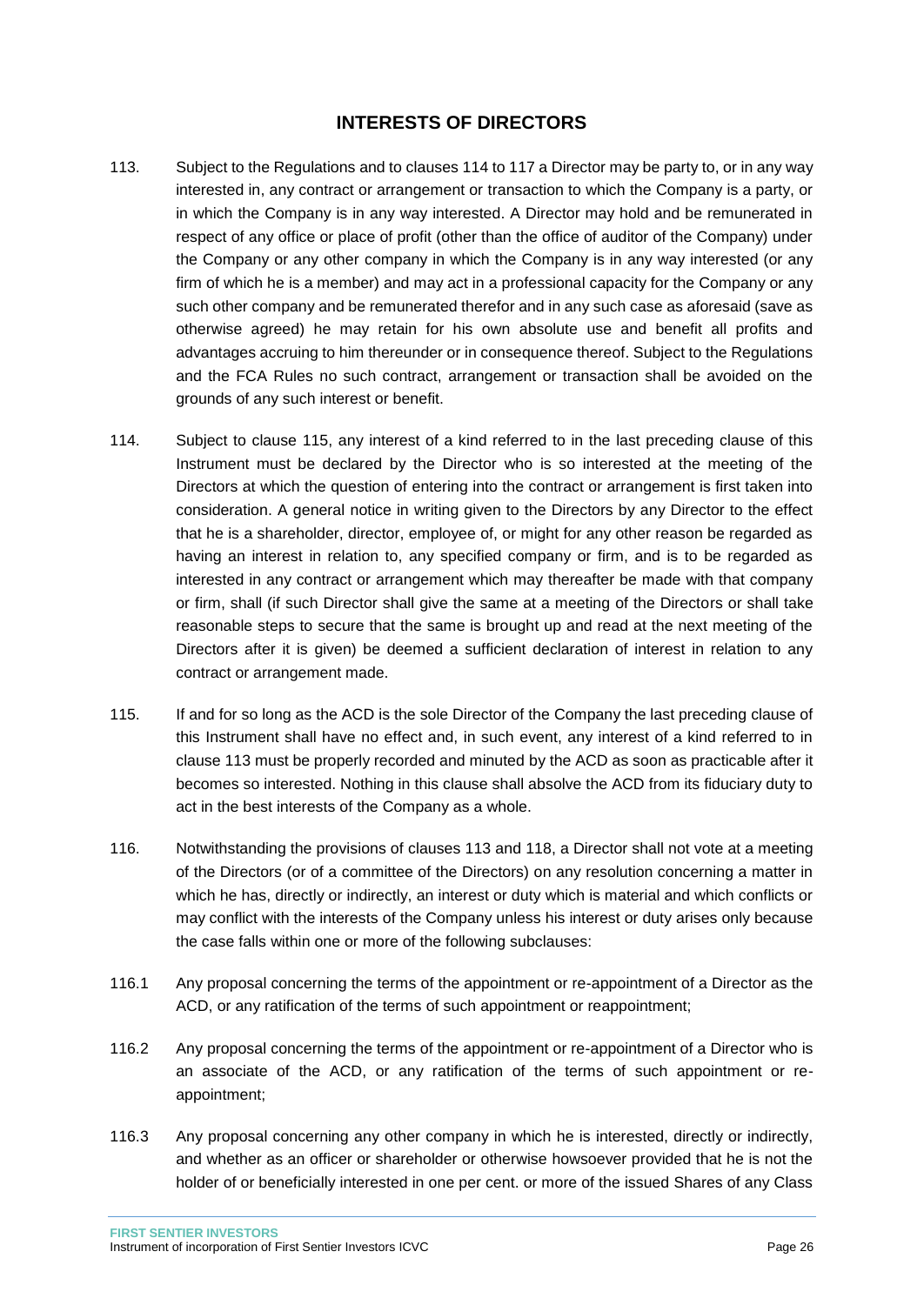of such company (or of any third company of which such company is a subsidiary) or of the voting rights available to members of the relevant company (any such interest being deemed for the purposes of this clause to be a material interest in all circumstances); or

- 116.4 Any proposal concerning any insurance which the Company is empowered to purchase and/or maintain for the benefit of and against any liability incurred by any Director(s) or persons who include or may include Directors.
- 117. If, and for so long as, the ACD is the sole Director of the Company or at any meeting of the Directors at which the terms of the appointment or reappointment of the ACD are considered there is no quorum of Directors present and entitled to vote, the last preceding clause shall have no effect and (for the avoidance of doubt), the ACD shall, subject to the Regulations and to its fiduciary duty to act in the best interests of the Company as a whole, be entitled at its own discretion to determine the terms of its appointment or reappointment as ACD. The terms shall be set out in writing in a contract between the ACD and the Company.
- 118. A Director may be counted in the quorum at a meeting of the Directors or committee of the Directors in relation to any resolution on which he is debarred from voting.
- 119. Where proposals are under consideration concerning the appointment (including fixing or varying the terms of appointment) of two or more Directors to offices or employment with the Company or any body corporate in which the Company is interested such proposals may be divided and considered in relation to each Director separately and in such case each of the Directors concerned (if not debarred from voting under clause 116) shall be entitled to vote (and be counted in the quorum) in respect of each resolution except that concerning his own appointment.
- 120. If any question shall arise at any time as to the materiality of a Director's interest (other than the chairman of the meeting's interest) or as to the entitlement of any Director to vote (other than the chairman of the meeting) and such question is not resolved by his voluntarily agreeing to abstain from voting such question shall be referred to the chairman of the meeting and his ruling in relation to any other Director shall be final and conclusive except in a case where the nature or extent of the interests of such Director has not been fully and fairly disclosed.
- 121. If any question shall arise at any time as to the materiality of the interest of the chairman of the meeting or as to the entitlement of such person to vote or be counted in a quorum and such question is not resolved by his voluntarily agreeing to abstain from voting, such question shall be decided by resolution of the Directors or a committee of the Directors (excluding the chairman) whose majority vote shall be final and conclusive.
- 122. For the purposes of clause 116, an interest or duty of a person who is an associate of a Director shall be treated as an interest of the Director.
- 123. The Company may by ordinary resolution suspend or relax any provision of this Instrument prohibiting a Director from voting at a meeting of Directors (or of a committee of Directors) or ratify any transaction not duly authorised by reason of a contravention of this Instrument.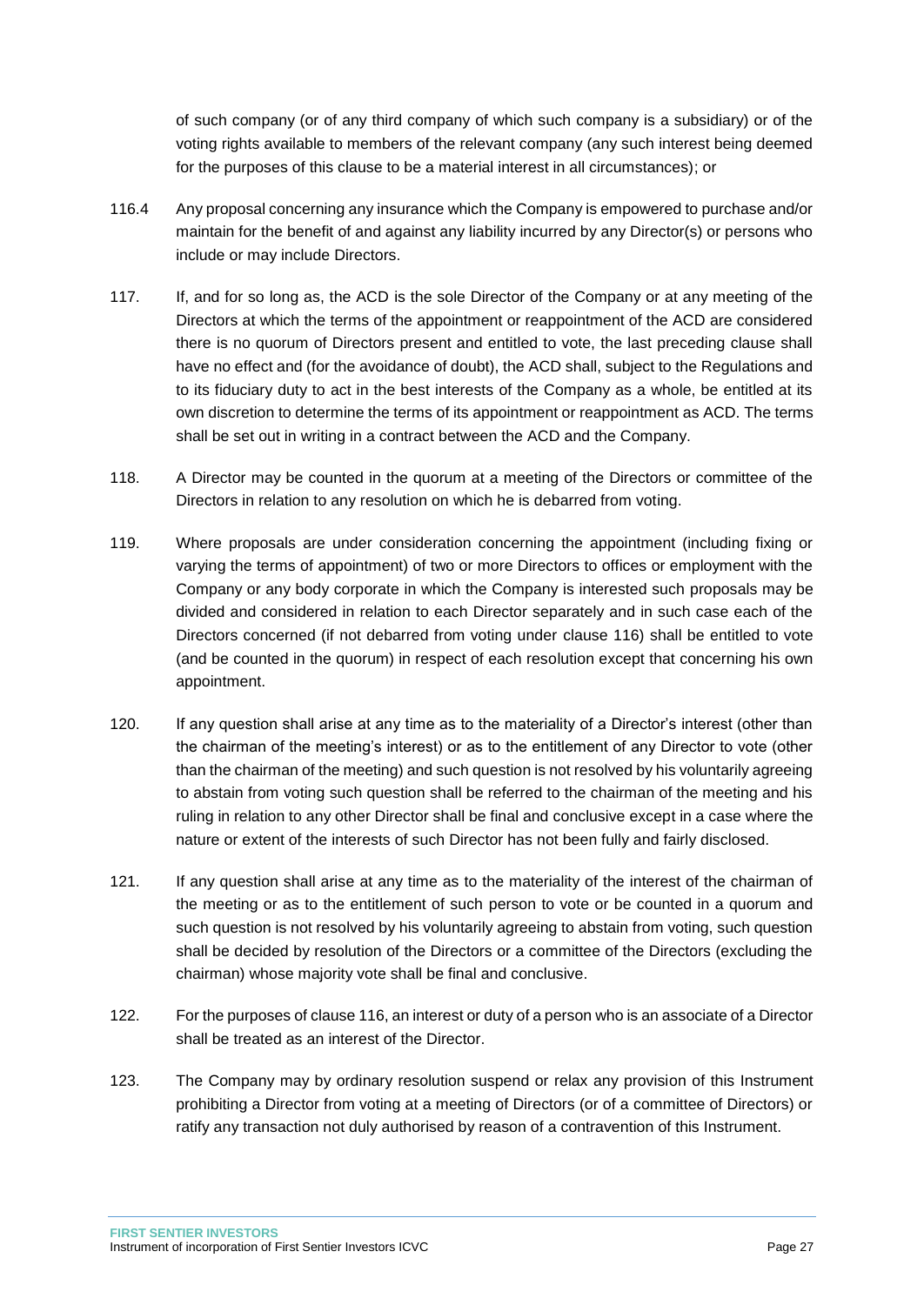### **MINUTES OF DIRECTORS' MEETINGS**

- <span id="page-28-0"></span>124. The Directors shall cause minutes to be made and kept in permanent form:
- 124.1 Of all appointments of officers made by the Directors;
- 124.2 Of all proceedings at meetings of the Company, of the holders of any Fund or Class of Shares in the Company and of the Directors and committees of Directors, including the names of the Directors present at each such meeting; and
- 124.3 Of all resolutions made by the ACD otherwise than at a meeting and all other matters required by this Instrument to be formally recorded by the ACD:

# **APPOINTMENT, REMOVAL AND RETIREMENT OF DIRECTORS**

- <span id="page-28-1"></span>125. The Directors shall have power, at any time and from time to time, to appoint any person to be a Director of the Company, either to fill a casual vacancy or as an addition to the existing Directors, but so that the total number of Directors shall not at any time exceed the maximum number, if any, fixed by or pursuant to this Instrument. Any such appointment shall take effect only upon the satisfaction of either of the conditions appearing in Regulation 21(3) of the OEIC Regulations and shall have no effect unless and until either of such conditions shall have been satisfied.
- 126. No person (other than the ACD or a person nominated by the Directors) shall be eligible for election to the office of Director at any general meeting unless not less than seven and not more than forty two days before the date appointed for the meeting notice in writing has been left at the head office, signed by a member duly qualified to attend and vote at such meeting, of his intention to propose such person for election, together with notice in writing signed by that person of his willingness to be elected.
- 127. A single resolution for the appointment of two or more persons as Director shall not be put at any general meeting, unless a resolution that it shall be so put has first been agreed to by the meeting without any vote being given against it.
- 128. Subject to the provisions of the FCA Rules and Regulation 21 of the OEIC Regulations and notwithstanding any other provision of this Instrument, the office of Director shall be vacated in any of the following events, namely:
- 128.1 If, not being a Director who is employed under a contract which precludes resignation, he resigns his office by notice in writing signed by him and left at the head office of the Company or if he offers in writing to resign and the Directors resolve to accept such offer; or
- 128.2 If he becomes prohibited by law or regulation (including any provision of the Regulations) from acting as a Director (or, being the ACD, as ACD); or
- 128.3 If he becomes bankrupt, has an interim receiving order made against him or compounds with his creditors generally or applies to the court for an interim order under section 253 of the Insolvency Act 1986 in connection with a voluntary arrangement under that Act or if, being a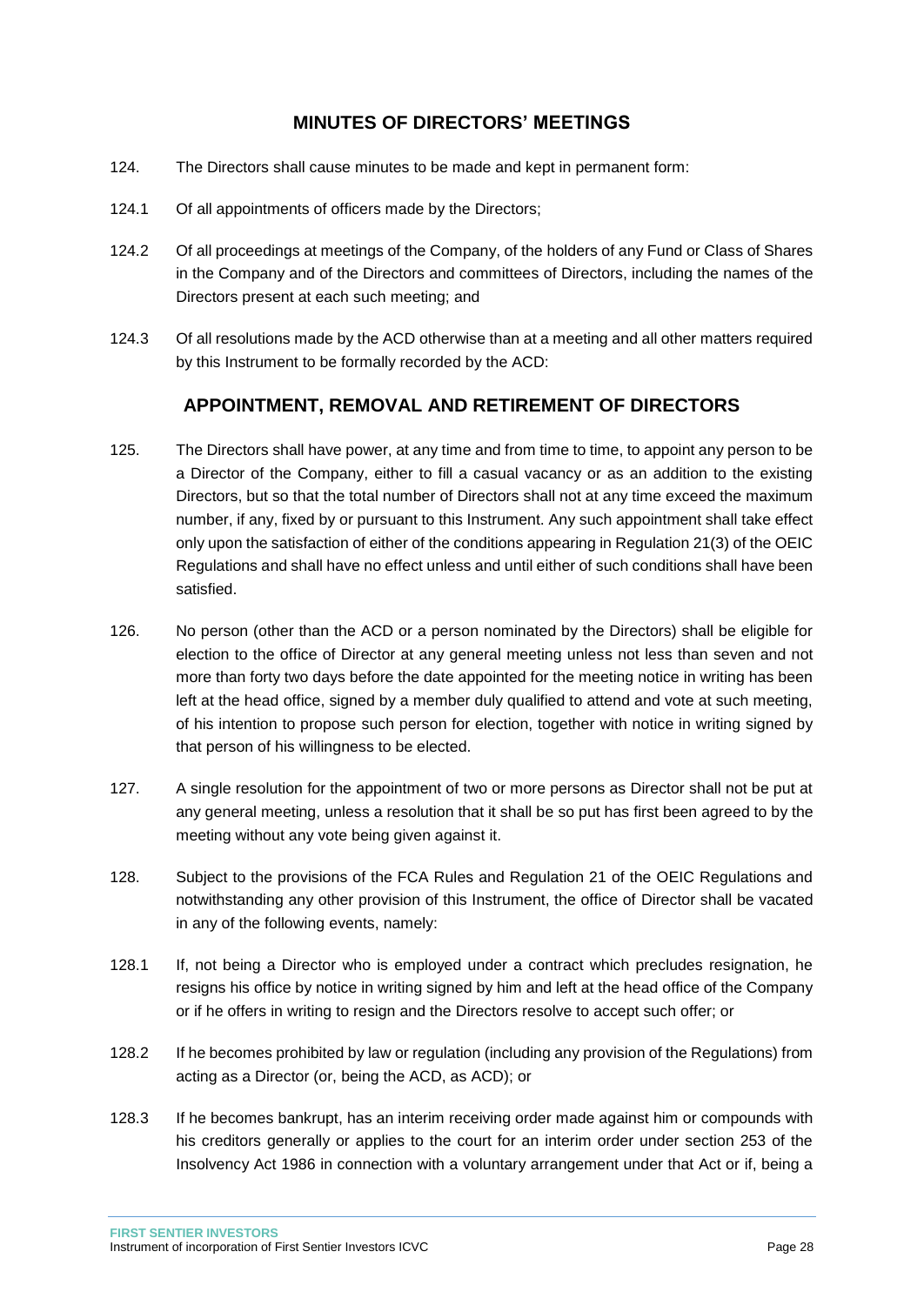body corporate, a receiver or liquidator is appointed other than for the purpose of reconstruction or amalgamation in respect of the Director or a resolution is passed to wind up the Director or if an administrator or administrative receiver is appointed over all or any part of the Director's assets; or

- 128.4 If an order is made anywhere in the world by any court claiming jurisdiction in that behalf on the ground (howsoever formulated) of mental disorder, for his detention or for the appointment of a guardian or receiver or other person (by whatever name called) to exercise powers with respect to his property or affairs; or
- 128.5 If he is absent from meetings of the Directors (or of committees of Directors) continuously for six months without sanction of the Directors and the other Directors resolve that his office be vacated; or
- 128.6 Upon the expiry of any period or notice period stated in an agreement for the provision of services between the Company and the Director or if such agreement is summarily terminated in accordance with its terms.
- 129. The Company may by ordinary resolution remove any Director before the expiration of his period of office notwithstanding anything in this Instrument or in any agreement between the Company and such Director. Such removal shall take effect only upon the satisfaction of either of the conditions appearing in Regulation 21(3) of the OEIC Regulations and shall be without prejudice to any claim such Director may have for damages for breach of any such agreement.
- 130. Notice of the intention to move a resolution under clause 129 must be given to the Company at least 28 days before the meeting at which it is moved.
- 131. The Company shall give notice to shareholders of any such resolution at the same time and in the same manner as it gives notice of the meeting or, if that is not practicable, shall give them notice by advertisement in a newspaper having an appropriate circulation at least 14 days before the meeting.
- 132. If, after notice of the intention to move such a resolution has been given to the Company, a meeting is called for a date 28 days or less after the notice has been given, the notice is deemed properly given, though not given within the time required.
- 133. A vacancy created by the removal of a Director under this section, if not filled at the meeting at which he is removed, may be filled as a casual vacancy.

### **AMENDMENTS**

<span id="page-29-0"></span>134. Amendment may be made to this Instrument by resolution of the Directors to the extent permitted by the FCA Rules.

# **THE SEAL**

<span id="page-29-1"></span>135. If the Company has a seal the Directors shall provide for its safe custody. The Seal shall not be affixed to any instrument except by the authority of a resolution of the Directors or of a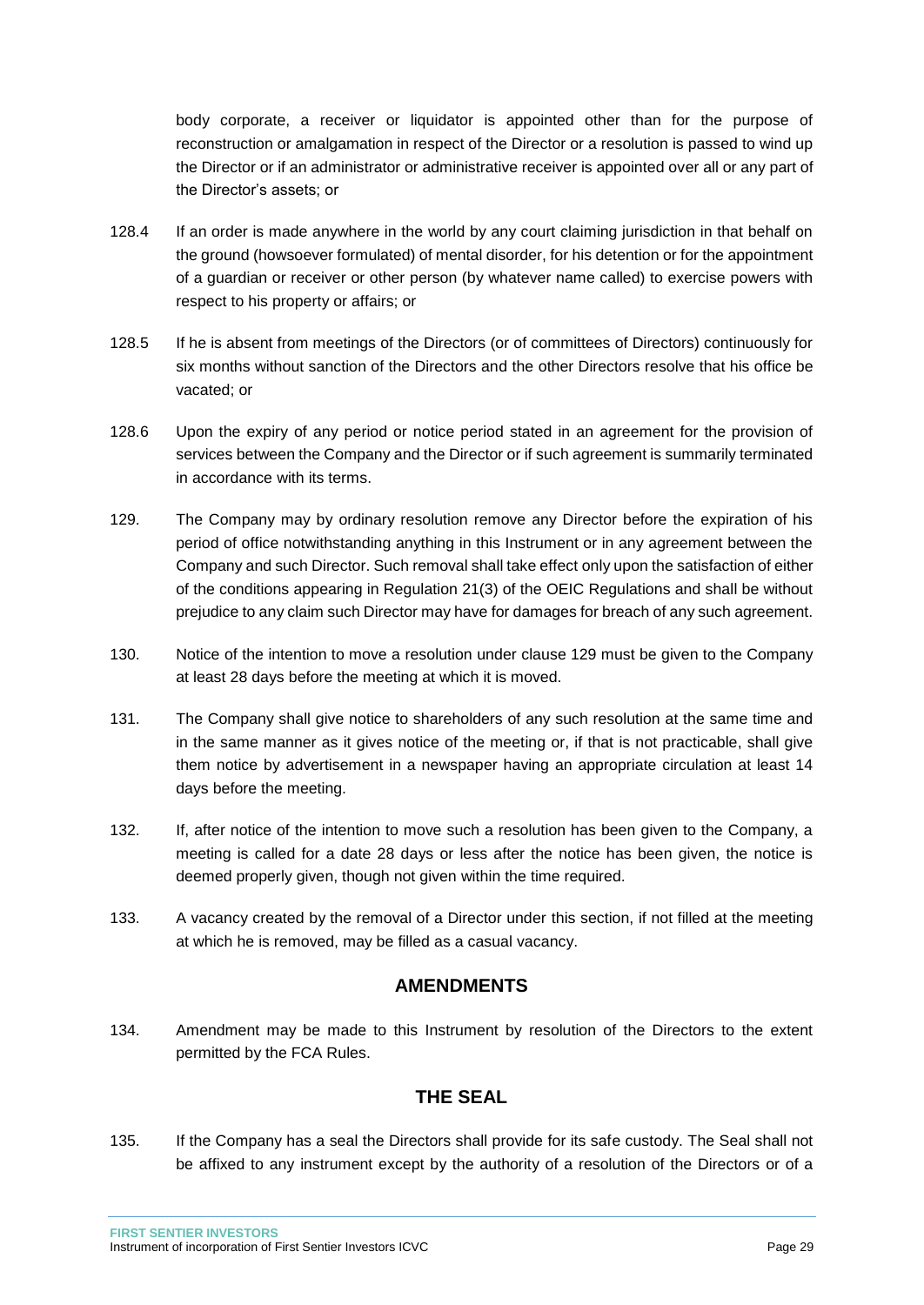committee of the Directors authorised by the Directors in that behalf. The Directors may from time to time determine whether or not any instrument to which the Seal is affixed shall be signed and the person(s) and/or the number of such persons (if any) who are to sign such instrument. Until otherwise so determined, if at any time the Company shall have only one Director the Seal shall be affixed in the presence of that Director (or, if that Director is a body corporate, in the presence of a duly authorised representative of the Director) and, in any other event, the Seal shall be affixed in the presence of two Directors or of one Director and another person duly authorised by the Directors. Any documents or securities sealed with an official seal in use by the Company pursuant to the OEIC Regulations from time to time need not also be signed.

# **INCOME EQUALISATION**

- <span id="page-30-0"></span>136. The following two clauses shall apply to the Shares in issue in respect of the Funds indicated in Part 1 of the Schedule to this Instrument.
- 137. An allocation of income (whether annual or interim) to be made in respect of each Share to which this clause applies issued by the Company or sold by the ACD during the accounting period in respect of which that income allocation is made shall:
- 137.1 In the case of Net Paying Shares, be of the same amount as the allocation to be made in respect of the other Shares of the same Class issued in respect of the same Fund but shall include a capital sum ("income equalisation") representing the ACD's best estimate of the amount of net income included in the price of that Share and calculated in accordance with the following clause; or
- 137.2 In the case of Gross Paying Shares, may be if a lower amount than that allocated in respect of the other Shares of the same Class issued in respect of the same Fund as the proportion of the allocation attributable to income equalisation will have no associated tax amount that may be included in the allocation.
- 138. The amount of income equalisation in respect of any Share to which clause 137 applies shall be either:
- 138.1 The actual amount of income included in the issue price of that Share; or
- 138.2 An amount arrived at by taking the aggregate of the amounts of income included in the price in respect of Shares of that Class issued or sold to shareholders in the annual or interim accounting period in question and dividing that aggregate amount by the number of such Shares and applying the resultant average to each of the Shares in question.

### **ALLOCATION OF INCOME**

<span id="page-30-1"></span>139. Subject to clauses 140 and 141 the interests of the holders of a Share shall consist of an undivided unit of entitlement in that part of the Scheme Property as is comprised in the Fund in question and each smaller denomination Share, if any, shall represent such proportion of a unit of entitlement as a smaller denomination Share bears to a larger denomination Share in accordance with clause 56 of this instrument.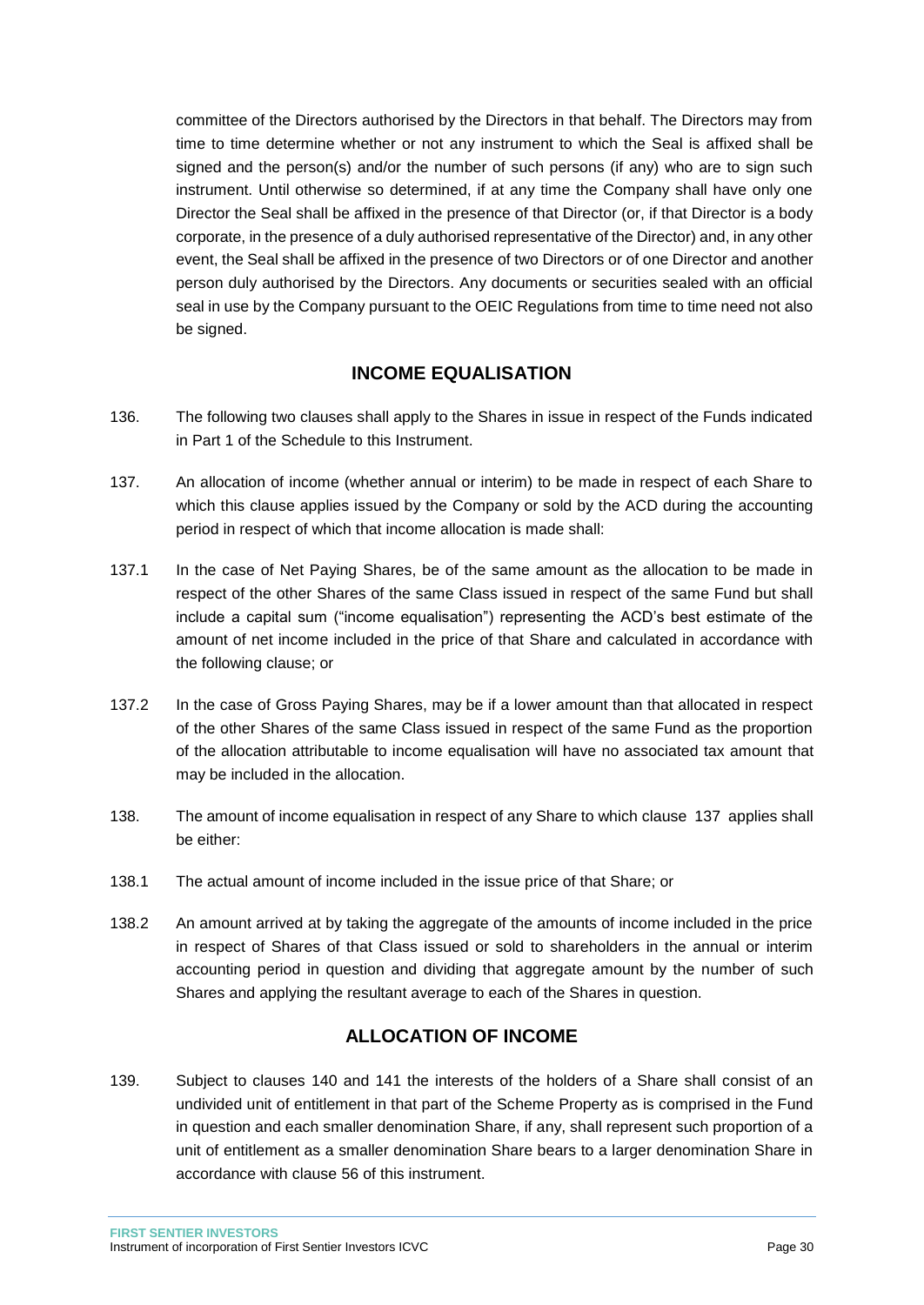- 140. Subject to clause 141**,** the provisions of Part 3 of the Schedule to this Instrument shall apply to each allocation of income made in respect of any Fund and to calculate the entitlement of each shareholder to participate in the Scheme Property of the Fund at a time when more than one Class of Share is in issue in respect of that Fund.
- 141. The Company may adopt a method of calculating the amount of income to be allocated between the Shares in issue (or the Shares in issue in respect of any Fund) which is different to that which appears in Part 3 of the Schedule to this Instrument provided that the Directors are satisfied that such method is fair to shareholders and that it is reasonable to adopt such method in the given circumstances.

### **INCOME AND DISTRIBUTIONS**

- <span id="page-31-0"></span>142. Any distribution or other monies payable to a holder in respect of any bearer Share may be paid by crossed cheque or warrant made payable to the order of, or as directed by, the person who has identified himself in the manner determined from time to time by the ACD as the person entitled to that payment and may be sent by post to such address as that person shall have directed in writing.
- 143. Any distribution or other monies payable on or in respect of a registered Share may be paid by crossed cheque, warrant or money order and may be remitted by post to the registered address of the shareholder or person entitled to such monies (or, if two or more persons are registered as joint holders of the Share or are entitled by virtue of the death or bankruptcy of the holder or otherwise by operation of law, to the registered address of any one of such persons) or to such person and to such address as the shareholder, or other such person or persons, may direct in writing.
- 144. Any distribution or other monies may also be paid by any other usual or common banking method (including, without limitation, direct credit, bank transfer and electronic funds transfer) (a "bank transfer") and to or through such person or such persons as the relevant person may direct in writing.
- 145. Every such cheque, warrant or order shall be made payable to the person to whom it is sent or to such person as the holder or the joint holders or relevant person may direct in writing and the payment of such cheque, warrant or order or the transfer by way of direct credit or bank transfer by the bank so instructed by the Company shall be a good discharge to the Company. The Company shall not be responsible for any loss of any cheque, warrant or order or for any error in any transfer by direct credit or bank transfer, which in each case shall be sent or transferred at the risk of the person or persons entitled to the money thereby.
- 146. If two or more persons are registered as joint holders of any Share, or are entitled jointly to a Share in consequence of the death or bankruptcy of the holder or otherwise by operation of law, any one of them may give a valid receipt for any distribution or other monies payable or property distributable on or in respect of the Share.
- 147. No distribution or other monies payable on or in respect of a Share shall bear interest against the Company.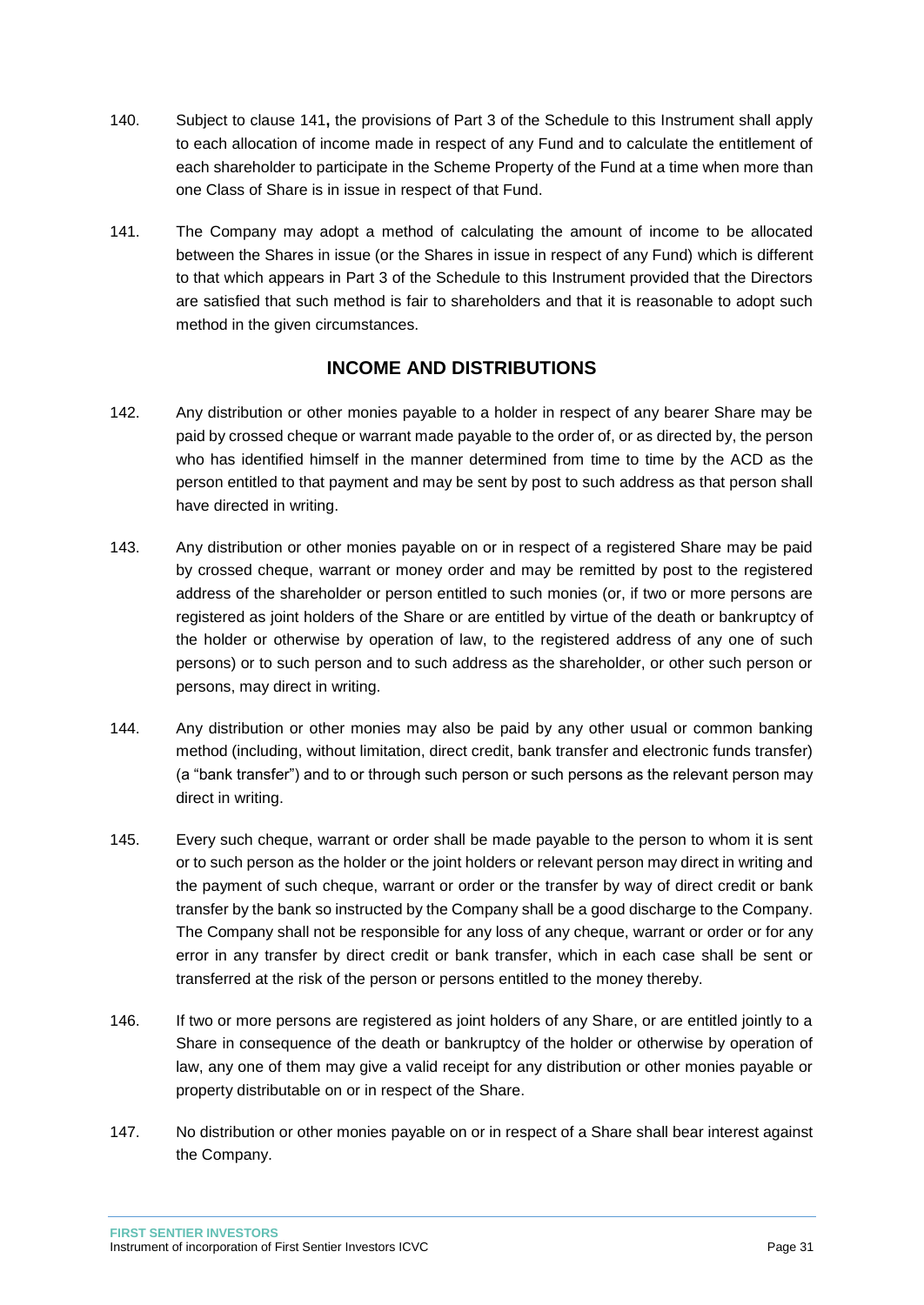148. All distributions unclaimed for a period of six years after having become due for payment shall be forfeited and shall revert to the Company. The payment of any unclaimed distribution, interest or other sum payable by the Company on or in respect of a Share into a separate account shall not constitute the Company a trustee thereof.

# **CHEQUES ETC.**

<span id="page-32-0"></span>149. All cheques, promissory notes, drafts, bills of exchange and other negotiable or transferable instruments and all receipts for money paid to the Company shall be signed, drawn, accepted, endorsed or otherwise executed, as the case may be, in such manner as the Directors shall from time to time by resolution determine.

# **CHARGES AND EXPENSES**

- <span id="page-32-1"></span>150. Charges or expenses of the Company may be taken out of Scheme Property.
- 150.1 Subject to the FCA Rules, the expenses of the incorporation and authorisation of the Company or any Fund, any registration, any offer of Shares, the preparation and printing of any prospectus issued in connection with such offer and the fees for professional services provided to the Company in connection with such offer will be borne by the Company (unless borne by some other person).
- 150.2 Subject to the FCA Rules the expenses attributable or deemed to be attributable to a Class or Fund in any accounting period may be taken from either the income or the capital property attributable or deemed to be attributable to that Class or Fund in accordance with the policy set out in the Prospectus.
- 150.3 The ACD of the Company is entitled to receive a fee for its services payable out of Scheme Property at the rate and accruing on the basis specified in the Prospectus from time to time. The ACD may also recover expenses from the Scheme Property of the company in accordance with the policy set out in the Prospectus.

# **DESTRUCTION OF DOCUMENTS**

<span id="page-32-2"></span>151.

- 151.1 Subject to maintaining records in accordance with the Regulations and to any other applicable law, rule or regulation, the ACD, Depositary or the Company may destroy:
	- 151.1.1 any Share certificate including bearer Share certificate which has been cancelled, at any time after expiry of one year from the date of cancellation;
	- 151.1.2 any payment mandate (including any variation or cancellation of it) or any notification of change of name or address, at any time after the expiry of six years from the date such mandate, variation, cancellation or notification was recorded by the Company;
	- 151.1.3 any instrument of transfer of Shares which has been registered, at any time after the expiry of six years from the date of registration; and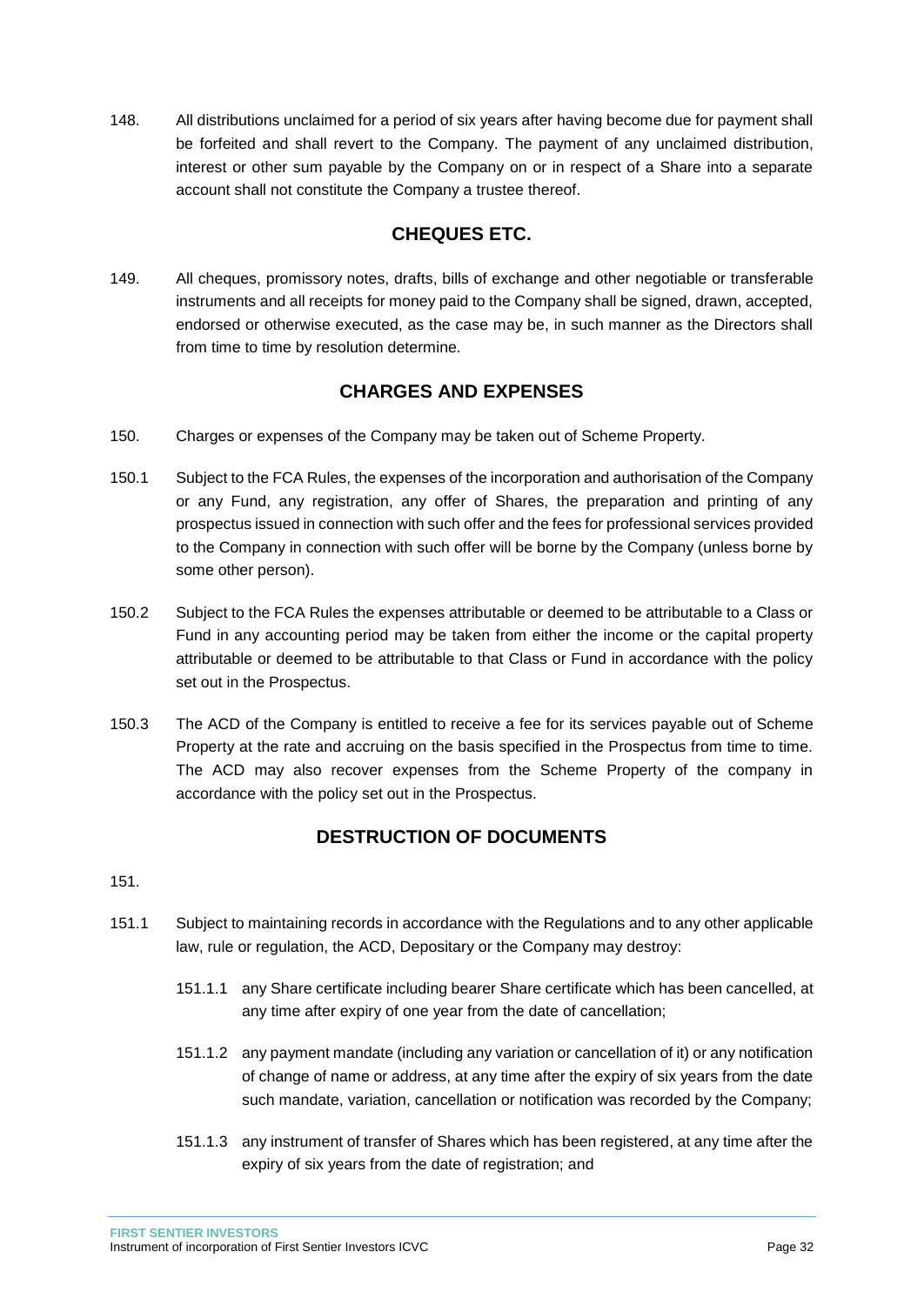- 151.1.4 any other document on the basis of which any entry in the Register of shareholders is made or cancelled, at any time after the expiry of twelve years from the date an entry in the register of shareholders was first made or cancelled in respect of it.
- 151.2 It shall conclusively be presumed in favour of the Company that every Share certificate so destroyed was a valid certificate duly and properly cancelled and that every instrument of transfer so destroyed was a valid and effective instrument duly and properly registered and that every other document destroyed under clause 151.1 was a valid and effective document in accordance with the recorded particulars of it in the books or records of the Company, provided always that the document was destroyed in good faith and without express notice to the Company that the preservation of the document was relevant to a claim.
- 151.3 Nothing contained in this clause shall be construed as imposing upon the Company any liability in respect of the destruction of any document earlier than as provided in this clause or in any case where the conditions of this clause are not fulfilled. References in this clause to the destruction of any document include references to its disposal in any manner.

### **NOTICES**

#### <span id="page-33-0"></span>152.

- 152.1 The provisions within the FCA Rules shall be treated as applying to any notice or document to be given to or by the Company pursuant to this Instrument.
- 152.2 A Shareholder whose registered address is not within the United Kingdom and who gives to the Company an address within the United Kingdom at which notices may be given to him shall be entitled to have notices given to him at that address. If he has not given such an address the Company will give notices to him at his address outside the United Kingdom unless the Company is aware that its doing so would contravene any laws or regulations.
- 153. A person entitled to a Share or Shares in consequence of the death or bankruptcy of a shareholder or other operation of law shall, upon such evidence being produced as may from time to time be lawfully required by the Directors as to his entitlement and upon supplying also an address for the service of notices, be entitled to have served upon or delivered to him at such address any notice or document to which the shareholder but for his death, bankruptcy or other event giving rise to the transmission would have been entitled, and service or delivery of such notice or document in such way shall be deemed good service on all persons interested (whether jointly with or claiming through or under him) in the Share. Save as aforesaid any notice or document delivered or sent by post to or left at the address of any shareholder in accordance with the FCA Rules shall notwithstanding the death or bankruptcy of such shareholder or other operation of law and whether or not the Company has notice of such state of affairs be deemed to have been duly served or delivered in respect of any Share registered in the name of such shareholder as sole or joint holder.
- 154. In the case of joint shareholders, service of a notice or document on any one is effective service on the other joint shareholders.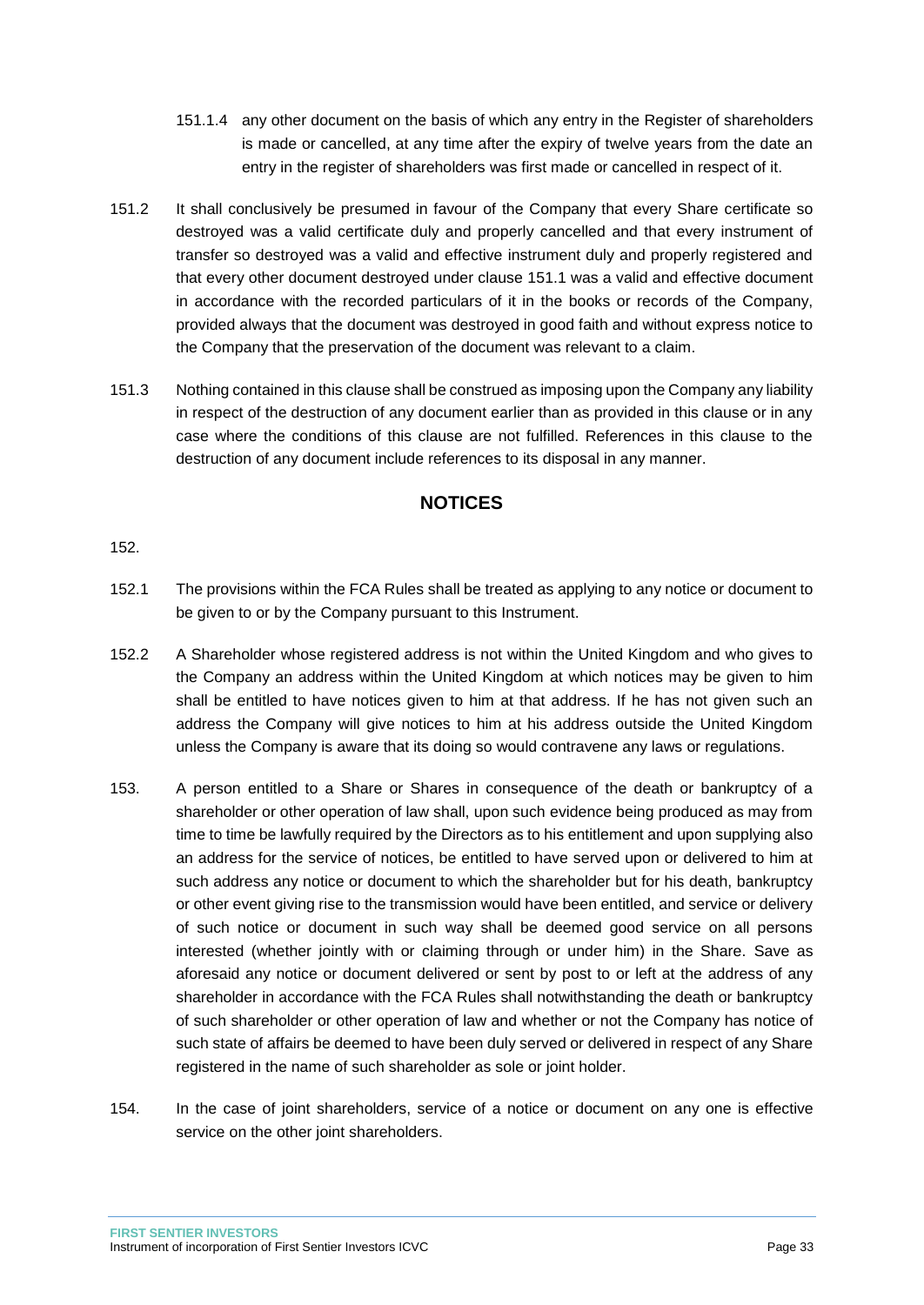155. If at any time by reason of the suspension or curtailment of postal services within the United Kingdom or any other country or territory the Company is unable effectively to convene a general meeting, of the Company or any Fund or Class by notices sent through the post, such a meeting may be convened by a notice advertised on the same date in at least two leading daily newspapers with appropriate circulation and such notice shall be deemed to have been duly served on all shareholders entitled to receive the same at noon on the day when the advertisement appears. In any such case the Company shall send confirmatory copies of the notice by post if at least seven days prior to the meeting the posting of notices to addresses throughout the United Kingdom or such other country or territory again becomes practicable.

### **WINDING UP**

<span id="page-34-0"></span>156. Subject to any special provisions in Clause 26.2 the rights of the holders of Shares to participate in the property comprised in a Fund on a winding up of the Company or on termination of the Fund shall be proportionate to the number of units of entitlement in the Fund represented by the Shares which they hold, determined in accordance with Part 3 of the Schedule to this Instrument.

### **INDEMNITY**

- <span id="page-34-1"></span>157. Every Director, other officer, auditor or Depositary of the Company shall be indemnified by the Company against any liability incurred by him in defending any proceedings (whether civil or criminal) for negligence, default, breach of duty or breach of trust in each case in relation to the Company in which judgment is given in his favour or he is acquitted or in connection with any application under Regulation 63 of the OEIC Regulations in which relief is granted to him by the Court; and the indemnity shall not apply to any liability to the extent that it is recovered from another person.
- 158. Subject to the Regulations, the Directors may exercise all the powers of the Company to purchase and maintain insurance:
- 158.1 For the benefit of any person who is or was a Director, other officer or auditor of the Company against any liability which may attach to him in respect of any negligence, default, breach of duty or breach of trust of which he may be guilty in relation to the Company; and
- 158.2 For the benefit of any person who is or was the Depositary against any liability for any failure to exercise due care and diligence in the discharge of his functions in respect of the Company.

# **CONFLICT WITH REGULATIONS**

<span id="page-34-2"></span>159. In the event of any conflict arising between any provision of this Instrument and the Regulations, the Regulations shall prevail. This Instrument shall be construed and shall take effect accordingly.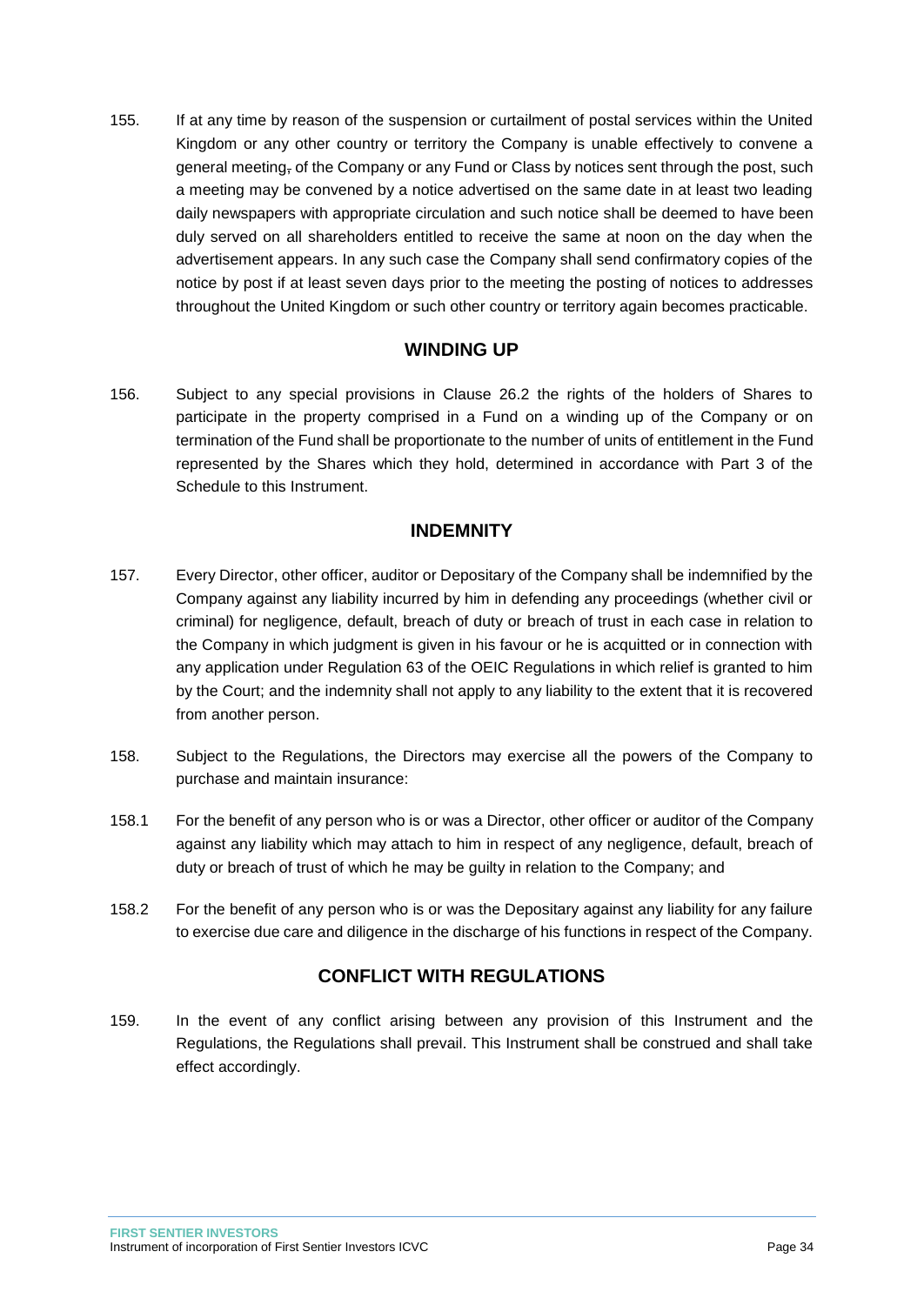### **THE SCHEDULE**

### **Part 1**

### <span id="page-35-1"></span><span id="page-35-0"></span>**Details of the Funds and their Investment Objective and Category**

Set out below are the Funds which are available in the Company and their respective investment objectives (and any special investment powers).

Each Fund, if it were itself an investment company with variable capital in respect of which an authorisation order made by the Financial Conduct Authority were in force would be authorised as a UCITS scheme under Chapter 5 of the COLL Sourcebook. Income equalisation is applied across all the Funds.

For each of the Funds, it is intended that the genuine diversity of ownership conditions set out in Regulation 9A of The Authorised Investment Funds (Tax) Regulations 2006 (as amended) will be satisfied. In this connection, it is confirmed in respect of each Fund, as follows:

- (a) Shares in each of the Funds are and will continue to be widely available.
- (b) Each Fund is available for investment by retail, professional and institutional investors.
- (c) Shares in each of the Funds are and will continue to be marketed and made available sufficiently widely to reach the intended categories of investors and in the manner appropriate to attract those categories of investors, and potential investors can upon request to the ACD obtain information about each of the Funds and acquire Shares in them.
- (d) The capacity of a Fund or one or more of its Share Classes may, if the ACD so determines and gives appropriate notice to Shareholders, be subject to limited issue provisions, but no such limited issue provisions will operate such that any predetermined number of specific persons or specific groups of connected persons making subscriptions to that Fund collectively exhaust all, or substantially all, of that Fund's capacity.

#### **FIRST SENTIER ASIAN PROPERTY SECURITIES FUND**

The Fund aims to achieve an investment return from income and capital growth over the long term (at least five years).

*Specific investment restriction:* The Fund may invest up to 10% of its Net Asset Value in other collective investment schemes, including in collective investment schemes managed by the ACD or its associates, and/or other Funds of the Company.

#### **FIRST SENTIER DIVERSIFIED GROWTH FUND**<sup>1</sup>

The Fund aims to protect against UK inflation and provide growth by achieving a positive return (gross of fees and charges) of 4% in excess of the UK Retail Prices Index over a rolling 5 year period.

*Specific investment restriction:* The Fund may invest up to 10% of its Net Asset Value in other collective investment schemes, including in collective investment schemes managed by the ACD or its associates, and/or other Funds of the Company.

By investing in the Fund, capital is at risk. There is no guarantee that the Fund will deliver positive returns over this, or any other, period.

 $\overline{a}$ **<sup>1</sup>** The First Sentier Diversified Growth Fund terminated on the 15 September 2021.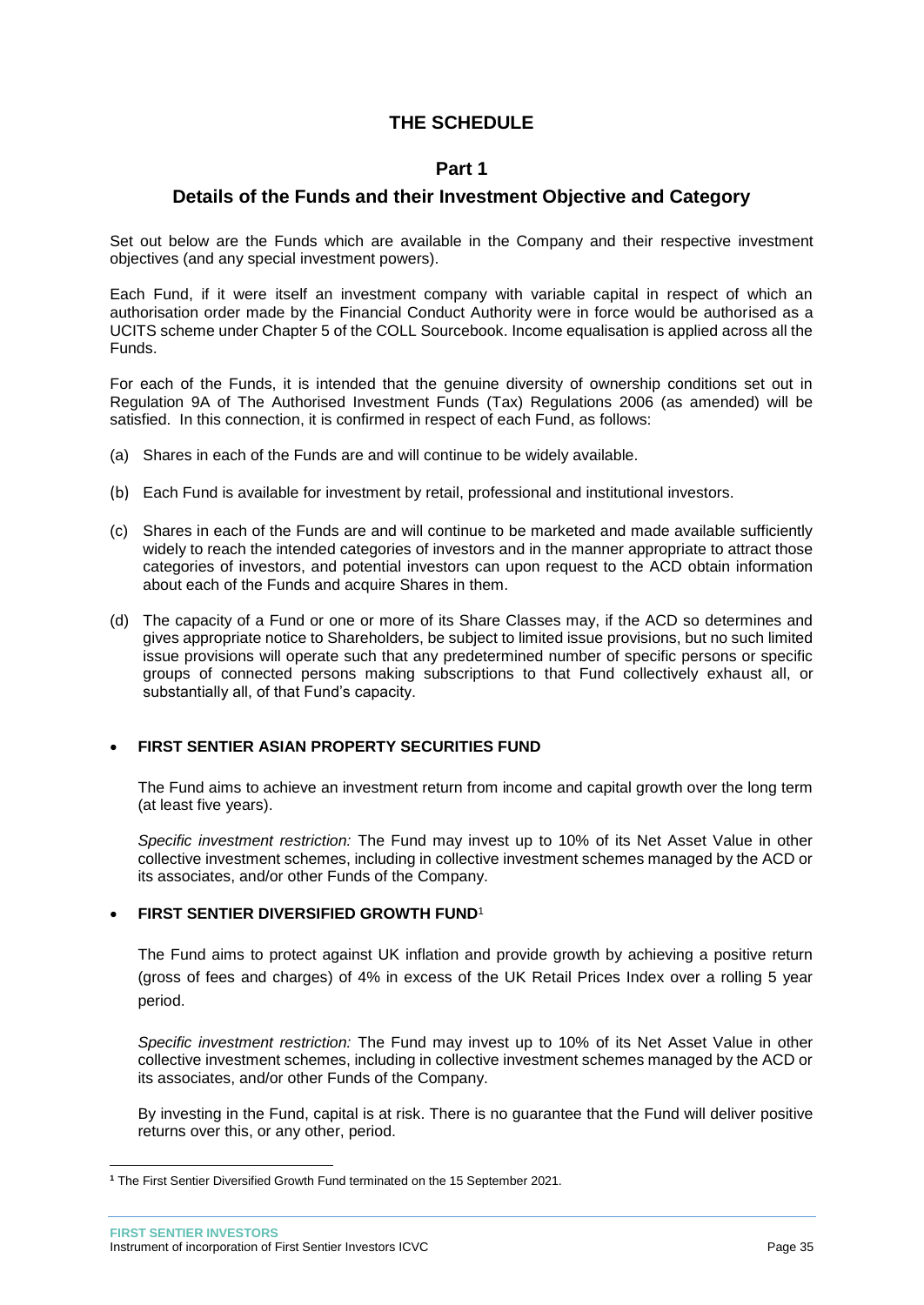#### **FIRST SENTIER EMERGING MARKETS BOND FUND**<sup>2</sup>

The Fund aims to achieve an investment return from income and capital appreciation.

*Specific investment restriction:* The Fund may invest up to 10% of its Net Asset Value in other collective investment schemes, including in collective investment schemes managed by the ACD or its associates, and/or other Funds of the Company.

#### **FIRST SENTIER GLOBAL LISTED INFRASTRUCTURE FUND**

The Fund aims to achieve an investment return from income and capital growth over the medium to long term (at least three years).

*Specific investment restriction:* The Fund may invest up to 10% of its Net Asset Value in other collective investment schemes, including in collective investment schemes managed by the ACD or its associates, and/or other Funds of the Company.

#### **FIRST SENTIER GLOBAL PROPERTY SECURITIES FUND**

The Fund aims to achieve an investment return from income and capital growth over the long term (at least five years).

*Specific investment restriction:* The Fund may invest up to 10% of its Net Asset Value in other collective investment schemes, including in collective investment schemes managed by the ACD or its associates, and/or other Funds of the Company.

#### **FSSA ALL CHINA FUND**

The Fund aims to achieve capital growth over the medium to long-term (at least three years).

*Specific investment restriction:* The Fund may invest up to 10% of its Net Asset Value in other collective investment schemes, including in collective investment schemes managed by the ACD or its associates, and/or other Funds of the Company.

#### **FSSA ASIA ALL-CAP FUND**

The Fund aims to achieve capital growth over the medium to long-term (at least three years).

*Specific investment restriction:* The Fund may invest up to 10% of its Net Asset Value in other collective investment schemes, including in collective investment schemes managed by the ACD or its associates, and/or other Funds of the Company.

#### **FSSA ASIA FOCUS FUND**

 $\overline{a}$ 

The Fund aims to achieve capital growth over the medium to long-term (at least three years).

*Specific investment restriction:* The Fund may invest up to 10% of its Net Asset Value in other collective investment schemes, including in collective investment schemes managed by the ACD or its associates, and/or other Funds of the Company.

**<sup>2</sup>** The First Sentier Emerging Markets Bond Fund terminated on the 16 September 2021.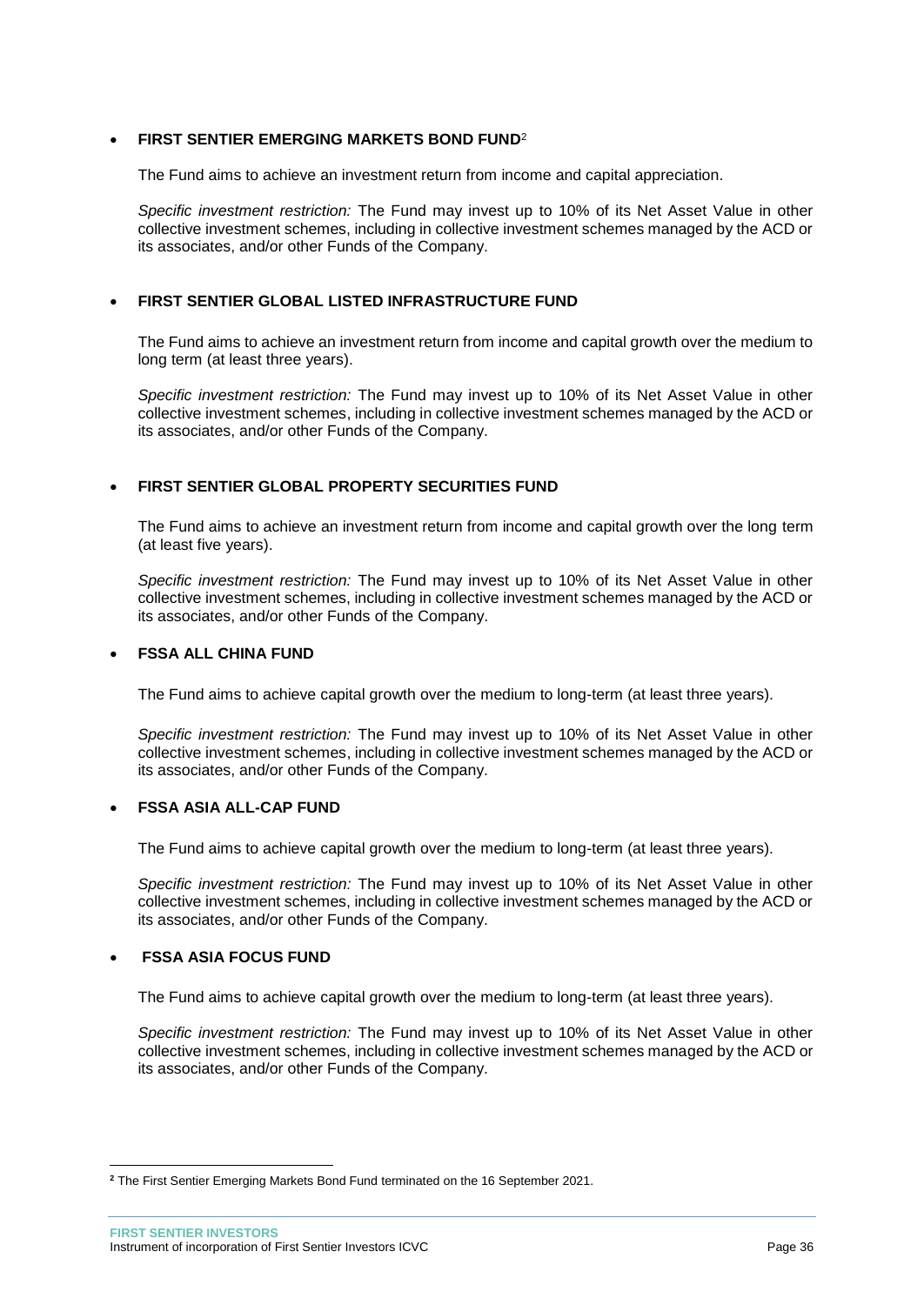#### **FSSA GLOBAL EMERGING MARKETS FOCUS FUND**

The Fund aims to achieve capital growth over the medium to long-term (at least three years).

*Specific investment restriction:* The Fund may invest up to 10% of its Net Asset Value in other collective investment schemes, including in collective investment schemes managed by the ACD or its associates, and/or other Funds of the Company.

#### **FSSA GREATER CHINA GROWTH FUND**

The Fund aims to achieve capital growth over the medium to long-term (at least three years).

*Specific investment restriction:* The Fund may invest up to 10% of its Net Asset Value in other collective investment schemes, including in collective investment schemes managed by the ACD or its associates, and/or other Funds of the Company.

#### **FSSA INDIAN SUBCONTINENT ALL-CAP FUND**

The Fund aims to achieve capital growth over the medium to long-term (at least three years).

*Specific investment restriction:* The Fund may invest up to 10% of its Net Asset Value in other collective investment schemes, including in collective investment schemes managed by the ACD or its associates, and/or other Funds of the Company.

#### **FSSA JAPAN FOCUS FUND**

The Fund aims to achieve capital growth over the medium to long-term (at least three years).

*Specific investment restriction:* The Fund may invest up to 10% of its Net Asset Value in other collective investment schemes, including in collective investment schemes managed by the ACD or its associates, and/or other Funds of the Company.

#### **STEWART INVESTORS ASIA PACIFIC AND JAPAN SUSTAINABILITY FUND**<sup>3</sup>

The Fund aims to achieve capital growth over the long-term (at least five years).

*Specific investment restriction:* The Fund may invest up to 10% of its Net Asset Value in other collective investment schemes, including in collective investment schemes managed by the ACD or its associates, and/or other Funds of the Company.

#### **STEWART INVESTORS ASIA PACIFIC LEADERS SUSTAINABILITY FUND**<sup>4</sup>

The Fund aims to achieve capital growth over the long-term (at least five years).

*Specific investment restriction:* The Fund may invest up to 10% of its Net Asset Value in other collective investment schemes, including in collective investment schemes managed by the ACD or its associates, and/or other Funds of the Company.

#### **STEWART INVESTORS ASIA PACIFIC SUSTAINABILITY FUND**

The Fund aims to achieve capital growth over the long-term (at least five years).

 $\overline{a}$ 

**<sup>3</sup>** The Stewart Investors Asia Pacific and Japan Sustainability Fund was known as the Stewart Investors Asia Pacific Fund prior to the 22 May 2020.

**<sup>4</sup>** The Stewart Investors Asia Pacific Leaders Sustainability Fund was known as the Stewart Investors Asia Pacific Leaders Fund prior to the 22 September 2020.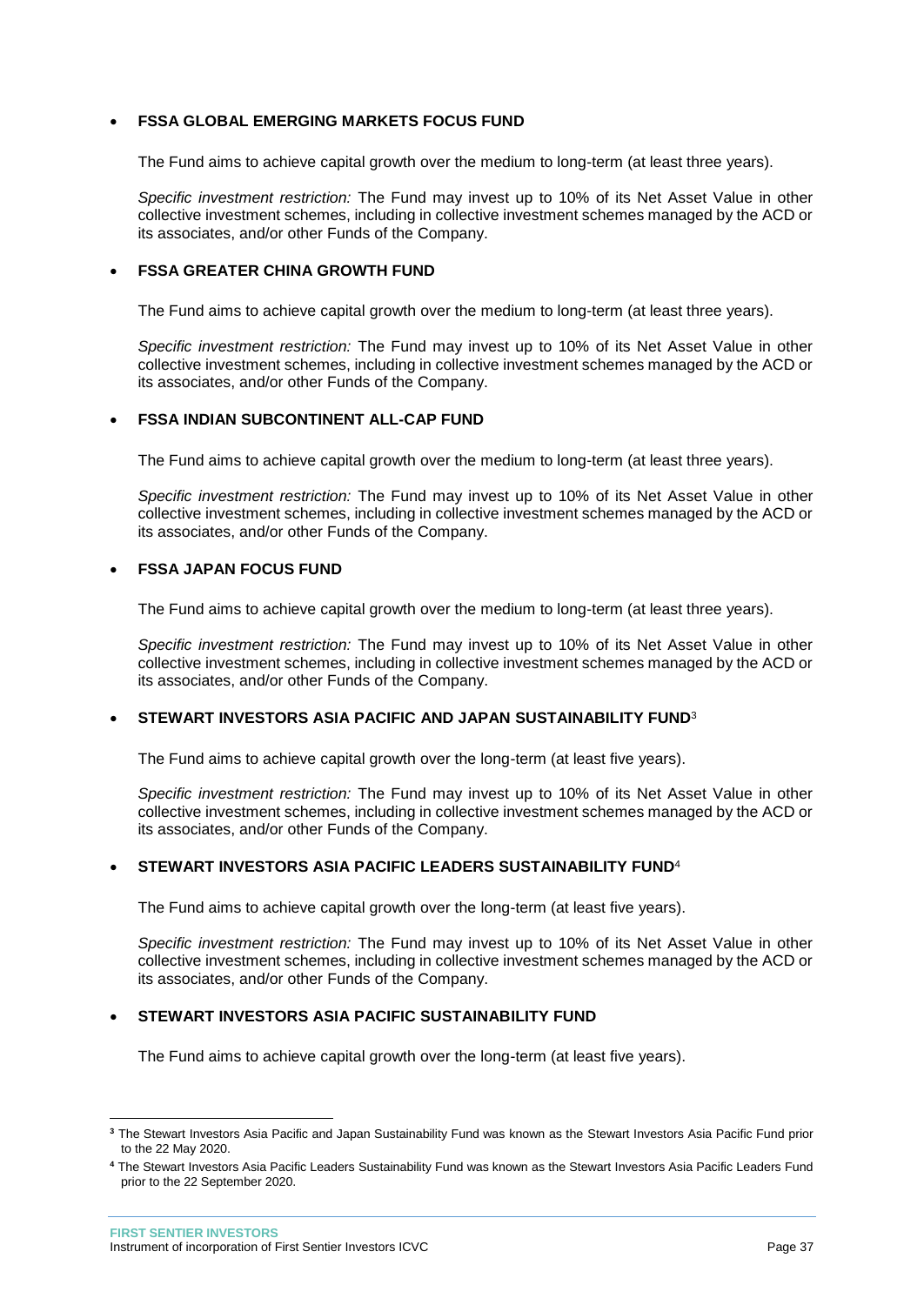*Specific investment restriction:* The Fund may invest up to 10% of its Net Asset Value in other collective investment schemes, including in collective investment schemes managed by the ACD or its associates, and/or other Funds of the Company.

#### **STEWART INVESTORS GLOBAL EMERGING MARKETS FUND**

The Fund aims to achieve capital growth over the long-term (at least five years).

*Specific investment restriction:* The Fund may invest up to 10% of its Net Asset Value in other collective investment schemes, including in collective investment schemes managed by the ACD or its associates, and/or other Funds of the Company.

#### **STEWART INVESTORS GLOBAL EMERGING MARKETS LEADERS FUND**

The Fund aims to achieve capital growth over the long-term (at least five years).

*Specific investment restriction:* The Fund may invest up to 10% of its Net Asset Value in other collective investment schemes, including in collective investment schemes managed by the ACD or its associates, and/or other Funds of the Company.

#### **STEWART INVESTORS GLOBAL EMERGING MARKETS SUSTAINABILITY FUND**

The Fund aims to achieve capital growth over the long-term (at least five years).

*Specific investment restriction:* The Fund may invest up to 10% of its Net Asset Value in other collective investment schemes, including in collective investment schemes managed by the ACD or its associates, and/or other Funds of the Company.

#### **STEWART INVESTORS INDIAN SUBCONTINENT SUSTAINABILITY FUND**<sup>5</sup>

The Fund aims to achieve capital growth over the long-term (at least five years).

*Specific investment restriction:* The Fund may invest up to 10% of its Net Asset Value in other collective investment schemes, including in collective investment schemes managed by the ACD or its associates, and/or other Funds of the Company.

#### **STEWART INVESTORS LATIN AMERICA FUND**

The Fund aims to achieve capital growth over the long-term (at least five years).

*Specific investment restriction:* The Fund may invest up to 10% of its Net Asset Value in other collective investment schemes, including in collective investment schemes managed by the ACD or its associates, and/or other Funds of the Company.

#### **STEWART INVESTORS WORLDWIDE LEADERS SUSTAINABILITY FUND** <sup>6</sup>

The Fund aims to achieve capital growth over the long-term (at least five years).

*Specific investment restriction:* The Fund may invest up to 10% of its Net Asset Value in other collective investment schemes, including in collective investment schemes managed by the ACD or its associates, and/or other Funds of the Company.

 $\overline{a}$ 

**<sup>5</sup>** The Stewart Investors Indian Subcontinent Sustainability Fund was known as the Stewart Investors Indian Subcontinent Fund prior to the 14 January 2019.

**<sup>6</sup>** The Stewart Investors Worldwide Leaders Sustainability Fund was known as the Stewart Investors Worldwide Select Fund prior to the 22 May 2020 and as the Stewart Investors Worldwide Leaders Fund prior to the 14 January 2019.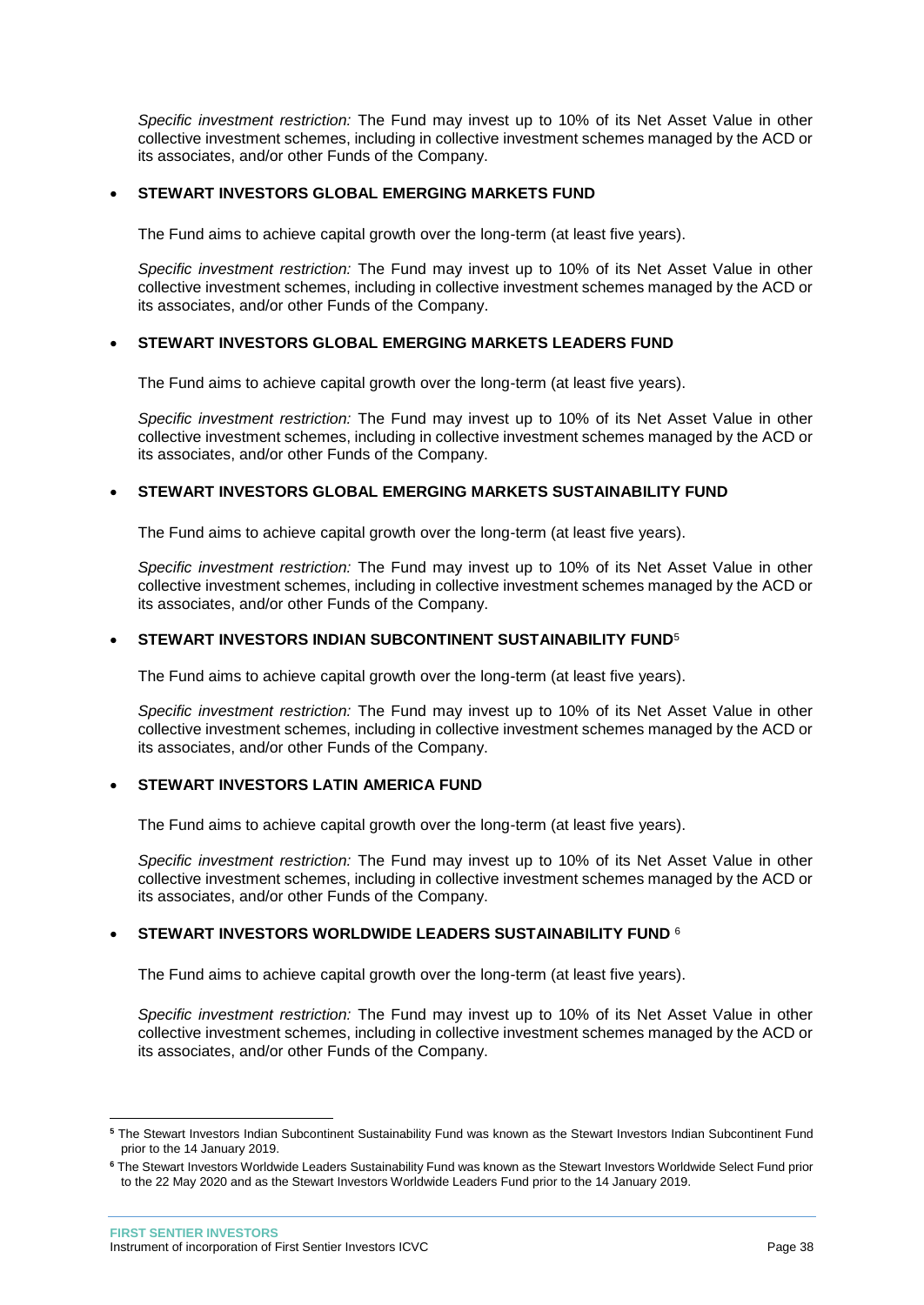#### **• STEWART INVESTORS WORLDWIDE SUSTAINABILITY FUND**

The Fund aims to achieve capital growth over the long-term (at least five years).

*Specific investment restriction:* The Fund may invest up to 10% of its Net Asset Value in other collective investment schemes, including in collective investment schemes managed by the ACD or its associates, and/or other Funds of the Company.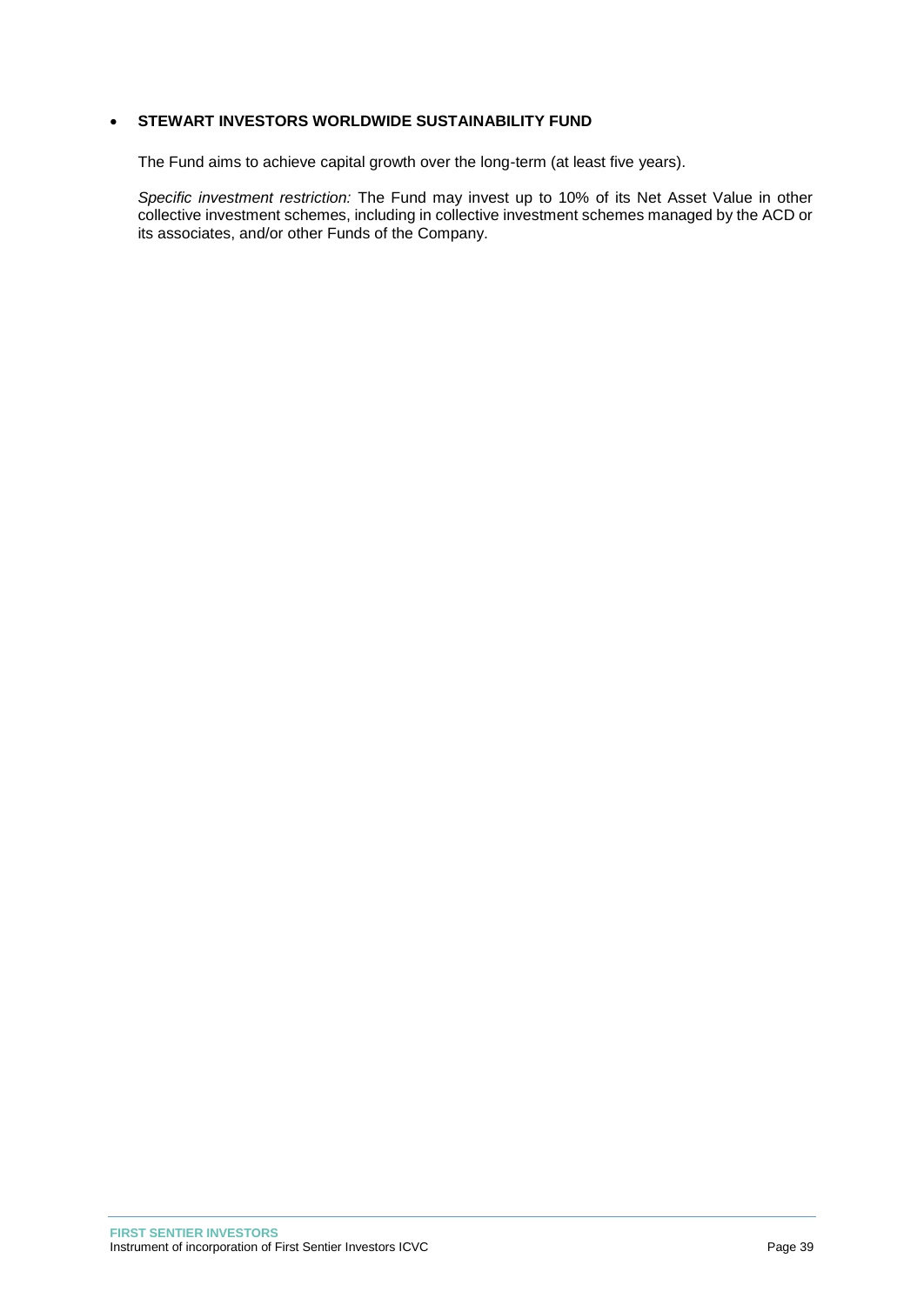#### **Part 2**

### **Determination of Net Asset Value**

<span id="page-40-0"></span>The value of the property of the Company or Fund (as the case may be) shall be the value of its assets less the value of its liabilities determined in accordance with the following provisions.

- 1. All the property (including receivables) is to be included, subject to the following provisions.
- 2. Property which is not cash (or other assets dealt with in paragraph 3 below) or a contingent liability transaction shall be valued as follows and the prices used shall (subject as follows) be the most recent prices which it is practicable to obtain:
- 2.1 units or shares in a collective investment scheme:
	- 2.1.1 if a single price for buying and redeeming units or shares is quoted, at that price; or
	- 2.1.2 if separate buying and redemption prices are quoted, at the average of the two prices provided the buying price has been reduced by any initial charge included therein and the redemption price has been increased by any exit or redemption charge attributable thereto; or
	- 2.1.3 if, in the opinion of the ACD, the price obtained is unreliable or no recent traded price is available or if no recent price exists, at a value which, in the opinion of the ACD, is fair and reasonable;
- 2.2 any other transferable security:
	- 2.2.1 if a single price for buying and redeeming the security is quoted, at that price; or
	- 2.2.2 if separate buying and redemption prices are quoted, at the average of the two prices; or
	- 2.2.3 if, in the opinion of the ACD, the price obtained is unreliable or no recent traded price is available or if no recent price exists, at a value which in the opinion of the ACD, is fair and reasonable;
- 2.3 property other than that described in 2.1 and 2.2 above at a value which, in the opinion of the ACD, represents a fair and reasonable mid market price.
- 3. Cash and amounts held in current and deposit accounts and in other time related deposits shall be valued at their nominal values.
- 4. Property which is a contingent liability transaction shall be treated as follows:
- 4.1 if it is a written option (and the premium for writing the option has become part of the property), deduct the amount of the net valuation of premium receivable. If the property is an off exchange option the method of valuation shall be agreed between the ACD and the Depositary;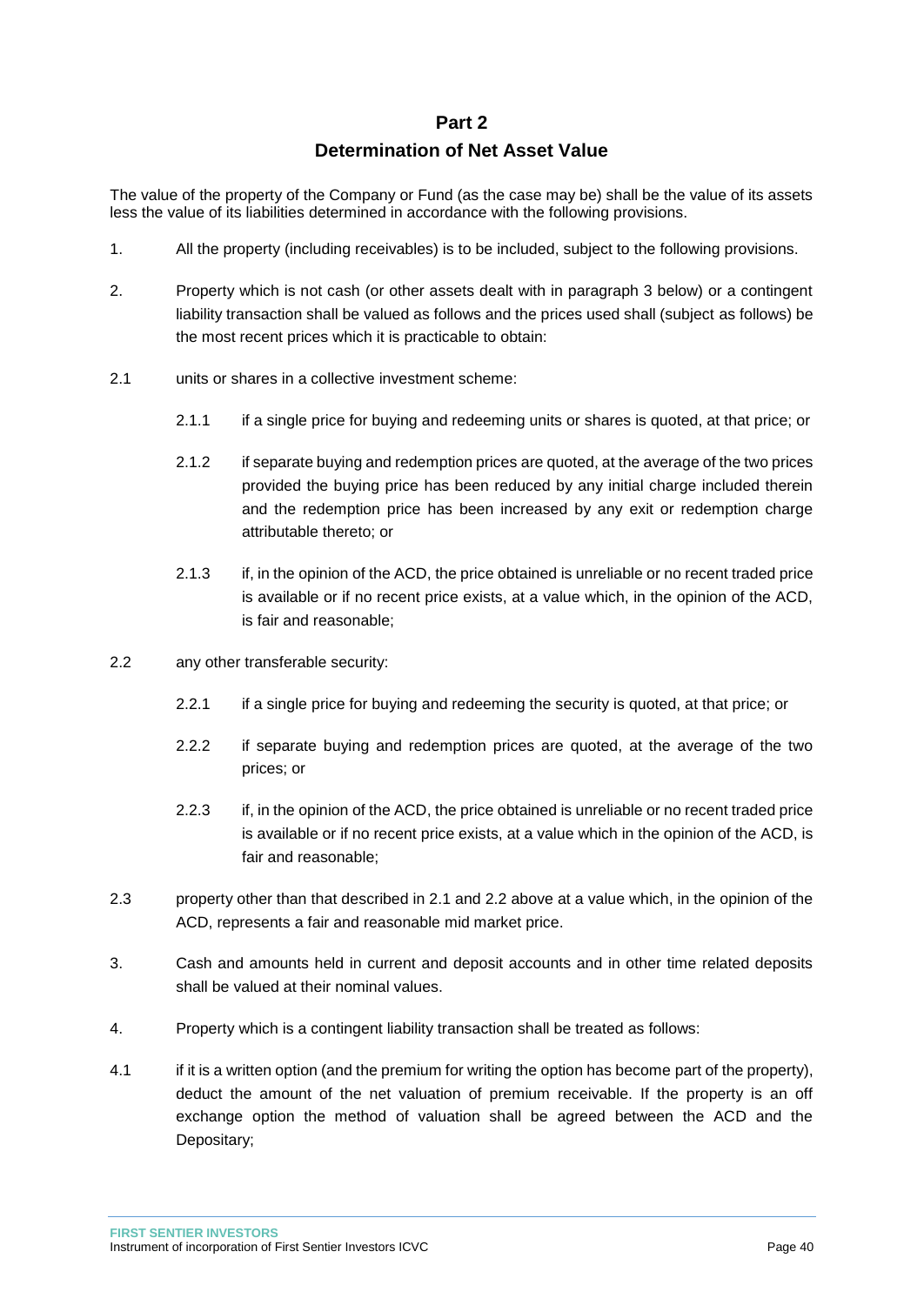- 4.2 if it is an off exchange future, include it at the net value of closing out in accordance with a valuation method agreed between the ACD and the Depositary;
- 4.3 if it is any other form of contingent liability transaction, include it at the net value of margin on closing out (whether as a positive or negative value). If the property is an off exchange derivative, include it at a valuation method agreed between the ACD and the Depositary.
- 5. In determining the value of the property, all instructions given to issue or cancel Shares shall be assumed to have been carried out (and any cash paid or received) whether or not this is the case.
- 6. Subject to paragraphs 7 and 8 below, agreements for the unconditional sale or purchase of property which are in existence but uncompleted shall be assumed to have been completed and all consequential action required to have been taken. Such unconditional agreements need not be taken into account if made shortly before the valuation takes place and if, in the opinion of the ACD, their omission will not materially affect the final net asset amount.
- 7. Futures or contracts for differences which are not yet due to be performed and unexpired and unexercised written or purchased options shall not be included under paragraph 6.
- 8. All agreements are to be included under paragraph 6 which are, or ought reasonably to have been, known to the person valuing the property.
- 9. Deduct an estimated amount for anticipated tax liabilities at that point in time including (as applicable and without limitation) capital gains tax, income tax, corporation tax, value added tax, stamp duty, stamp duty reserve tax and any foreign taxes or duties.
- 10. Deduct an estimated amount for any liabilities payable out of the property and any tax thereon treating periodic items as accruing from day to day.
- 11. Deduct the principal amount of any outstanding borrowings whenever repayable and any accrued but unpaid interest on borrowings.
- 12. Add an estimated amount for accrued claims for tax of whatever nature which may be recoverable.
- 13. Add any other credits or amounts due to be paid into the property.
- 14. Add a sum representing any interest or any income accrued due or deemed to have accrued but not received.
- 15. Currencies or values in currencies other than Sterling shall be converted at the relevant valuation point at a rate of exchange that is not likely to result in any material prejudice to the interests of shareholders or potential shareholders.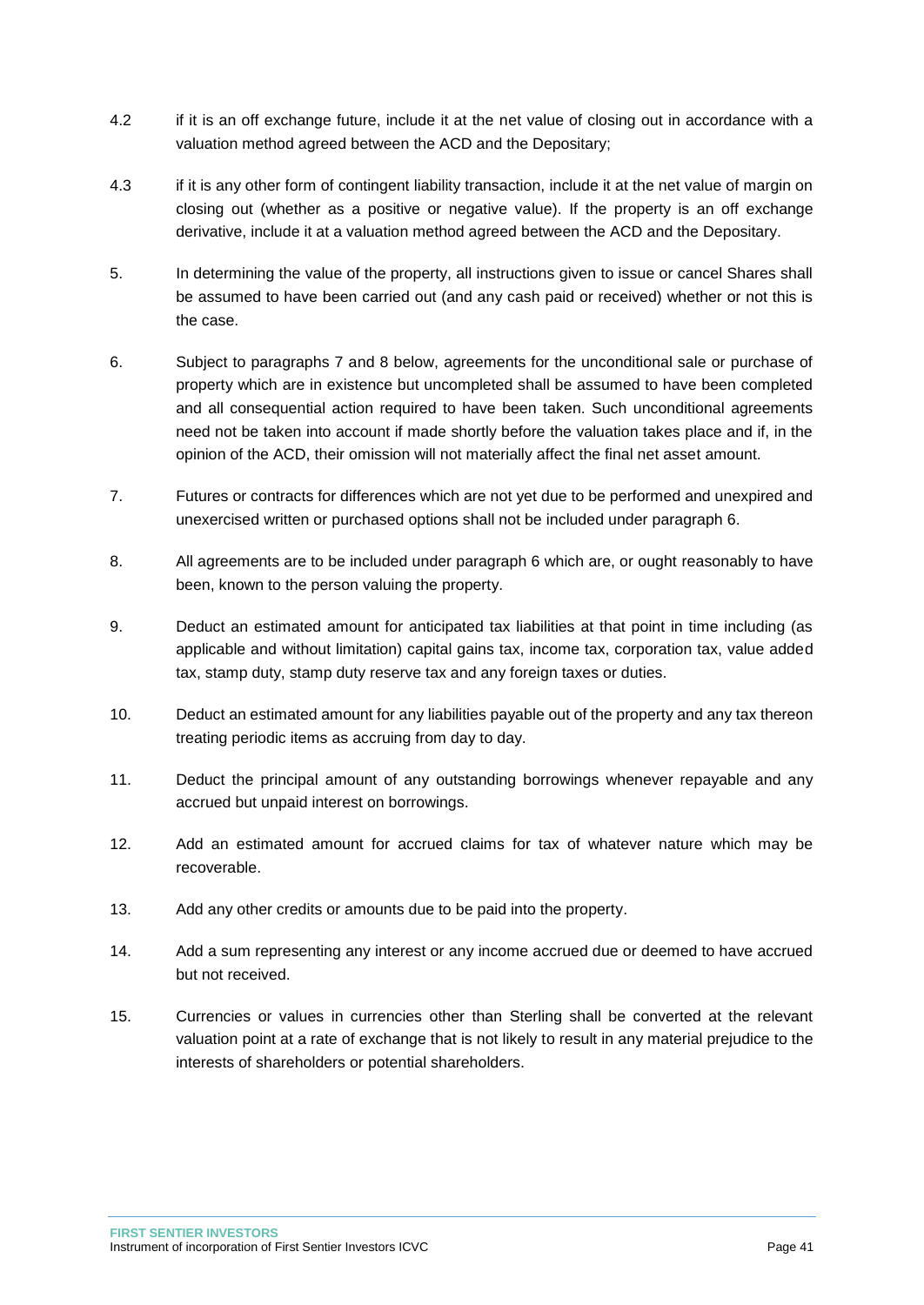### **Part 3**

### **Proportionate Interests**

- <span id="page-42-0"></span>1. If there is more than one Class in issue in a Fund, the proportionate interests of each Class in the assets and income of the Fund shall be ascertained as follows.
- 1.1 A notional account will be maintained for each Class. Each account will be referred to as a "Proportion Account".
- 1.2 The word "proportion" in the following paragraphs means the proportion which the balance on a Proportion Account at the relevant time bears to the balance on all the Proportion Accounts of a Fund at that time. The proportionate interest of a Class of Share in the assets and income of a Fund is its "proportion".
- 1.3 There will be credited to a Proportion Account:
	- 1.3.1 The subscription payment (excluding any initial charges) for the issue of Shares of the relevant Class;
	- 1.3.2 That Class's proportion of the amount by which the Net Asset Value of the Fund exceeds the total subscription money for all Shares in the Fund;
	- 1.3.3 That Class's proportion of the Fund's income received and receivable; and
	- 1.3.4 Any notional tax benefit under paragraph 1.5 below.
- 1.4 There will be debited to a Proportion Account:
	- 1.4.1 the redemption payment for the cancellation of Shares of the relevant Class;
	- 1.4.2 the Class's proportion of the amount by which the Net Asset Value of the Fund falls short of the total subscription money for all Shares in the Fund;
	- 1.4.3 all distributions of income (including equalisation if any) made to shareholders of that Class;
	- 1.4.4 all costs, charges and expenses incurred solely in respect of that Class;
	- 1.4.5 that Class' proportion of the costs, charges and expenses incurred in respect of that Class and one or more other Classes in the Fund, but not in respect of the Fund as a whole;
	- 1.4.6 that Class' proportion of the costs, charges and expenses incurred in respect of or attributable to the Fund as a whole;
	- 1.4.7 any SDRT charge; and
	- 1.4.8 any notional tax liability under paragraph 1.5.